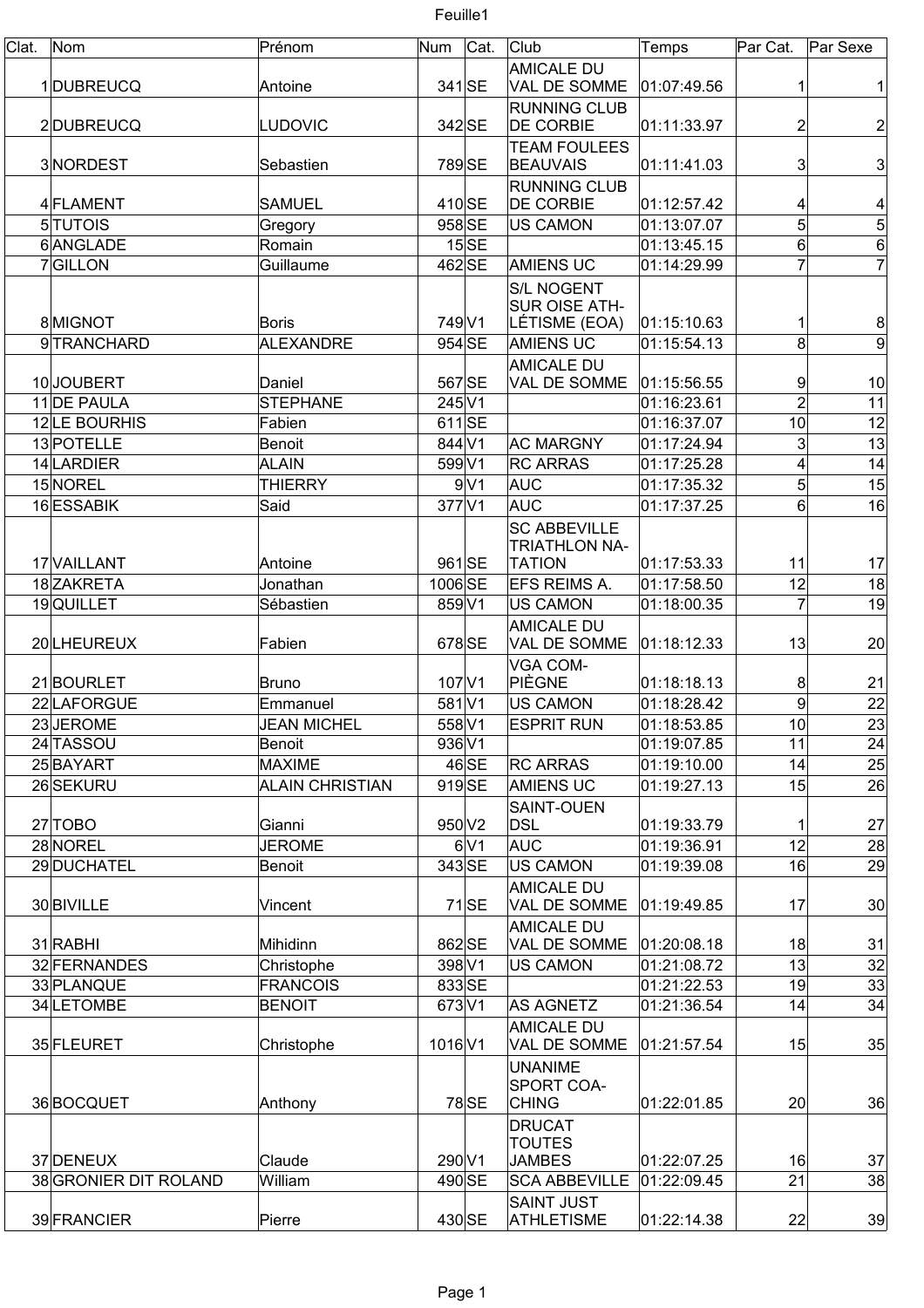

| 40 CRAMPON    |                 |                   |         | <b>COURIR AU CHU</b>                       | 01:22:21.12 |                 | 40 <sup>°</sup> |
|---------------|-----------------|-------------------|---------|--------------------------------------------|-------------|-----------------|-----------------|
|               | Xavier          | 1011 V1           |         | AMIENS                                     |             | 17              |                 |
| 41 BENTEUR    | JEROME          | 478 V1            |         | <b>COS VILLERS</b><br><b>ATHLETISME</b>    | 01:22:22.90 | 18              | 41              |
|               |                 |                   |         | <b>ATHLETIC CLUB</b>                       |             |                 |                 |
| 42 DRIEU      | <b>BENOIT</b>   | 333 V1            |         | <b>CLERMONTOIS</b>                         | 01:22:25.33 | 19              | 42              |
|               |                 |                   |         | <b>AMIENS TRI-</b>                         |             |                 |                 |
| 43KIEFER      | David           | 576 V1            |         | <b>ATHLON</b>                              | 01:22:39.86 | 20 <sup>2</sup> | 43              |
|               |                 |                   |         | <b>SPORTING CLUB</b><br><b>ABBEVILLOIS</b> |             |                 |                 |
| 44 ROUSSEL    | Guillaume       | 896 SE            |         | <b>ATHLETISME</b>                          | 01:22:52.46 | 23              | 44              |
|               |                 |                   |         | <b>GRAVITY RUN-</b>                        |             |                 |                 |
| 45 BIANCHI    | Benjamin        |                   | 65 SE   | NING EXPE-<br><b>RIENCE</b>                | 01:22:58.12 | 24              | 45              |
| 46 OGEZ       | <b>KARINE</b>   | 794 V1            |         | <b>RC ARRAS</b>                            | 01:23:04.07 |                 | 1               |
|               |                 |                   |         | <b>AUVERS ATH-</b>                         |             |                 |                 |
| 47 POUBEAU    | Yann            | 845 SE            |         | <b>LETISME</b>                             | 01:23:10.34 | 25              | 46              |
| 48 HEYMAN     | Romain          | 538 SE            |         | US CAMON                                   | 01:23:13.02 | 26              | 47              |
| 49 DURAND     | Aurélien        | 359 SE            |         | <b>AUC TRAIL</b>                           | 01:23:19.91 | 27              | 48              |
| 50 MANGIN     | Bastien         | 710 <sub>ES</sub> |         | <b>AMIENS UC</b>                           | 01:23:24.80 | 1               | 49              |
|               |                 |                   |         | <b>AMICALE DU</b>                          |             |                 |                 |
| 51 ANDRIEUX   | <b>VINCENT</b>  |                   | $14$ SE | VAL DE SOMME                               | 01:23:28.90 | 28              | 50              |
|               |                 |                   |         | <b>BEAUVAIS TRI-</b>                       |             |                 |                 |
| 52 TEDESCHI   | Pierre          | 939 SE            |         | <b>ATHLON</b>                              | 01:23:28.97 | 29              | 51              |
| 53 LAGNY      | Thierry         | 583 SE            |         | ASPDR                                      | 01:23:44.04 | 30 <sup>°</sup> | 52              |
| 54 CHANOINE   | <b>LUDOVIC</b>  | $173$ SE          |         | <b>ATHLETIC CLUB</b><br><b>CLERMONTOIS</b> | 01:23:59.94 | 31              | 53              |
| 55 CUVILLIER  | Julien          | 229 <sub>SE</sub> |         |                                            | 01:24:01.74 | 32              | 54              |
| 56 RUIN       | Gregory         | 902 SE            |         | AMAAC                                      | 01:24:06.84 | 33              | $\overline{55}$ |
| 57 HULIN      | Alban           | 548 V1            |         |                                            | 01:24:13.01 | 21              | 56              |
| 58 FARAT      | Emilien         | 385 SE            |         | <b>US CAMON</b>                            | 01:24:15.17 | 34              | 57              |
|               |                 |                   |         | <b>COS AMIENS</b>                          |             |                 |                 |
| 59 VUE        | FREDERIC        | 996 V1            |         | <b>METROPOLE</b>                           | 01:24:18.14 | 22              | 58              |
|               |                 |                   |         | <b>ENTENTE OISE</b>                        |             |                 |                 |
| 60 TABITOURAT | MUSTAPHA        | $1021$ V1         |         | <b>ATHLETISME</b>                          | 01:24:21.84 | 23              | 59              |
|               |                 |                   |         | <b>RUNNING CLUB</b>                        |             |                 |                 |
| 61 MELET      | Vincent         | 736 SE            |         | <b>CORBIE</b>                              | 01:24:25.07 | 35              | 60              |
|               |                 |                   |         | <b>USCA COURSE</b>                         |             |                 |                 |
| 62 QUENTIN    | Franck          | 856 V1            |         | A PIED                                     | 01:24:28.15 | 24              | 61              |
| 63LESAGE      | Simon           | 667 SE            |         | US CAMON                                   | 01:24:41.24 | 36              | 62              |
| 64 GODET      | Valentin        | 467 SE            |         |                                            | 01:24:41.60 | $\overline{37}$ | 63              |
| 65 CABASSA    | <b>JULIEN</b>   | $131$ SE          |         |                                            | 01:24:42.54 | 38              | 64              |
| 66 TELLIER    | Teddy           | 941 V1            |         | <b>AMICALE DU</b><br>VAL DE SOMME          | 01:24:43.83 | 25              | 65              |
|               |                 |                   |         | <b>AMICALE DU</b>                          |             |                 |                 |
| 67 CORBILLON  | <b>JACKY</b>    | 201 V1            |         | VAL DE SOMME                               | 01:24:47.88 | 26              | 66              |
| 68 LANGLAIS   | Jerome          | 596 SE            |         |                                            | 01:24:48.70 | 39              | 67              |
| 69DEFOSSÉ     | Stéphane        | $264$ V2          |         |                                            | 01:24:48.85 | $\overline{2}$  | 68              |
| 70 RARBI      | Saliha          | 865 SE            |         | <b>AMICALE DU</b><br>VAL DE SOMME          | 01:24:49.81 |                 | $\mathbf{2}$    |
| 71SERAFFIN    | <b>BERTRAND</b> | $921$ $V2$        |         |                                            | 01:24:50.35 | $\overline{3}$  | 69              |
| 72 DALBART    | Nicolas         | 233SE             |         | ST JUST MOTO                               | 01:24:51.20 | 40 <sup>°</sup> | 70              |
| 73 LEPAUMIER  | Florian         | 662 SE            |         | <b>IAAC</b>                                | 01:24:54.37 | 41              | 71              |
| 74 PILOT      | <b>DIMITRI</b>  | 830 SE            |         | <b>US CAMON</b>                            | 01:24:58.83 | 42              | 72              |
| 75 MENET      | Eric            | 740 V1            |         |                                            | 01:25:03.23 | 27              | 73              |
| 76LEBOURG     | <b>CEDRIC</b>   | 617 SE            |         |                                            | 01:25:05.31 | 43              | 74              |
| 77 BAILLEUX   | Rémi            |                   | $28$ SE | <b>RUNNING CLUB</b><br><b>CORBIE</b>       | 01:25:09.83 | 44              | 75              |
|               |                 |                   |         | <b>AMICALE DU</b>                          |             |                 |                 |
| 78 DELANGUE   | Frédéric        | $273$ $V1$        |         | VAL DE SOMME                               | 01:25:14.58 | 28              | 76              |

 $\mathbf{I}$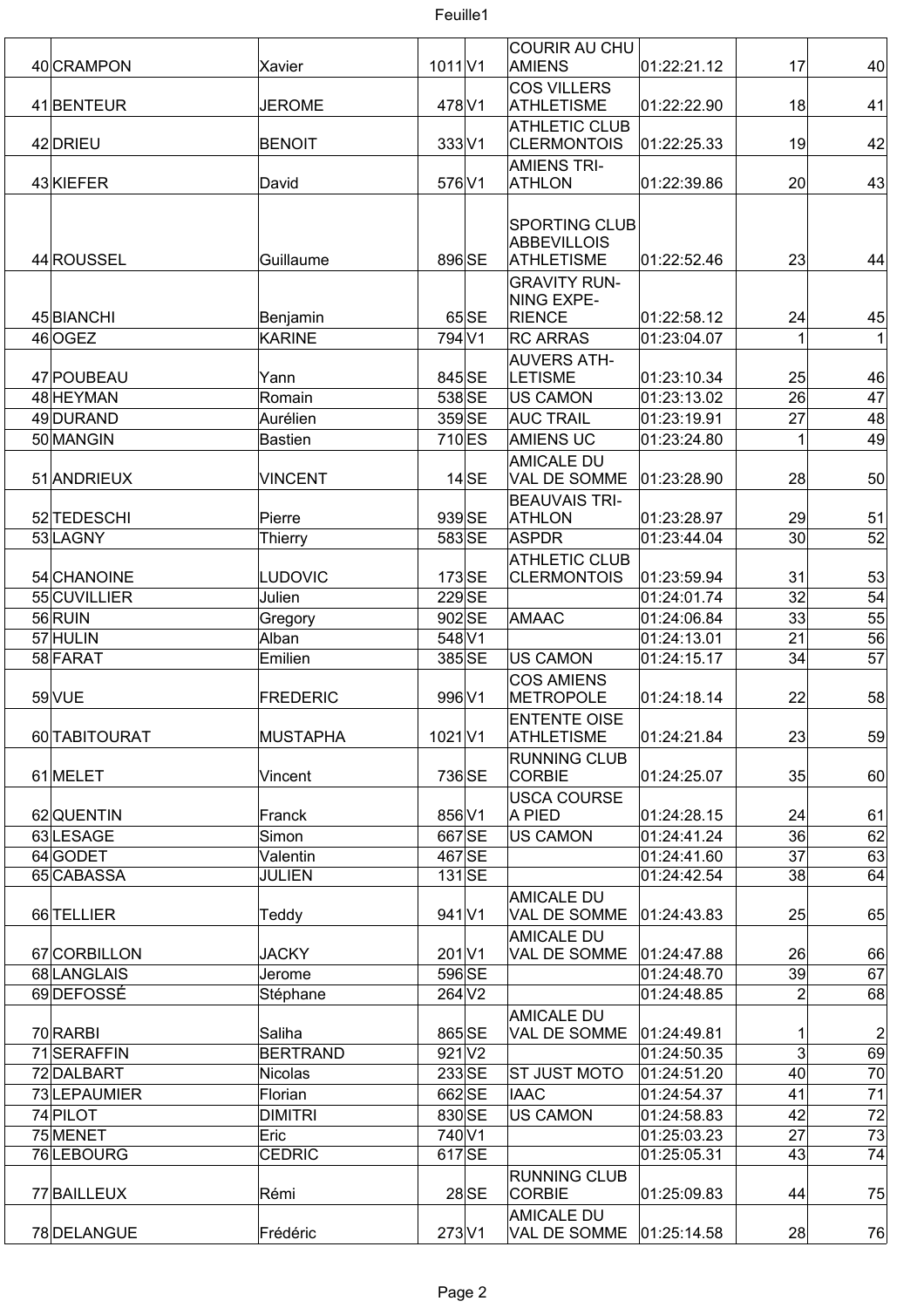| 79 DELRUE                     | <b>PATRICE</b>           | 285 V2              |                          | US CAMON                                 | 01:25:14.66                | 4               | 77              |
|-------------------------------|--------------------------|---------------------|--------------------------|------------------------------------------|----------------------------|-----------------|-----------------|
|                               |                          |                     |                          | <b>AMICALE DU</b>                        |                            |                 |                 |
| 80 PATTE                      | <b>ANDRE</b>             | 810 V1              |                          | <b>VAL DE SOMME</b>                      | 01:25:29.39                | 29              | 78              |
|                               |                          |                     |                          | <b>ST JUST ATHLE-</b>                    |                            |                 |                 |
| 81 MARTIN<br>82BLIGNY         | Stephane<br>Patrice      | 724 <sub>V1</sub>   | $74$ SE                  | <b>TISME</b>                             | 01:25:37.60<br>01:25:38.47 | $30$<br>45      | 79<br>80        |
| 83 SELLIER                    | <b>BENJAMIN</b>          | 920 SE              |                          |                                          | 01:25:46.10                | 46              | 81              |
|                               |                          |                     |                          | <b>BEAUVAIS TRI-</b>                     |                            |                 |                 |
| 84 HASBROUCK                  | Christophe               | 513SE               |                          | <b>ATHLON</b>                            | 01:25:47.34                | 47              | 82              |
| 85 BOUMEDIENE                 | Ahmed                    | $102$ SE            |                          |                                          | 01:25:48.84                | 48              | 83              |
|                               |                          |                     |                          | <b>CLUB CLOVIS</b>                       |                            |                 |                 |
| 86 NOIRET                     | Alain                    | 787 V2              |                          | SOISSONNAIS                              | 01:25:50.24                | 5               | 84              |
|                               |                          |                     |                          | <b>AMICALE DU</b>                        |                            |                 |                 |
| 87 MAZURIER                   | <b>LAURENT</b>           | 735 V1              |                          | <b>VAL DE SOMME</b>                      | 01:25:50.85                | 31              | 85              |
| 88 CHIAPOLINI                 | Fiona                    | $181$ <sub>ES</sub> |                          | <b>AMIENS UC</b>                         | 01:25:51.31                |                 | $\mathbf{3}$    |
| 89BELHADJ                     | <b>CHERIF</b>            |                     | $51$ $V1$                |                                          | 01:25:55.14                | 32              | 86              |
| 90JIMENEZ                     | Romuald                  | 559 V1              |                          | US CAMON                                 | 01:25:57.99                | 33              | 87              |
|                               |                          |                     |                          | <b>PROCTER ET</b>                        |                            |                 |                 |
| 91 MENARD                     | Romain                   | 739 SE              |                          | <b>GAMBLE</b>                            | 01:26:01.12                | 49              | 88              |
| 92 LEJEUNE                    | Etienne                  | 653SE               |                          |                                          | 01:26:14.83                | 50              | 89              |
| 93 VOISIN                     | Jean Sebastien           | 990 SE              |                          |                                          | 01:26:19.04                | 51              | 90              |
| 94 GAUTHRIN                   | <b>FRANCOIS</b>          | 443 SE              |                          | US CAMON                                 | 01:26:21.24                | 52              | 91              |
| 95LANGLACÉ                    | Chantal                  | 595 V3              |                          | AOCR                                     | 01:26:30.14                | 1               | $\overline{4}$  |
|                               |                          |                     |                          |                                          |                            |                 |                 |
| 96 BARBOSA                    | Joao                     |                     | $34$ V1                  | <b>AUVERS ATH-</b><br><b>LETISME</b>     | 01:26:41.04                | 34              | 92              |
| 97 PLOYART                    | Julien                   | 835 SE              |                          |                                          | 01:26:49.43                | 53              | 93              |
| 98 LANDO                      | Pascal                   | 594 SE              |                          |                                          | 01:26:51.48                | 54              | 94              |
| 99NEBLING                     | Vincent                  | 782V1               |                          | <b>VYTAJOG</b>                           | 01:26:53.83                | 35              | 95              |
| 100 ACCART                    | Romain                   |                     | 5SE                      |                                          | 01:26:54.77                | 55              | 96              |
| 101 BEYLS                     |                          |                     | $64$ V1                  |                                          | 01:26:56.99                | 36              | $\overline{97}$ |
| 102 ANTIDE                    | Aymeric<br><b>JULIEN</b> |                     | $17$ SE                  |                                          | 01:27:11.40                | 56              | 98              |
| 103LEGRIS                     | Lionel                   | 649 V1              |                          |                                          | 01:27:28.38                | $\overline{37}$ | 99              |
|                               |                          |                     |                          |                                          |                            |                 |                 |
| 104 COZETTE                   | Ludovic                  | 1010SE              |                          | US CAMON                                 | 01:27:32.23                | 57              | 100             |
| $105$ GELE                    | <b>GREGORY</b>           | 445 SE              |                          | US CAMON                                 | 01:27:37.28                | 58              | 101             |
| 106 COULMONT                  |                          |                     |                          | <b>SC ABBEVILLE</b>                      |                            |                 |                 |
| 107 COQUET                    | Alain<br><b>Steve</b>    | 213 V2<br>200 SE    |                          | <b>ATHLETISME</b>                        | 01:27:39.81<br>01:27:52.52 | $6 \mid$<br>59  | 102<br>103      |
| 108 MERCIER                   |                          | 744 ES              |                          |                                          | 01:27:59.35                | $\overline{2}$  |                 |
|                               | <b>MELVYN</b>            |                     |                          | <b>AMIENS UC</b>                         |                            |                 | 104             |
| 109 RACINE                    | Jean Denis               | 864 V1              |                          | <b>RUNNING CLUB</b><br><b>DE CORBIE</b>  | 01:28:10.02                | 38              | 105             |
|                               |                          | 753 SE              |                          | <b>VYTAJOG</b>                           | 01:28:12.74                |                 |                 |
| 110 MISIURNY                  | <b>Nicolas</b>           |                     |                          |                                          |                            | 60              | 106             |
| 111 VICART                    | <b>KEVIN</b>             | 981 SE              | $18\overline{\text{SE}}$ |                                          | 01:28:14.98                | 61<br>62        | 107             |
| 112 ANTIDE                    | <b>SIMON</b>             |                     |                          |                                          | 01:28:18.30                |                 | 108             |
| 113 DEFRAIN                   | Mathieu                  | 265 SE              |                          | <b>AMICALE DU</b><br>VAL DE SOMME        | 01:28:26.91                | 63              | 109             |
| 114 DUPONT                    | <b>Brice</b>             | 355 SE              |                          | EFS REIMS A.                             | 01:28:27.13                | 64              | 110             |
|                               |                          |                     |                          |                                          |                            |                 |                 |
| 115 EL MOURTAFI<br>116BOULAIN | Said<br>Christophe       | 370 SE              | 96 V1                    | AMAAC                                    | 01:28:28.67<br>01:28:30.36 | 65<br>39        | 111<br>112      |
| 117 POIDEVIN                  | Olivier                  | 836 SE              |                          |                                          | 01:28:35.06                | 66              | 113             |
|                               |                          |                     |                          |                                          |                            |                 |                 |
| 118 LAFFORGUE                 | <b>OLIVIER</b>           | 579 V1<br>426 V1    |                          | US CAMON                                 | 01:28:36.96                | 40              | 114             |
| 119 FOURMANOIR                | Guillaume                |                     |                          | <b>AMIENS UC</b>                         | 01:28:38.72                | 41              | 115             |
| 120 BOURLET                   | Pierre                   | 109SE               |                          |                                          | 01:28:49.21                | 67<br>7         | 116             |
| 121 LEFEBVRE                  | Frederic                 | 637 V2              |                          |                                          | 01:28:55.79                |                 | 117             |
| 122 DEBRAY                    | Michael                  | 255 SE              |                          | AMAAC                                    | 01:29:01.67                | 68              | 118             |
|                               |                          |                     |                          | <b>AMICALE DU</b>                        |                            |                 |                 |
| 123 HART                      | <b>CHRISTOPHE</b>        | 512 V1              |                          | VAL DE SOMME                             | 01:29:05.65                | 42              | 119             |
| 124 ABDESMED                  | Mohamed                  |                     | 1 <sup>1</sup>           | <b>AMICALE DU</b><br><b>VAL DE SOMME</b> | 01:29:06.89                |                 | 120             |
|                               |                          | 819 V1              |                          |                                          |                            |                 |                 |
| 125 PERREE                    | Virginie                 |                     |                          | <b>CAA ABBEVILLE</b>                     | 01:29:17.20                | $\mathbf{2}$    | 5 <sup>5</sup>  |
| 126 COQUET                    | <b>JONATHAN</b>          | $199$ SE            |                          | COURIR A AB-<br><b>BEVILLE</b>           | 01:29:17.27                | 69              | 121             |
|                               |                          |                     |                          |                                          |                            |                 |                 |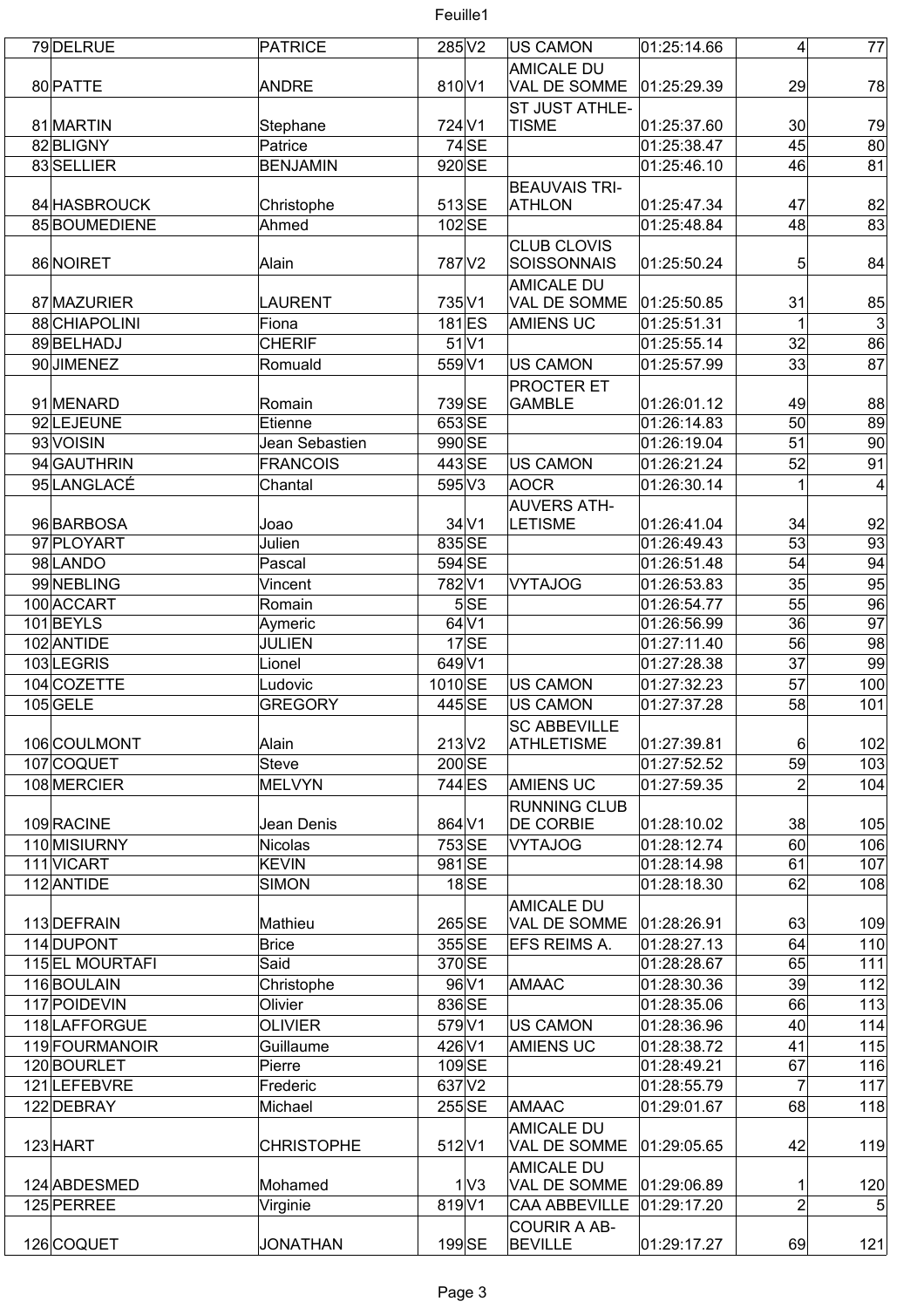| 127 GRZYBOWSKI          | <b>SAMUEL</b>    |                   | 497 SE         | <b>ATHLETIC CLUB</b><br><b>CLERMONTOIS</b> | 01:29:17.29                | 70              | 122        |
|-------------------------|------------------|-------------------|----------------|--------------------------------------------|----------------------------|-----------------|------------|
| 128 LEBRUN              |                  |                   | 619 ES         | <b>SAINT JUST</b><br><b>ATHLETISME</b>     | 01:29:19.25                | $\mathbf{3}$    | 123        |
|                         | Jeremy           |                   |                | <b>DRUCAT</b>                              |                            |                 |            |
|                         |                  |                   |                | <b>TOUTES</b>                              |                            |                 |            |
| 129 COLOMBEL            | Emmanuel         |                   | 197 SE         | <b>JAMBES</b>                              | 01:29:20.58                | 71              | 124        |
| 130 CAUET               | Claude           |                   | $165\text{V}2$ | AMAAC                                      | 01:29:26.40                | 8               | 125        |
|                         |                  |                   |                | <b>SAINT JUST</b>                          |                            |                 |            |
|                         |                  |                   |                | <b>MOTO BEAU-</b>                          |                            |                 |            |
| 131 HATTE               | Thierry          | 516 V2            |                | VAIS                                       | 01:29:31.46                | 9               | 126        |
| 132 DUCHAUSSOY          | <b>BASTIEN</b>   |                   | 344 SE         | ASMJ FEU-<br><b>QUIERES</b>                | 01:29:32.44                | 72              | 127        |
|                         |                  |                   |                | <b>RUNNING CLUB</b>                        |                            |                 |            |
| 133 GUIOMARD            | Fabrice          | 504 V1            |                | <b>CORBIE</b>                              | 01:29:33.53                | 43              | 128        |
|                         |                  |                   |                | <b>AMICALE DU</b>                          |                            |                 |            |
| 134 DUPONTREUE          | Jean Luc         | 358 V2            |                | VAL DE SOMME                               | 01:29:35.22                | 10              | 129        |
|                         |                  |                   |                | <b>CHANTILLY</b>                           |                            |                 |            |
| 135LYON                 | Francois         | 694 V2            |                | <b>ATHLETISME</b>                          | 01:29:43.32                | 11              | 130        |
| 136 JULIEN              | Olivier          |                   | 569 SE         |                                            | 01:29:45.56                | 73              | 131        |
| 137 DOYEN               | <b>THOMAS</b>    |                   | 331 SE         | <b>ESPRIT RUN</b>                          | 01:29:49.87                | 74              | 132        |
| 138 HASSON              | <b>MICKAEL</b>   | $514$ SE          |                |                                            | 01:29:54.25                | 75              | 133        |
| 139 BABE                | Walter           |                   | $26$ V1        |                                            | 01:30:08.93                | 44              | 134        |
| 140 COUVREUR            | Frédéric         |                   | $221$ SE       | <b>ESPRIT FUN</b>                          | 01:30:15.51                | 76              | 135        |
|                         |                  |                   |                | <b>LES FOULEES</b><br>DOULLEN-             |                            |                 |            |
| 141LECLERCQ             | <b>JEAN MARC</b> |                   | $623$ V2       | <b>NAISES</b>                              | 01:30:19.02                | 12              | 136        |
|                         |                  |                   |                | <b>BEAUVAIS TRI-</b>                       |                            |                 |            |
| 142BOURLET              | Mathieu          |                   | 108SE          | <b>ATHLON</b>                              | 01:30:20.41                | 77              | 137        |
|                         |                  |                   |                | <b>AMICALE DU</b>                          |                            |                 |            |
| 143 KADDOURI            | Hamadi           |                   | 570 SE         | VAL DE SOMME                               | 01:30:23.70                | 78              | 138        |
| 144 DUBOIS              | <b>FLAVIEN</b>   |                   | 338 SE         |                                            | 01:30:30.67                | $\overline{79}$ | 139        |
|                         |                  |                   |                | <b>AMICALE DU</b>                          |                            |                 |            |
| 145 VASSEUR             | Pascal           | 973 V1            |                | VAL DE SOMME                               | 01:30:33.73                | 45              | 140        |
| 146 ZITOUNI             | Nouredine        | 1007 V2           |                | <b>VYTAJOG</b>                             | 01:30:33.91                | 13              | 141        |
| $147$ POLI<br>148LARIVÉ | Johan<br>Benoit  | 1020 SE<br>600 V1 |                |                                            | 01:30:35.80<br>01:30:36.84 | 80<br>46        | 142<br>143 |
|                         |                  |                   |                | <b>AMICALE DU</b>                          |                            |                 |            |
| 149 BEN HADJ AZOUZ      | FABRICE          |                   | $57$ $V1$      | VAL DE SOMME                               | 01:30:44.16                | 47              | 144        |
| 150 MILANO              | Gaëtan           |                   | 750 SE         | <b>AMIENS UC</b>                           | 01:30:48.00                | 81              | 145        |
|                         |                  |                   |                | <b>AMICALE DU</b>                          |                            |                 |            |
| 151 MACQUET             | SAMUEL           |                   | 697 V2         | VAL DE SOMME                               | 01:30:48.08                | 14              | 146        |
|                         |                  |                   |                | <b>RUNNING CLUB</b>                        |                            |                 |            |
| 152LECONTE              | Vivien           |                   | 630 SE         | <b>DE CORBIE</b>                           | 01:30:51.07                | 82              | 147        |
| 153 DEMOL               | Ludovic          | 288 V1            |                | <b>AMIENS UC</b>                           | 01:30:53.08                | 48              | 148        |
| 154 LAMOTTE             | <b>CYRIL</b>     | 590 V1            |                | AMAAC                                      | 01:30:57.10                | 49              | 149        |
| 155 DELAPORTE           | Maxime           |                   | 275 SE         |                                            | 01:31:01.98                | 83              | 150        |
| 156 EECKELOO            | Francis          |                   | 367 V2         | <b>ACA BEAUVAIS</b>                        | 01:31:10.25                | 15              | 151        |
|                         |                  |                   |                | <b>AMICALE DU</b>                          |                            |                 |            |
| 157 FERKIOUI            | Ali              | 395 V1            |                | VAL DE SOMME                               | 01:31:11.68                | 50              | 152        |
| 158LECLERCQ             | David            | 621 V1            |                | <b>COS AMIENS</b><br><b>METRPOLE</b>       | 01:31:12.82                | 51              | 153        |
| 159 DONNETTE            | Yohann           |                   | 321 SE         |                                            | 01:31:23.15                | 84              | 154        |
|                         |                  |                   |                | <b>AUVERS ATH-</b>                         |                            |                 |            |
| 160 RECLUS              | Pascal           | 867 V2            |                | <b>LETISME</b>                             | 01:31:24.03                | 16              | 155        |
|                         |                  |                   |                | <b>AMICALE DU</b>                          |                            |                 |            |
| 161 TISON               | <b>LUDOVIC</b>   |                   | 948 V2         | VAL DE SOMME                               | 01:31:26.96                | 17              | 156        |
|                         |                  |                   |                | <b>AMICALE DU</b>                          |                            |                 |            |
| 162 BELHADJ             | Rachid           |                   | $52$ SE        | <b>VAL DE SOMME</b>                        | 01:31:33.91                | 85              | 157        |
| 163REGNARD              | David            | 868 V1            |                | <b>AUC</b>                                 | 01:31:35.23                | 52              | 158        |
| 164 PRIEZ               | <b>DOMINIQUE</b> | 850 V2            |                | <b>US CAMON</b>                            | 01:31:36.79                | 18              | 159        |
| 165 LEFRANCOIS          | LAURENT          |                   | 645 V2         | <b>AUC</b>                                 | 01:31:37.90                | 19              | 160        |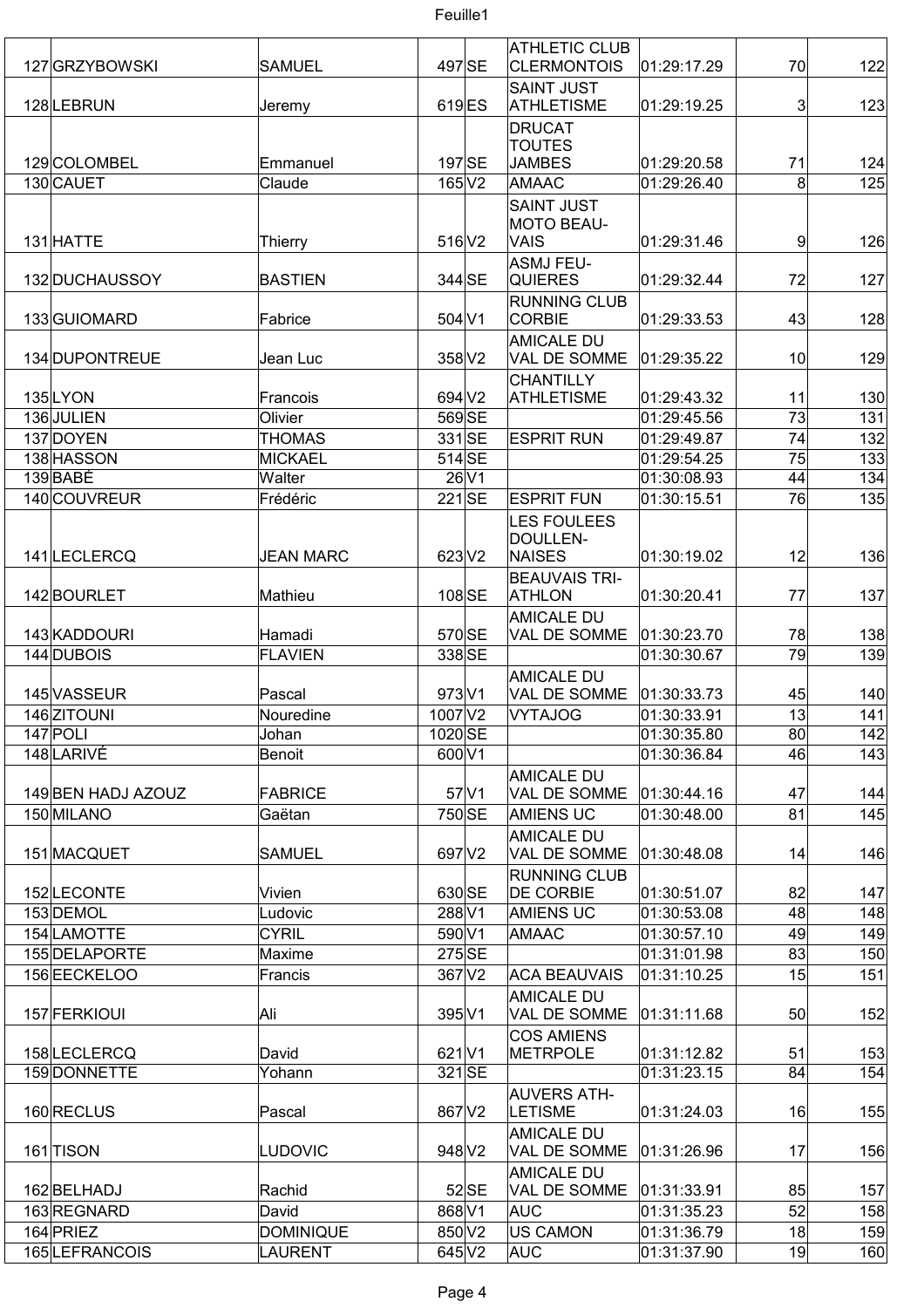

|                         |                     |                    |                  | <b>RUNNING CLUB</b>                 |             |                 |     |
|-------------------------|---------------------|--------------------|------------------|-------------------------------------|-------------|-----------------|-----|
| 166BOUCHER              | Laurent             |                    | 94 <sub>V2</sub> | <b>CORBIE</b>                       | 01:31:38.85 | 20 <sup>2</sup> | 161 |
| 167 OLLIVIER            | Julien              | 796 SE             |                  |                                     | 01:31:54.28 | 86              | 162 |
| 168COURCOL              | Guillaume           | 215SE              |                  |                                     | 01:32:00.33 | 87              | 163 |
|                         |                     |                    |                  | <b>AMICALE DU</b>                   |             |                 |     |
| 169ERRARD               | Christophe          | $375$ $V2$         |                  | VAL DE SOMME                        | 01:32:03.88 | 21              | 164 |
| 170 MERCHIER            | <b>ALAIN</b>        | 742 V <sub>2</sub> |                  |                                     | 01:32:04.91 | 22              | 165 |
| 171 CROISE              | <b>RENAUD</b>       | $226$ JU           |                  | AUC                                 | 01:32:09.23 | 1               | 166 |
| 172 CARDINAEL           | Thomas              | $143$ SE           |                  |                                     | 01:32:12.75 | 88              | 167 |
| 173 DOMINGUES           | Jean Louis          | 319SE              |                  |                                     | 01:32:13.30 | 89              | 168 |
|                         |                     |                    |                  |                                     |             |                 |     |
| 174 DARTUS              | <b>GERARD</b>       | 240 V2             |                  | <b>COS AMIENS</b><br>METROPOLE      | 01:32:17.07 | 23              |     |
|                         |                     |                    |                  |                                     |             |                 | 169 |
|                         |                     |                    |                  | <b>RUNNING CLUB</b>                 |             |                 |     |
| 175LOURDEL              | Bernard             | 688 V3             |                  | <b>ABBEVILLOIS</b>                  | 01:32:18.27 | $\overline{2}$  | 170 |
| 176 MARTIN              | Thibaut             | 726 SE             |                  |                                     | 01:32:25.84 | 90 <sub>0</sub> | 171 |
|                         |                     |                    |                  | <b>AMICALE DU</b>                   |             |                 |     |
| 177 SEGUIN              | <b>JEAN-LUC</b>     | 917 V2             |                  | VAL DE SOMME                        | 01:32:28.69 | 24              | 172 |
|                         |                     |                    |                  | <b>AMICALE DU</b>                   |             |                 |     |
| 178 RABAH               | Miloud              | 861 V1             |                  | VAL DE SOMME                        | 01:32:35.57 | 53              | 173 |
| 179SOCQUIN              | Vincent             | 924 SE             |                  |                                     | 01:32:36.62 | 91              | 174 |
| 180 HEMBERT             | Rodolphe            | 527 V1             |                  | ASPDR                               | 01:32:41.03 | 54              | 175 |
| 181 ROUSSELLE           | <b>Nicolas</b>      | 898 SE             |                  |                                     | 01:32:43.63 | 92              | 176 |
| 182 ESNUS               | Jean Luc            | 376 V1             |                  |                                     | 01:32:47.67 | 55              | 177 |
|                         |                     |                    |                  | <b>DRUCAT</b>                       |             |                 |     |
|                         |                     |                    |                  | <b>TOUTES</b>                       |             |                 |     |
| 183BLERIOT              | François            |                    | 73 V1            | <b>JAMBES</b>                       | 01:32:51.30 | 56              | 178 |
| 184 LAMPAERT            | <b>JEAN CHARLES</b> | 592 V2             |                  | <b>ESPRIT RUN</b>                   | 01:32:53.38 | 25              | 179 |
|                         |                     |                    |                  | <b>AMICALE DU</b>                   |             |                 |     |
| 185BLOT                 | Etienne             |                    | 76 SE            | VAL DE SOMME                        | 01:32:53.72 | 93              | 180 |
| 186BOLL                 | <b>FRANCOIS</b>     |                    | $82$ SE          |                                     | 01:32:55.55 | 94              | 181 |
| 187 MORIN               | <b>BERTRAND</b>     | 766 V1             |                  |                                     | 01:33:02.73 | 57              | 182 |
|                         |                     |                    |                  |                                     |             |                 |     |
|                         |                     |                    |                  | <b>AUVERS ATH-</b>                  |             |                 |     |
| 188 BENOURHAZI          | Karim               |                    | 36 V1            | <b>LETISME</b>                      | 01:33:02.88 | 58              | 183 |
|                         |                     |                    |                  | <b>ATHLETIC CLUB</b>                |             |                 |     |
| 189 HUSSON              | PASCAL              | 550 V1             |                  | <b>CLERMONTOIS</b>                  | 01:33:05.10 | 59              | 184 |
| 190 EICHELBERGER        | Victor              | 368 ES             |                  | <b>AMAAC</b>                        | 01:33:08.53 | 4               | 185 |
|                         |                     |                    |                  | <b>AMICALE DU</b>                   |             |                 |     |
| 191 MAGHRAOUI           | Farid               | 700 V1             |                  | VAL DE SOMME                        | 01:33:13.51 | 60              | 186 |
| 192 MARTINEAU           | <b>LUCIE</b>        | 727 SE             |                  | AUC                                 | 01:33:19.95 | $\overline{2}$  | 6   |
|                         |                     |                    |                  | <b>AMICALE DU</b>                   |             |                 |     |
| 193LESOURD              | Laurent             | 672 SE             |                  | VAL DE SOMME                        | 01:33:24.44 | 95              | 187 |
|                         |                     |                    |                  |                                     |             |                 |     |
|                         |                     |                    |                  | <b>LES FOULEES</b>                  |             |                 |     |
| 194 NOCLERCQ CHRISTOPHE | Christophe          | 786 SE             |                  | FLESSELLOISES 01:33:30.66           |             | 96              | 188 |
|                         |                     |                    |                  | <b>AUVERS ATH-</b>                  |             |                 |     |
| 195 FOSSIER             | Alain               | 418 V1             |                  | <b>LETISME</b>                      | 01:33:33.33 | 61              | 189 |
|                         |                     |                    |                  | <b>AUVERS ATH-</b>                  |             |                 |     |
| 196 NAVARRO             | Pierre              | 781 <sub>V3</sub>  |                  | <b>LETISME</b>                      | 01:33:43.97 | 3 <sup>2</sup>  | 190 |
|                         |                     |                    |                  | <b>NESTLE BEAU-</b>                 |             |                 |     |
| 197 COHIN               | Regis               | 1008 V2            |                  | <b>VAIS</b>                         | 01:33:44.93 | 26              | 191 |
| 198 RIQUIEZ             | François            | 881 V2             |                  | <b>DREAL TEAM</b>                   | 01:33:45.57 | 27              | 192 |
| 199LOTH                 | Eric                | 685 V1             |                  |                                     | 01:33:45.61 | 62              | 193 |
|                         |                     |                    |                  |                                     |             |                 |     |
|                         |                     |                    |                  | <b>RUNNING UNI-</b><br>THER PHARMA- |             |                 |     |
| 200 CARON               | Eric                | $151$ V1           |                  | <b>CEUTICALS</b>                    | 01:33:47.67 | 63              | 194 |
| 201BRISVILLE            | Antoine             | $121$ SE           |                  |                                     | 01:33:48.84 | 97              | 195 |
| 202 LHOTELLIER          |                     | 680 V1             |                  |                                     |             | 64              | 196 |
|                         | Stephane            |                    |                  |                                     | 01:33:53.90 |                 |     |
| 203 NOIROT              | Sébastien           | 788 SE             |                  | AMAAC                               | 01:33:54.91 | 98              | 197 |
| 204 DUBOIS              | Ludovic             | 340 V1             |                  | AUC                                 | 01:33:56.64 | 65              | 198 |
|                         |                     |                    |                  | <b>RUNNING CLUB</b>                 |             |                 |     |
| 205 NANTOIS             | Franck              | 779 V1             |                  | <b>DE CORBIE</b>                    | 01:34:03.72 | 66              | 199 |
| 206 CHANDELIER          | <b>KEVIN</b>        | $172$ SE           |                  |                                     | 01:34:04.91 | 99              | 200 |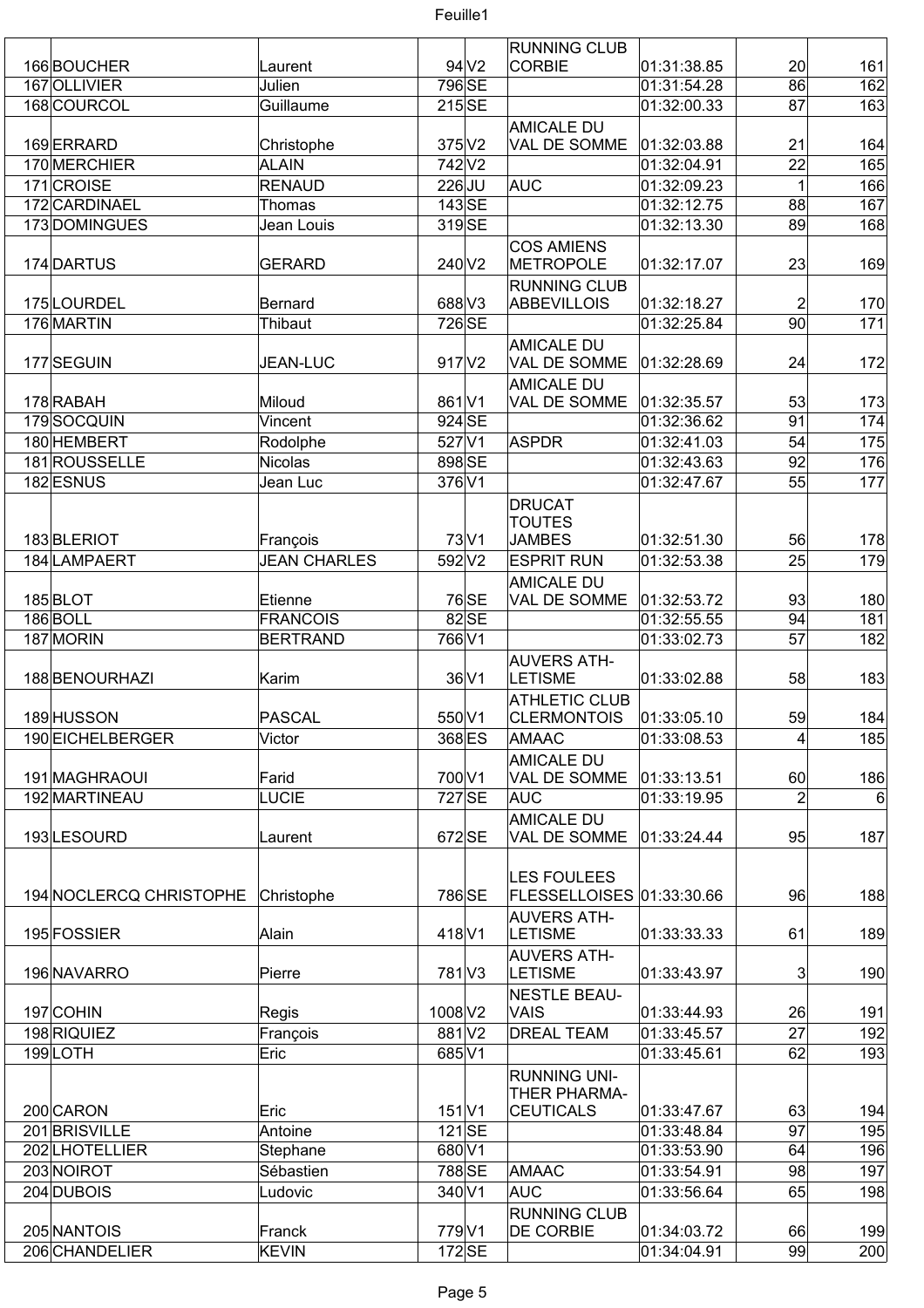|                 |                  |                    |      | <b>DSL SAINT</b>                        |             |                 |                |
|-----------------|------------------|--------------------|------|-----------------------------------------|-------------|-----------------|----------------|
| 207 VERGHOTE    |                  | 308 V2             |      | <b>OUEN</b>                             | 01:34:08.88 | 28              | 201            |
|                 | Guy              |                    |      |                                         |             |                 |                |
| 208 EL HAMDAOUI | Mostafa          | 369 V2             |      | US CAMON                                | 01:34:11.32 | 29              | 202            |
| 209 DESCAMPS    | Francois         | 298 V1             |      | <b>US CAMON</b>                         | 01:34:16.05 | 67              | 203            |
| 210 DUFOUR      | Dominique        | 350 V1             |      |                                         | 01:34:21.62 | 68              | 204            |
|                 |                  |                    |      |                                         |             |                 |                |
|                 |                  |                    |      | <b>LES FOULEES</b>                      |             |                 |                |
| 211 CARETTE     | Jjean Philippe   | $144$ $V2$         |      | FLESSELLOISES 01:34:26.07               |             | 30              | 205            |
|                 |                  |                    |      | <b>AMICALE DU</b>                       |             |                 |                |
| 212 WYCKAERT    | <b>CHRISTIAN</b> | $1004$ V3          |      | VAL DE SOMME                            | 01:34:28.59 | 4               | 206            |
| 213NIECE        | David            | 784 SE             |      |                                         | 01:34:32.97 | 100             | 207            |
|                 |                  |                    |      |                                         |             |                 |                |
|                 |                  |                    |      | <b>AUVERS ATH-</b>                      |             |                 |                |
| 214 NICOLINO    | Stephane         | 783 V1             |      | <b>LETISME</b>                          | 01:34:34.92 | 69              | 208            |
| 215 CHIAPOLINI  | Olivier          | 182 V <sub>2</sub> |      |                                         | 01:34:39.35 | 31              | 209            |
| 216GONGORA      | ANDRE            | 473V2              |      |                                         | 01:34:40.05 | $\overline{32}$ | 210            |
| 217 LIENART     | Nicolas          | 681SE              |      |                                         | 01:34:42.72 | 101             | 211            |
| 218 FOSSIER     | <b>STEPHANE</b>  | $419$ V1           |      | <b>US CAMON</b>                         | 01:34:46.57 | 70              | 212            |
|                 |                  |                    |      | <b>PROCTER ET</b>                       |             |                 |                |
|                 |                  |                    |      | <b>GAMBLE</b>                           |             |                 |                |
|                 |                  | 356 SE             |      | AMIENS                                  |             |                 |                |
| 219 DUPONT      | Gaël             |                    |      |                                         | 01:34:48.16 | 102             | 213            |
| 220 MUSTIOLI    | Ludovic          | 777 <sub>V1</sub>  |      |                                         | 01:34:49.45 | 71              | 214            |
|                 |                  |                    |      | <b>RUN POUR</b>                         |             |                 |                |
| 221 FAUVEAU     | Isabelle         | 390 V1             |      | <b>TOUS</b>                             | 01:34:52.04 | 3               | $\overline{7}$ |
|                 |                  |                    |      | <b>RUN POUR</b>                         |             |                 |                |
| 222 MANIER      | David            | 711 SE             |      | <b>TOUS</b>                             | 01:34:52.13 | 103             | 215            |
|                 |                  |                    |      | <b>ASS.PROCTER &amp;</b>                |             |                 |                |
| 223 POMBOURCQ   | Didier           | 840 V2             |      | <b>GAMBLE</b>                           | 01:34:52.91 | 33              | 216            |
|                 | Aurélien         |                    |      |                                         |             |                 |                |
| 224 MACHADO     |                  | 695 SE             |      |                                         | 01:34:58.63 | 104             | 217            |
| 225 DUPONT      | Nicolas          | 357 V1             |      |                                         | 01:35:02.90 | 72              | 218            |
| 226 BELHANDOUZ  | Sebastien        |                    | 2 V1 |                                         | 01:35:05.76 | 73              | 219            |
| 227 DERIEUX     | <b>CLEMENT</b>   | 295 SE             |      |                                         | 01:35:06.57 | 105             | 220            |
| 228 CHOTEAU     | Martin           | 185 ES             |      |                                         | 01:35:07.75 | 5               | 221            |
|                 |                  |                    |      | <b>AMIENS TRI-</b>                      |             |                 |                |
| 229 FAUQUEUX    | Laurent          | 389 SE             |      | <b>ATHLON</b>                           | 01:35:07.96 | 106             | 222            |
| 230 GILLE       | Yohan            | 461 SE             |      |                                         | 01:35:10.80 | 107             | 223            |
| 231 PAILLEY     |                  | 800 V1             |      | <b>AMIENS UC</b>                        | 01:35:10.98 | 74              | 224            |
|                 | Christophe       |                    |      |                                         |             |                 |                |
| 232 REVOL       | Benoit           | 873 SE             |      | <b>US CAMON</b>                         | 01:35:11.32 | 108             | 225            |
|                 |                  |                    |      |                                         |             |                 |                |
|                 |                  |                    |      | <b>LES FOULEES</b>                      |             |                 |                |
| 233 CARLE       | <b>ERIC</b>      | $145$ V1           |      | FLESSELLOISES 01:35:14.42               |             | 75              | 226            |
|                 |                  |                    |      | <b>AMICALE DU</b>                       |             |                 |                |
| 234 BIGOT       | Mathilde         | $67$ V1            |      | VAL DE SOMME                            | 01:35:15.32 | 4               | 8              |
| $235$ JAN       | <b>JACKY</b>     | 554 V2             |      |                                         | 01:35:16.50 | 34              | 227            |
|                 |                  |                    |      |                                         |             |                 |                |
| 236LEFEBVRE     |                  | 636 V1             |      | <b>RUNNING CLUB</b><br><b>DE CORBIE</b> | 01:35:22.84 | 76              | 228            |
|                 | Christophe       |                    |      |                                         |             |                 |                |
| 237 BOULOT      | Maurice          | 101 V1             |      | <b>ATCHU AMIENS</b>                     | 01:35:26.54 | 77              | 229            |
|                 |                  |                    |      | <b>AMIENS TRI-</b>                      |             |                 |                |
| 238 STYCZEN     | Pierre           | $929$ V3           |      | <b>ATHLON</b>                           | 01:35:26.81 | $\overline{5}$  | 230            |
|                 |                  |                    |      |                                         |             |                 |                |
|                 |                  |                    |      | <b>LES FOULEES</b>                      |             |                 |                |
| 239LEVERT       | Stephane         | 676 V1             |      | FLESSELLOISES 01:35:29.34               |             | 78              | 231            |
|                 |                  |                    |      | <b>AMICALE NEUF-</b>                    |             |                 |                |
|                 |                  |                    |      | <b>CHATEL ATHLE-</b>                    |             |                 |                |
| 240 DEBEAUVAIS  |                  | 248 V1             |      | <b>TISME</b>                            | 01:35:33.89 | 79              | 232            |
|                 | Bruno            |                    |      |                                         |             |                 |                |
|                 |                  |                    |      | <b>AMICALE DU</b>                       |             |                 |                |
| 241 BEYLIER     | PASCAL           | 63 <sub>2</sub>    |      | VAL DE SOMME                            | 01:35:34.85 | 35              | 233            |
| 242 GALLET      | <b>AURELIEN</b>  | 438 SE             |      |                                         | 01:35:37.28 | 109             | 234            |
| 243 BOUZRAR     | Patrice          | $113$ V1           |      | <b>US CAMON</b>                         | 01:35:39.79 | 80              | 235            |
|                 |                  |                    |      | <b>AMIENS TRI-</b>                      |             |                 |                |
| 244 GUILLOT     | Pierre           | 502 SE             |      | <b>ATHLON</b>                           | 01:35:43.36 | 110             | 236            |
|                 |                  |                    |      |                                         |             |                 |                |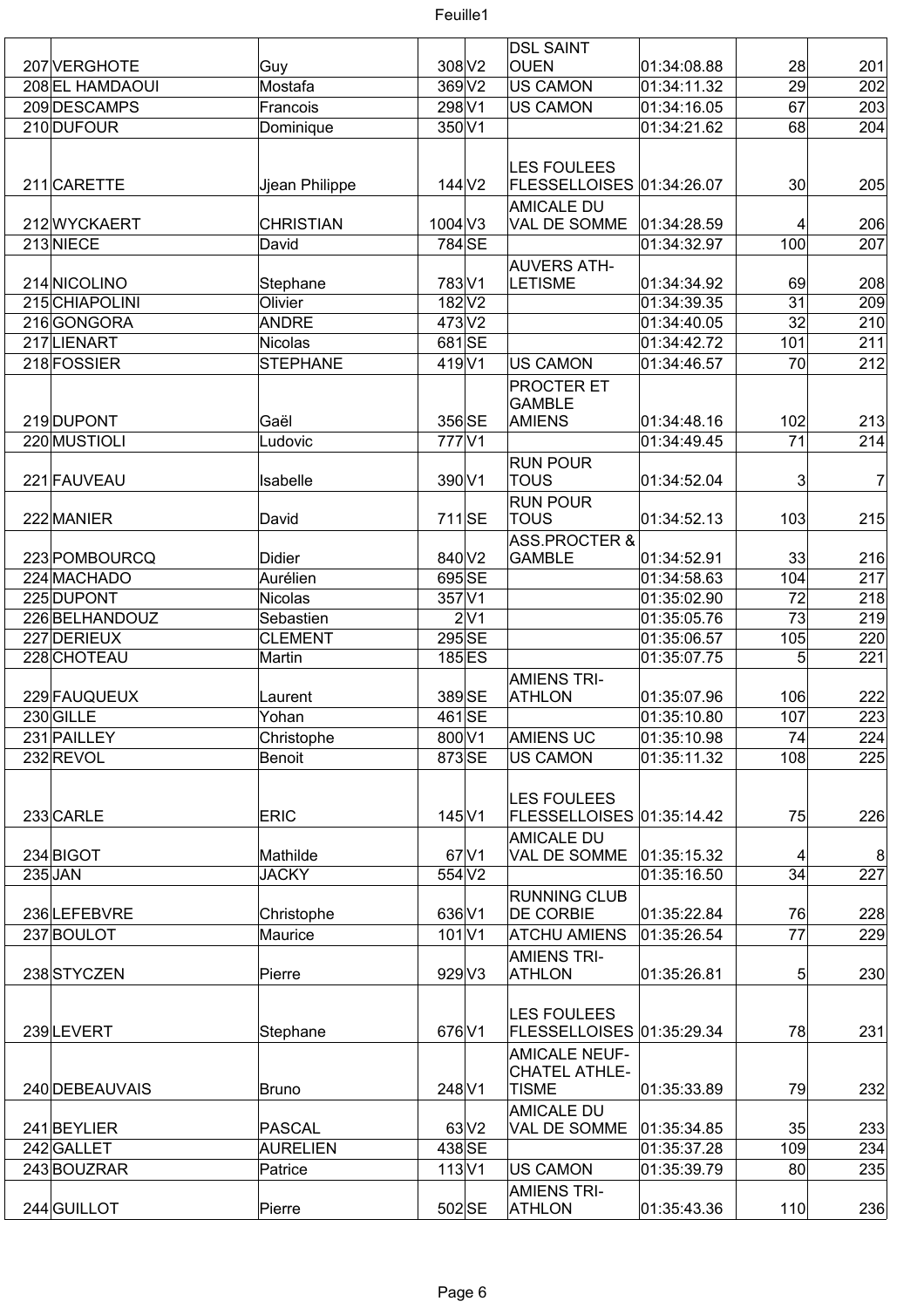

| 245 FONTAINE           | Maxime               | $414$ SE           |                      | <b>GRAVITY RUN-</b><br>NING EXPE-<br><b>RIENCE</b> | 01:35:46.00 | 111 | 237 |
|------------------------|----------------------|--------------------|----------------------|----------------------------------------------------|-------------|-----|-----|
|                        |                      |                    |                      | <b>GRAVITY RUN-</b><br><b>NING EXPE-</b>           |             |     |     |
| 246 TIERNY             | Arnaud               | 947 V1             |                      | RIENCE                                             | 01:35:46.95 | 81  | 238 |
|                        |                      |                    |                      | <b>AMICALE DU</b>                                  |             |     |     |
| 247 BLEHAUT            | <b>FRANCK</b>        |                    | $72$ $V1$            | VAL DE SOMME                                       | 01:35:47.14 | 82  | 239 |
| 248 HAUROGNE           | LUDOVIC              | 518 V1             |                      |                                                    | 01:35:47.42 | 83  | 240 |
| 249 GAMARD             | Christophe           | 439 V1             |                      | <b>COJOGG</b>                                      | 01:35:53.33 | 84  | 241 |
|                        |                      |                    |                      | <b>AMICALE DU</b>                                  |             |     |     |
| 250 ALFRED             | Christophe           |                    | 8 V1                 | VAL DE SOMME                                       | 01:35:56.33 | 85  | 242 |
| 251 MORGAND            | Jérôme               | 765 V1             |                      |                                                    | 01:36:04.90 | 86  | 243 |
|                        |                      |                    |                      | <b>AMICALE DU</b>                                  |             |     |     |
| 252 BROULAND           | Franck               | $122$ $V1$         |                      | VAL DE SOMME                                       | 01:36:06.46 | 87  | 244 |
|                        |                      |                    |                      | <b>COS AMIENS</b>                                  |             |     |     |
| 253 MASURE             | <b>SAMUEL</b>        | 730 V1             |                      | METROPOLE                                          | 01:36:11.69 | 88  | 245 |
| 254 MOUKAWANE          | MOHAMED              | 770 V1             |                      | <b>US CAMON</b>                                    | 01:36:15.78 | 89  | 246 |
| 255 TKACZ              | Arnaud               | 949 SE             |                      |                                                    | 01:36:21.02 | 112 | 247 |
|                        |                      |                    |                      | <b>AMICALE DU</b>                                  |             |     |     |
| 256 ANDRE              | <b>STEPHANE</b>      |                    | 12 V1                | VAL DE SOMME                                       | 01:36:23.54 | 90  | 248 |
|                        |                      |                    |                      | <b>AMICALE DU</b>                                  |             |     |     |
| 257 LECACHEUR          | <b>RENE</b>          | 620 V1             |                      | VAL DE SOMME                                       | 01:36:23.98 | 91  | 249 |
|                        |                      |                    |                      | <b>AMICALE DU</b>                                  |             |     |     |
| 258 GOSSELIN           | <b>THOMAS</b>        | 477 V1             |                      | VAL DE SOMME                                       | 01:36:24.31 | 92  | 250 |
| 259JOLY                | <b>THIERRY</b>       | 563 V1             |                      |                                                    | 01:36:28.46 | 93  | 251 |
| 260 DEBLANGY           | Geoffrey             | 252 SE             |                      | <b>US CAMON</b>                                    | 01:36:33.64 | 113 | 252 |
|                        |                      |                    |                      | <b>AMICALE DU</b>                                  |             |     |     |
| 261 RUTTEN             | Eric                 | 904 V <sub>2</sub> |                      | VAL DE SOMME                                       | 01:36:36.47 | 36  | 253 |
| 262 BOUQUILLION        | <b>LUDOVIC</b>       | 103 V1             |                      |                                                    | 01:36:42.19 | 94  | 254 |
| 263GEREMY              | Vincent              | 455 SE             |                      |                                                    | 01:36:42.84 | 114 | 255 |
| 264 DEBEUGNY           | <b>VINCENT</b>       | $251$ SE           |                      |                                                    | 01:36:45.43 | 115 | 256 |
| 265 GORI               | <b>ALEX</b>          | 474 V1             |                      |                                                    | 01:36:48.60 | 95  | 257 |
| 266 CORNU              | <b>JEAN FRANCOIS</b> | 203 V1             |                      | <b>ASG GAUCHY</b><br>ATHLETISME                    | 01:36:51.43 | 96  | 258 |
|                        |                      |                    |                      | <b>COS AMIENS</b>                                  |             |     |     |
| 267 DEMEYER            | <b>CHRISTOPHE</b>    | 287 V1             |                      | METROPOLE                                          | 01:36:53.26 | 97  | 259 |
| 268 BONNET             | <b>CEDRIC</b>        |                    | $85\vert\mathrm{V}1$ |                                                    | 01:36:56.58 | 98  | 260 |
| 269 SUBITTE            | <b>DAVID</b>         | 930 V1             |                      | AUC                                                | 01:36:57.94 | 99  | 261 |
|                        |                      |                    |                      | COURIR AU CHU                                      |             |     |     |
| 270 GONDRE             | Frederic             | 472 V1             |                      | AMIENS                                             | 01:37:01.40 | 100 | 262 |
| 271 RODRIGUEZ          | Juan Carlos          | 888 V1             |                      | <b>TEAM BEBENE</b>                                 | 01:37:05.14 | 101 | 263 |
| 272 SPICHER            | MICKAEL              | 925 V1             |                      |                                                    | 01:37:07.25 | 102 | 264 |
| 273 WOZNIAK            | <b>JEROME</b>        | 1003 V1            |                      |                                                    | 01:37:09.15 | 103 | 265 |
| 274 LEBESGUE           | <b>BRUNO</b>         | $614$ V2           |                      | US CAMON                                           | 01:37:12.55 | 37  | 266 |
| 275 FOURDINIER         | Quentin              | 423 SE             |                      | AMAAC                                              | 01:37:17.63 | 116 | 267 |
| 276 DOURLEN            | Jean Marie           | $329$ $V3$         |                      | <b>US CAMON</b>                                    | 01:37:23.26 | 6   | 268 |
| 277 RODRIGUEZ          | José Maria           | 887 V1             |                      |                                                    | 01:37:23.56 | 104 | 269 |
| 278 CARON              | <b>Didier</b>        | $150$ V1           |                      | <b>US CAMON</b>                                    | 01:37:26.22 | 105 | 270 |
| 279 ATTYE              | ALEXANDRE            |                    | $21$ SE              |                                                    | 01:37:26.58 | 117 | 271 |
|                        |                      |                    |                      | SAINT-OUEN                                         |             |     |     |
| 280 POUYEZ             | <b>DIDIER</b>        | 847 V1             |                      | <b>DSL</b>                                         | 01:37:32.06 | 106 | 272 |
|                        |                      |                    |                      | <b>AMICALE DU</b>                                  |             |     |     |
| 281 FLAUTRE            | Vincent              | 412 V2             |                      | VAL DE SOMME                                       | 01:37:32.59 | 38  | 273 |
|                        |                      |                    |                      |                                                    |             |     |     |
|                        |                      |                    |                      | <b>LES FOULEES</b><br>DOULLEN-                     |             |     |     |
| 282 DE FREITAS RIBEIRO | <b>JOSE JOAQUIM</b>  | 244 V <sub>2</sub> |                      | NAISES                                             | 01:37:34.70 | 39  | 274 |
| 283BUIGNET             | Michael              | $126$ V1           |                      | <b>US CAMON</b>                                    | 01:37:35.21 | 107 | 275 |
| 284 GENART             | Samuel               | 1025 SE            |                      |                                                    | 01:37:41.74 | 118 | 276 |
| 285 PLATEL             | Remy                 | 834 SE             |                      |                                                    | 01:37:46.70 | 119 | 277 |
| 286 BEAURIN            |                      |                    | $47$ SE              | <b>US CAMON</b>                                    | 01:37:50.75 | 120 | 278 |
|                        | Jeremy               |                    |                      |                                                    |             |     |     |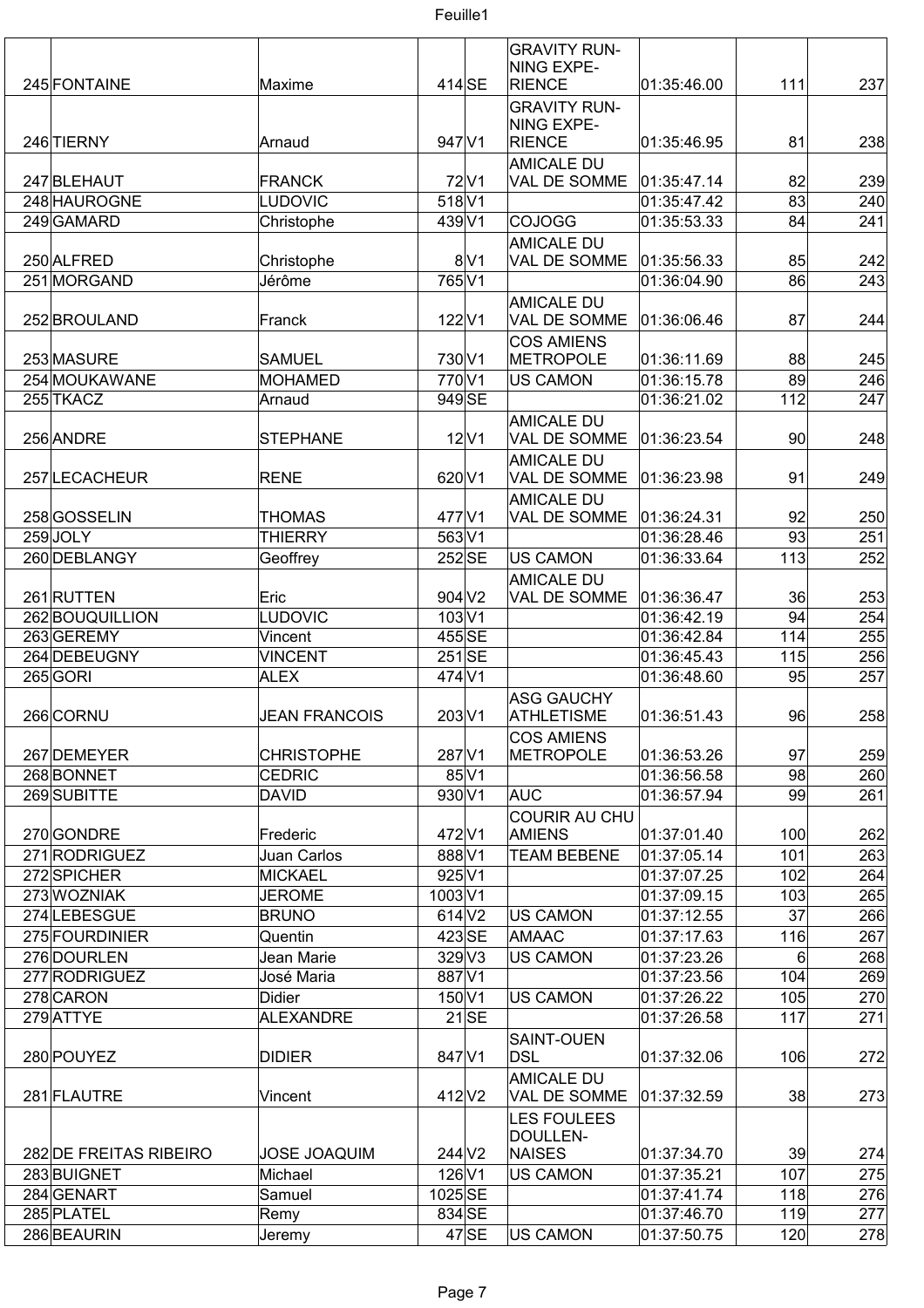| 287 VOISIN       | <b>THIERRY</b>        | 992 V <sub>2</sub>          |                    | AMAAC                             | 01:37:54.59 | 40             | 279            |
|------------------|-----------------------|-----------------------------|--------------------|-----------------------------------|-------------|----------------|----------------|
| 288 VASSEUR      | <b>CHRISTOPHE</b>     | 972V1                       |                    | AMAAC                             | 01:37:54.77 | 108            | 280            |
| 289BRET          | Christophe            | $117$ $V1$                  |                    | <b>AMIENS UC</b>                  | 01:37:56.86 | 109            | 281            |
| 290 BULLOT       | Damien                | $127$ $V1$                  |                    |                                   | 01:37:57.68 | 110            | 282            |
| 291 DELNIEPPE    | Frederic              | 284 V1                      |                    | <b>CAA ABBEVILLE</b>              | 01:38:04.10 | 111            | 283            |
|                  |                       |                             |                    |                                   |             |                |                |
|                  |                       | 334 SE                      |                    | <b>SAINT JUST</b>                 |             |                |                |
| 292 DROUVIN      | <b>Anne Claire</b>    |                             |                    | <b>ATHLETISME</b>                 | 01:38:04.47 | 3              | $\overline{9}$ |
| 293BONARD        | Anne                  |                             | $83\vert\sqrt{1}$  | <b>US CAMON</b>                   | 01:38:07.88 | 5              | 10             |
| 294 HENRY        | <b>SEBASTIEN</b>      | $534\overline{\mathrm{V1}}$ |                    |                                   | 01:38:11.64 | 112            | 284            |
| 295BACQUET       | <b>OLIVIER</b>        |                             | $27$ <sub>V1</sub> |                                   | 01:38:13.12 | 113            | 285            |
| 296 BAUDIN       | Eric                  |                             | $45\vert\sqrt{1}$  |                                   | 01:38:13.38 | 114            | 286            |
|                  |                       |                             |                    | <b>AMICALE DU</b>                 |             |                |                |
| 297 DAMIENS      | <b>DOMINIQUE</b>      | 236 V3                      |                    | VAL DE SOMME                      | 01:38:14.35 | 7              | 287            |
|                  |                       |                             |                    | <b>COURIR A AB-</b>               |             |                |                |
| 298 DURAND       | Virginie              | 360 V1                      |                    | <b>BEVILLE</b>                    | 01:38:16.77 | 6              | 11             |
| 299 FLAMANT      | Christophe            | 408 SE                      |                    |                                   | 01:38:19.39 | 121            | 288            |
| 300 TOFFIN       | Frédéric              | 952 V1                      |                    |                                   | 01:38:20.68 | 115            | 289            |
| 301 VATEL        | Arnaud                | 975 V1                      |                    | <b>VYTAJOG</b>                    | 01:38:23.46 | 116            | 290            |
| 302 PELLERIN     | <b>CHRISTOPHE</b>     | 815 V1                      |                    | <b>ESPRIT RUN</b>                 | 01:38:27.29 | 117            | 291            |
| 303 VAL          | Michael               | 962 V1                      |                    |                                   | 01:38:27.60 | 118            | 292            |
|                  |                       |                             |                    |                                   |             |                |                |
| 304 LEMAIRE      | Ludovic               | 657 V1                      |                    | <b>AMIENS UC</b>                  | 01:38:35.11 | 119            | 293            |
| 305 DALONGEVILLE | <b>AURELIEN</b>       | 235 SE                      |                    |                                   | 01:38:36.25 | 122            | 294            |
| 306 LUC          | Laurent               | 693 V1                      |                    |                                   | 01:38:53.77 | 120            | 295            |
| 307 MARCHAL      | Christophe            | 714 <sub>V2</sub>           |                    |                                   | 01:39:02.38 | 41             | 296            |
| 308 ANTONI       | Kevin                 |                             | $19$ SE            |                                   | 01:39:03.32 | 4              | 12             |
| 309 CORROYER     | <b>FRANCK</b>         | 207 V1                      |                    | <b>VYTAJOG</b>                    | 01:39:04.02 | 121            | 297            |
| 310GERARD        | <b>CYRIL</b>          | 451 <sub>V1</sub>           |                    |                                   | 01:39:05.35 | 122            | 298            |
| 311 WACRENIER    | Adrien                | 997 SE                      |                    |                                   | 01:39:06.46 | 123            | 299            |
|                  |                       |                             |                    | <b>PROCTER ET</b>                 |             |                |                |
| 312 MAILLARD     | Sebastien             | 702 SE                      |                    | <b>GAMBLE</b>                     | 01:39:09.23 | 124            | 300            |
| 313 CABASSA      | <b>JEAN-SEBASTIEN</b> | 130 V1                      |                    |                                   | 01:39:10.12 | 123            | 301            |
|                  |                       |                             |                    | <b>AMICALE DU</b>                 |             |                |                |
| 314 HAMIEZ       | Grégory               | 509 V1                      |                    | VAL DE SOMME                      | 01:39:10.33 | 124            | 302            |
| 315 HENIQUET     | <b>XAVIER</b>         | 529 SE                      |                    |                                   | 01:39:12.08 | 125            | 303            |
|                  |                       |                             |                    |                                   |             |                |                |
|                  |                       |                             |                    | <b>ATHLETIC CLUB</b>              |             |                |                |
| 316 TREMENEC     | <b>YANNICK</b>        | 956 V1                      |                    | <b>CLERMONTOIS</b>                | 01:39:17.89 | 125            | 304            |
| 317 MADIOT       | François              | 698 SE                      |                    |                                   | 01:39:18.72 | 126            | 305            |
| 318 LEMAN        | MAXIME                | 659 V1                      |                    |                                   | 01:39:19.38 | 126            | 306            |
| 319 ROBINE       | Christophe            | 884 V1                      |                    |                                   | 01:39:19.99 | 127            | 307            |
| 320 MOHAMED      | Yannick               | 755 V1                      |                    |                                   | 01:39:23.36 | 128            | 308            |
| 321 MINASSIAN    | Anne Brigitte         | 752V1                       |                    | <b>CAA ABBEVILLE</b>              | 01:39:25.48 | $\overline{7}$ | 13             |
| 322 PERQUE       | Alain                 | 818 V1                      |                    |                                   | 01:39:26.64 | 129            | 309            |
| 323LEFINT        | Ludovic               | 644 SE                      |                    |                                   | 01:39:28.58 | 127            | 310            |
| 324 MAQUAIRE     | <b>REYNALD</b>        | 713 <sub>V1</sub>           |                    |                                   | 01:39:28.71 | 130            | 311            |
|                  |                       |                             |                    | SAINT-OUEN                        |             |                |                |
| 325 THUILLIER    | Gerald                | 946 V1                      |                    | <b>DSL</b>                        | 01:39:33.59 | 131            | 312            |
| 326 AMMENOUCHE   | Nacim                 |                             | $11$ SE            |                                   | 01:39:37.17 | 128            | 313            |
| 327 LALOE        | Mickael               | 587 SE                      |                    |                                   | 01:39:38.86 | 129            | 314            |
| 328 GORISSE      | Pascal                | 475 V2                      |                    |                                   | 01:39:39.78 | 42             | 315            |
|                  |                       |                             |                    |                                   |             |                |                |
| 329 DEPUILLE     | Céline                | 293 V1                      |                    | <b>AMICALE DU</b><br>VAL DE SOMME |             |                | 14             |
|                  |                       |                             |                    |                                   | 01:39:42.52 | 8              |                |
| 330 TOE          | Joel                  | 951 SE                      |                    | PROSERNAT                         | 01:39:48.65 | 130            | 316            |
|                  |                       |                             |                    | <b>AMICALE DU</b>                 |             |                |                |
| 331 BOQUET       | <b>Bruno</b>          |                             | 87 V <sub>2</sub>  | VAL DE SOMME                      | 01:39:50.73 | 43             | 317            |
| 332 COURIAT      | David                 | $217$ $V1$                  |                    | <b>SCA</b>                        | 01:39:51.36 | 132            | 318            |
| 333 DESPLANCHES  | Manuel                | 305 V1                      |                    |                                   | 01:39:55.32 | 133            | 319            |
|                  |                       |                             |                    | <b>ETOILE SPOR-</b>               |             |                |                |
| 334 DECLE        | Jerome                | 259 V1                      |                    | <b>TIVE MERSEN</b>                | 01:40:06.03 | 134            | 320            |
| 335 VERMEERSCH   | <b>PATRICK</b>        | 978 V1                      |                    |                                   | 01:40:07.89 | 135            | 321            |
|                  |                       |                             |                    | <b>RUNNING CLUB</b>               |             |                |                |
| 336 NANTOIS      | Laetitia              | 780 V1                      |                    | <b>DE CORBIE</b>                  | 01:40:09.91 | 9              | 15             |
|                  |                       |                             |                    |                                   |             |                |                |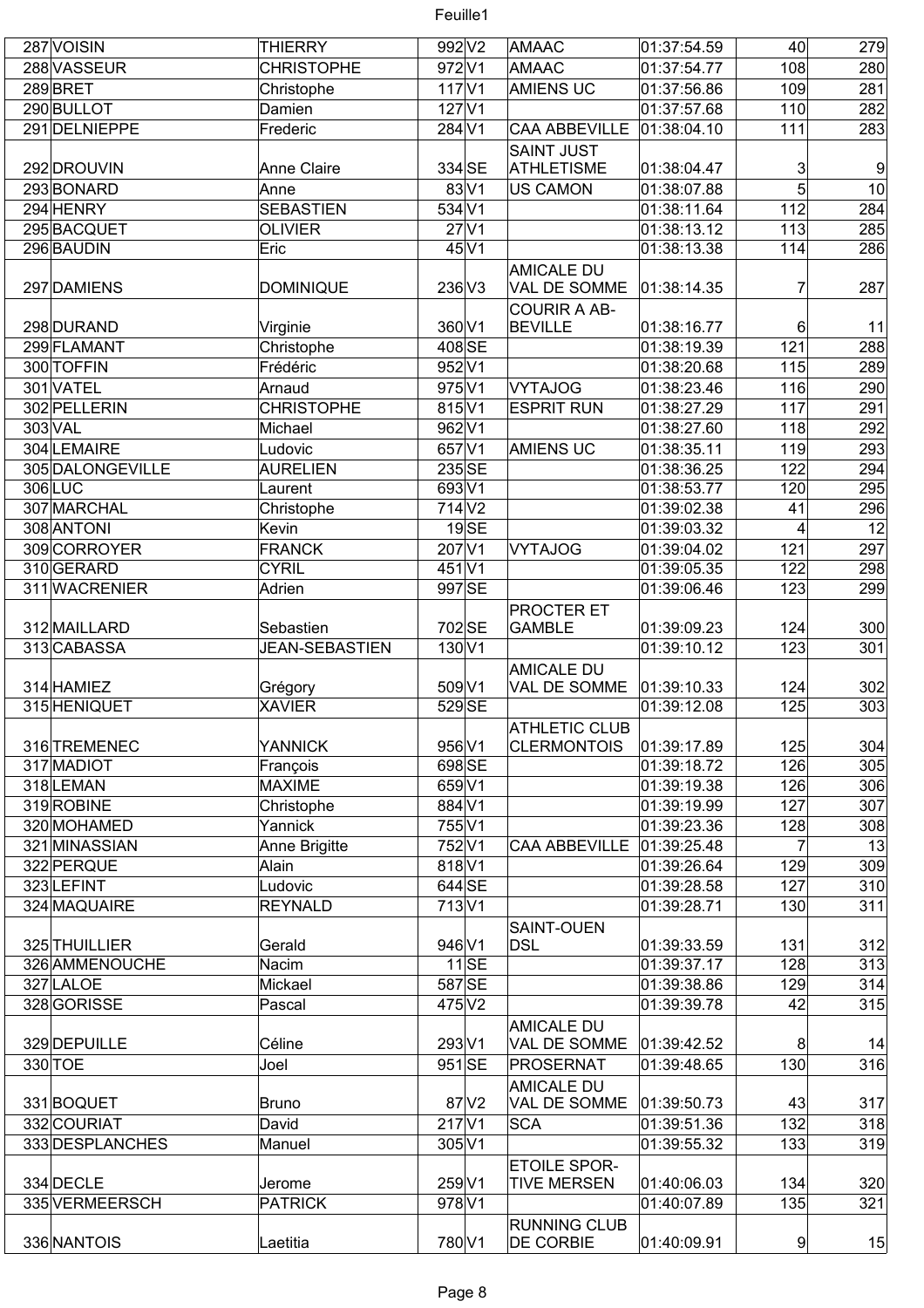| 337 AUDEGOND      | Christophe         |                    | $24$ V1             | VYTAJOG              | 01:40:18.62 | 136            | 322 |
|-------------------|--------------------|--------------------|---------------------|----------------------|-------------|----------------|-----|
| 338 CARON         | Sylvain            | $153$ V1           |                     |                      | 01:40:19.51 | 137            | 323 |
| 339 HEIN          | Xavier             | 525 V1             |                     | <b>US CAMON</b>      | 01:40:22.79 | 138            | 324 |
|                   |                    |                    |                     | <b>COS AMIENS</b>    |             |                |     |
| 340 HENOCQUE      | <b>STEPHANE</b>    | 533 V1             |                     | METROPOLE            | 01:40:22.98 | 139            | 325 |
|                   |                    |                    |                     |                      |             |                |     |
|                   |                    |                    |                     | <b>COURIR AU CHU</b> |             |                |     |
| 341 PAILLE        | Thierry            | 799 V2             |                     | <b>AMIENS</b>        | 01:40:24.66 | 44             | 326 |
|                   |                    |                    |                     | <b>AMICALE DU</b>    |             |                |     |
| 342 MOREIRA       | Isabelle           | 762 V1             |                     | VAL DE SOMME         | 01:40:27.44 | 10             | 16  |
|                   |                    |                    |                     | <b>COS AMIENS</b>    |             |                |     |
| 343 FIQUET        | <b>JEAN-CLAUDE</b> | 407 V2             |                     | <b>METROPOLE</b>     | 01:40:31.13 | 45             | 327 |
|                   |                    |                    |                     | COURIR À AB-         |             |                |     |
| 344 DENEUX        | Rémi               | 291 <sub>V1</sub>  |                     | <b>BEVILLE</b>       | 01:40:32.76 | 140            | 328 |
| 345 ODIOT         | Aurélien           | 793 SE             |                     | <b>US CAMON</b>      | 01:40:37.74 | 131            | 329 |
| 346 FINET         | FREDERIC           | 404 SE             |                     |                      | 01:40:40.49 | 132            | 330 |
|                   |                    |                    |                     |                      |             |                |     |
|                   |                    |                    |                     | <b>AMICALE DU</b>    |             |                |     |
| 347 DECLERCQ      | <b>ERIC</b>        | 260 V2             |                     | VAL DE SOMME         | 01:40:41.09 | 46             | 331 |
| 348 MARECHAUX     | Benoit             | 716 SE             |                     | <b>AO NIVERNAISE</b> | 01:40:41.66 | 133            | 332 |
| 349 FERLIN        | <b>PIERRE</b>      | 396 V1             |                     |                      | 01:40:44.89 | 141            | 333 |
| 350 ROBINE        | Alexandre          | 883 SE             |                     |                      | 01:40:47.48 | 134            | 334 |
| 351 DHAINAUT      | <b>JULIEN</b>      | 313SE              |                     |                      | 01:40:48.16 | 135            | 335 |
| 352 DASSE         | Fred               | $241$ V1           |                     | <b>VYTAJOG</b>       |             | 142            | 336 |
|                   |                    |                    |                     |                      | 01:40:51.51 |                |     |
|                   |                    |                    |                     | <b>AMICALE DU</b>    |             |                |     |
| 353 MALASSAGNE    | Pascal             | 707 V2             |                     | VAL DE SOMME         | 01:40:52.84 | 47             | 337 |
| 354 VANSTEENKISTE | Bernard            | 970 V2             |                     | <b>US CAMON</b>      | 01:40:58.27 | 48             | 338 |
| 355 GIET          | Benjamin           | 460 V1             |                     |                      | 01:41:00.05 | 143            | 339 |
|                   |                    |                    |                     | <b>AMICALE DU</b>    |             |                |     |
| 356 DAMAY         | Olivier            | $1012$ V3          |                     | VAL DE SOMME         | 01:41:03.15 | 8              | 340 |
| 357 TORON         | <b>BERTRAND</b>    | 953 V3             |                     |                      |             | $\overline{9}$ | 341 |
|                   |                    |                    |                     |                      | 01:41:06.33 |                |     |
| 358 CHIVOT POPPE  | Marie Camille      | 183SE              |                     |                      | 01:41:09.64 | 5              | 17  |
| 359 CELOS         | Vincent            | $171$ V1           |                     |                      | 01:41:13.11 | 144            | 342 |
| 360 DEROUSSEN     | <b>FRANCOIS</b>    | 296 SE             |                     |                      | 01:41:26.86 | 136            | 343 |
| 361 VANDENBERGHE  | Vincent            | 967 SE             |                     | <b>COFLEURINES</b>   | 01:41:33.43 | 137            | 344 |
| 362 DE VILLENEUVE | Jean Luc           | 247 V <sub>2</sub> |                     | <b>US CAMON</b>      | 01:41:34.30 | 49             | 345 |
|                   |                    |                    |                     | <b>COURIR AU CHU</b> |             |                |     |
| 363 BRUCHET       | Jackie             | $124$ SE           |                     | <b>AMIENS</b>        | 01:41:36.85 | 138            | 346 |
| 364 SAKRI         | Abdelkader         | 906 SE             |                     |                      | 01:41:37.31 | 139            | 347 |
|                   |                    |                    |                     |                      |             |                |     |
| 365 CARLIER       | Vincent            | $146$ SE           |                     |                      | 01:41:40.80 | 140            | 348 |
| 366 VITASSE       | <b>SEBASTIEN</b>   | 989 V1             |                     |                      | 01:41:45.19 | 145            | 349 |
| 367 CAMUS         | Tony               | 136 V1             |                     |                      | 01:41:51.08 | 146            | 350 |
|                   |                    |                    |                     | <b>AMICALE DU</b>    |             |                |     |
| 368 CARANTON      | <b>BERNARD</b>     | 142 V <sub>2</sub> |                     | VAL DE SOMME         | 01:41:51.78 | 50             | 351 |
| 369 EVRARD        | Jean Yves          | $382\text{V}3$     |                     | <b>US CAMON</b>      | 01:41:52.82 | 10             | 352 |
| 370 OLLIVIER      | Damien             | 795 SE             |                     | <b>INTERSPORT</b>    | 01:41:54.15 | 141            | 353 |
| 371 GIRARD        | <b>LAURENT</b>     | 463 V1             |                     |                      | 01:41:55.76 | 147            | 354 |
|                   |                    |                    |                     |                      |             |                |     |
| 372 CRETE         | Benoit             | 225 SE             |                     |                      | 01:41:56.89 | 142            | 355 |
| 373BOCLET         | Jean Yves          |                    | $77$ $V2$           | <b>AMIENS UC</b>     | 01:41:58.04 | 51             | 356 |
| 374 GORLIER       | <b>ROMUALD</b>     | 476 V2             |                     | <b>ACA BEAUVAIS</b>  | 01:41:58.16 | 52             | 357 |
| 375 BERQUIN       | Patrick            |                    | $61$ V <sub>2</sub> | <b>VYTAJOG</b>       | 01:41:59.70 | 53             | 358 |
| 376 VERSTRAETE    | Thierry            | 979 V1             |                     |                      | 01:42:01.78 | 148            | 359 |
| 377 CLAEYS        | Nicolas            | 188 ES             |                     |                      | 01:42:08.98 | 6              | 360 |
| 378 GUENARD       | <b>SYLVAIN</b>     | 498 V1             |                     |                      | 01:42:13.41 | 149            | 361 |
|                   |                    |                    |                     |                      |             |                |     |
|                   |                    |                    |                     | <b>LAGNY OMNI-</b>   |             |                |     |
| 379 POSSIEN       | Perrine            | 842 SE             |                     | <b>SPORTS</b>        | 01:42:17.94 | 6              | 18  |
| 380 DOUCHET       | Frédéric           | 327 SE             |                     |                      | 01:42:18.80 | 143            | 362 |
|                   |                    |                    |                     | <b>AMICALE DU</b>    |             |                |     |
| 381 LEMAIRE       | Cedric             | 655 SE             |                     | VAL DE SOMME         | 01:42:19.51 | 144            | 363 |
|                   |                    |                    |                     | <b>RUNNING UNI-</b>  |             |                |     |
|                   |                    |                    |                     | THER PHARMA-         |             |                |     |
| 382 DEKONING      | <b>THIERRY</b>     | 268 V <sub>2</sub> |                     | <b>CEUTICALS</b>     | 01:42:20.13 | 54             | 364 |
| 383 TAUPIN        | HERVE              | 937 V1             |                     |                      | 01:42:21.08 | 150            | 365 |
|                   |                    |                    |                     |                      |             |                |     |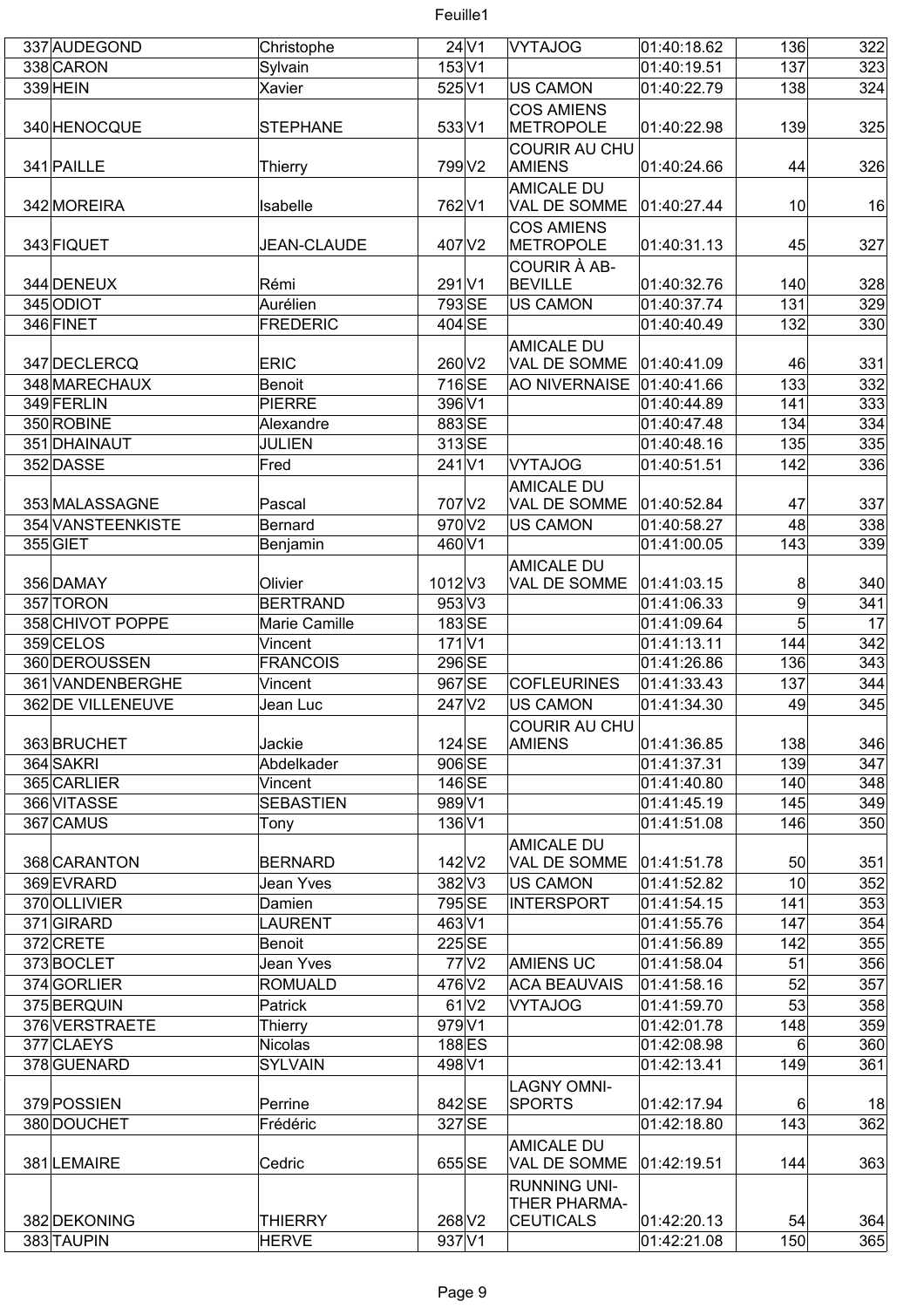| 384 DARRAS      | Bernard           | 238 SE            |                      | 01:42:21.39 | 145             | 366 |
|-----------------|-------------------|-------------------|----------------------|-------------|-----------------|-----|
|                 |                   |                   | <b>DSL SAINT</b>     |             |                 |     |
| 385 DEVAUCHELLE | FABRICE           | 306 V1            | <b>OUEN</b>          | 01:42:21.40 | 151             | 367 |
|                 |                   |                   | <b>MONTDIDIER</b>    |             |                 |     |
| 386LOYEZ        | Bernard           | 692 V3            | <b>ATHLETIX</b>      | 01:42:21.98 | 11              | 368 |
| 387 CARON       | <b>AUDREY</b>     | 148 SE            | <b>US CAMON</b>      | 01:42:24.52 | $\overline{7}$  | 19  |
|                 |                   |                   | <b>AMICALE DU</b>    |             |                 |     |
| 388 GOLFIERI    | Claudine          | 470 V2            | VAL DE SOMME         | 01:42:28.49 | 1               | 20  |
| 389LOUVET       | Laurent           | 690 V1            |                      | 01:42:29.98 | 152             | 369 |
|                 |                   |                   | DRUCAT               |             |                 |     |
|                 |                   |                   | <b>TOUTES</b>        |             |                 |     |
| 390 JONVILLE    | <b>ERIC</b>       | 565 V1            | <b>JAMBES</b>        | 01:42:30.60 | 153             | 370 |
|                 |                   |                   | <b>RUN POUR</b>      |             |                 |     |
| 391 PANNET      | MAGALIE           | 802 V1            | <b>TOUS</b>          | 01:42:31.01 | 11              | 21  |
|                 |                   |                   | <b>GRAVITY RUN-</b>  |             |                 |     |
|                 |                   |                   | NING EXPE-           |             |                 |     |
| 392 REMY        | <b>JULIEN</b>     | 870 SE            | RIENCE               | 01:42:31.17 | 146             | 371 |
| 393 COTELLE     | Jérôme            | 1002V1            |                      | 01:42:32.63 | 154             | 372 |
|                 |                   |                   | PROCTER&GAM          |             |                 |     |
| 394 STAROSTA    | Xavier            | 928 V1            | <b>BLE AMIENS</b>    | 01:42:37.97 | 155             | 373 |
|                 |                   |                   | WASQUEHAL            |             |                 |     |
| 395 LOURDEL     | Gregory           | 689 V1            | <b>TRIATHLON</b>     | 01:42:42.03 | 156             | 374 |
| 396LEGRIS       | <b>ANTOINE</b>    | 648 SE            | <b>DECATHLON</b>     | 01:42:42.23 | 147             | 375 |
| 397 EVENEPOEL   | Sebastien         | 380 SE            |                      | 01:42:42.80 | 148             | 376 |
| 398 FONMARTY    | Thomas            | 413SE             |                      | 01:42:54.14 | 149             | 377 |
|                 |                   |                   |                      |             |                 |     |
|                 |                   |                   | <b>AUVERS ATH-</b>   |             |                 |     |
| 399 LEBRAND     | Andrée            | 618 V2            | <b>LETISME</b>       | 01:42:59.36 | $\overline{2}$  | 22  |
| 400 MARCHAND    | <b>ANDRE</b>      | 715 V2            |                      | 01:42:59.45 | 55              | 378 |
|                 |                   |                   | <b>COURIR A AB-</b>  |             |                 |     |
| 401 COURBET     | Ludovic           | $214$ $V1$        | <b>BEVILLE</b>       | 01:43:07.74 | 157             | 379 |
|                 |                   |                   | <b>COURIR A AB-</b>  |             |                 |     |
| 402 ROLLÉ       | Benjamin          | 892 SE            | <b>BEVILLE</b>       | 01:43:11.87 | 150             | 380 |
| 403BOVO         | <b>JULIEN</b>     | $114$ SE          |                      | 01:43:13.06 | 151             | 381 |
|                 |                   |                   | <b>RUN POUR</b>      |             |                 |     |
| 404 PELLETIER   | Jérôme            | 816SE             | <b>TOUS</b>          | 01:43:14.05 | 152             | 382 |
|                 |                   |                   | <b>RUNNING CLUB</b>  |             |                 |     |
| 405 CORDELIER   | <b>CELINE</b>     | 1009 SE           | <b>DE CORBIE</b>     | 01:43:16.43 | 8               | 23  |
| 406LEBAS        | <b>CHRISTOPHE</b> | 613SE             |                      | 01:43:17.49 | 153             | 383 |
| 407 BAUCHET     | <b>PATRICK</b>    | 44 <sup>2</sup>   |                      | 01:43:18.16 | 56              | 384 |
| 408BALDÉ        | Marie             | $29$ $V1$         |                      | 01:43:27.45 | 12              | 24  |
|                 |                   |                   | <b>ENTENTE OISE</b>  |             |                 |     |
| 409 DUHENNOIS   | <b>YVES</b>       | $1015$ V3         | <b>ATHLETISME</b>    | 01:43:30.48 | 12              | 385 |
|                 |                   |                   | <b>AMICALE DU</b>    |             |                 |     |
| 410 GUERLE      | Hervé             | 499 V2            | VAL DE SOMME         | 01:43:31.90 | 57              | 386 |
| 411 RENAULD     | Laurent           | 872V1             |                      | 01:43:34.51 | 158             | 387 |
|                 |                   |                   | <b>TOUS EN-</b>      |             |                 |     |
|                 |                   |                   | <b>SEMBLE POUR</b>   |             |                 |     |
|                 |                   |                   | <b>L'AVENIR DE</b>   |             |                 |     |
| 412 CLABAU      | David             | 187 <sub>V1</sub> | ∣CHLOÉ               | 01:43:37.06 | 159             | 388 |
| 413CHORRO       | Lugdivine         | 184 SE            | <b>AMIENS UC</b>     | 01:43:37.82 | $\overline{9}$  | 25  |
| 414 LEGER       | Sébastien         | 646 V1            |                      | 01:43:40.02 | 160             | 389 |
| 415BIGARNET     | Emmanuel          | 66 SE             | <b>US CAMON</b>      | 01:43:42.26 | 154             | 390 |
|                 |                   |                   | <b>HAILLES SOLI-</b> |             |                 |     |
| $416$ TEN       | Arnaud            | 943 V1            | <b>DAIRES</b>        | 01:43:44.58 | 161             | 391 |
| 417 FAUQUEUR    | Frederic          | 387 V1            |                      | 01:43:52.47 | 162             | 392 |
| 418 SAUTIERE    | YOHAN             | 912SE             |                      | 01:43:56.07 | 155             | 393 |
| 419 AUBRY       | Jérôme            | $23\vert\sqrt{1}$ | lovs                 | 01:43:58.53 | 163             | 394 |
| 420LEROY        | Numa              | 665 SE            |                      | 01:44:01.27 | 156             | 395 |
| 421 REMY        |                   | 871 <sub>V2</sub> | AMAAC                | 01:44:02.74 | 58              | 396 |
|                 | Philippe          |                   |                      |             |                 |     |
|                 |                   |                   | <b>AMICALE DU</b>    |             |                 |     |
| 422 BIVILLE     | Myriam            | 70 SE             | VAL DE SOMME         | 01:44:05.00 | 10 <sup>1</sup> | 26  |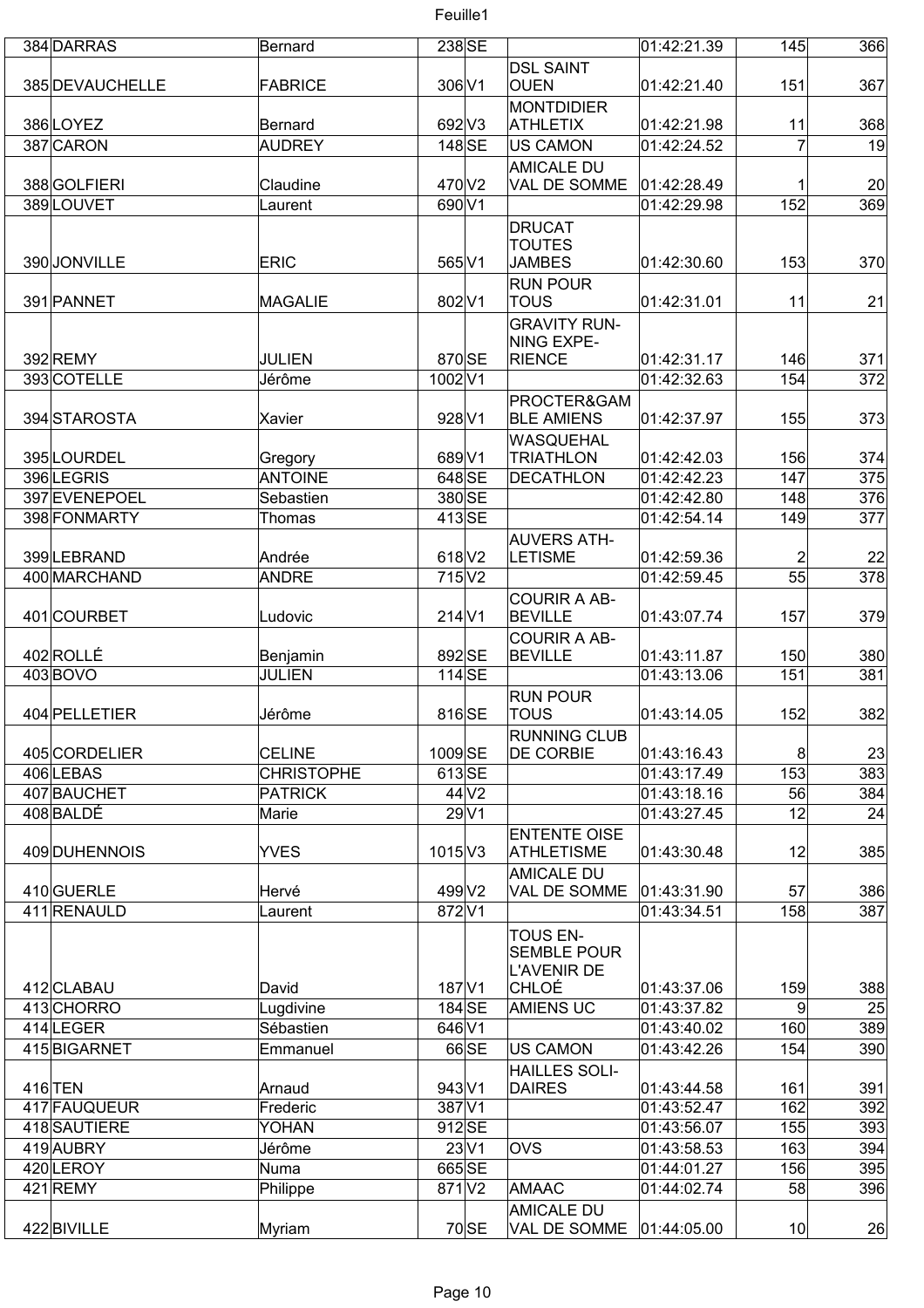

|                              |                              |                   |                      | <b>UNANIME</b>                    |                            |                 |                 |
|------------------------------|------------------------------|-------------------|----------------------|-----------------------------------|----------------------------|-----------------|-----------------|
|                              |                              |                   |                      | SPORT COA-                        |                            |                 |                 |
| 423 VOIVENEL                 | Lucas                        | 993 ES            |                      | <b>CHING</b>                      | 01:44:05.62                | 7               | 397             |
| 424 BORDERES                 | <b>HELENE</b>                |                   | 88 SE                | LA FOULEE DES<br><b>ILES</b>      | 01:44:07.10                | 11              | 27              |
| 425 DUCHENNE                 | Philippe                     | $345$ $V2$        |                      |                                   | 01:44:08.14                | $\overline{59}$ | 398             |
|                              |                              |                   |                      | <b>RUN POUR</b>                   |                            |                 |                 |
| 426 DECLE                    | <b>BENEDICTE</b>             | $257$ $V1$        |                      | <b>TOUS</b>                       | 01:44:09.59                | 13              | 28              |
| 427 GROSSEMY                 | Xavier                       | 492 V2            |                      |                                   | 01:44:10.06                | 60              | 399             |
| 428 LEBLOND                  | <b>RODOLPHE</b>              | 616 SE            |                      |                                   | 01:44:17.26                | 157             | 400             |
|                              |                              |                   |                      | <b>RUNNING CLUB</b>               |                            |                 |                 |
| 429 PETTIROSSI               | Gianni                       | 822 V1            |                      | <b>DE CORBIE</b>                  | 01:44:17.36                | 164             | 401             |
|                              |                              |                   |                      |                                   |                            |                 |                 |
|                              |                              |                   |                      | <b>LES FOULEES</b>                |                            |                 |                 |
| 430 DHEILLY                  | Jean Pierre                  | $315$ $V2$        |                      | FLESSELLOISES 01:44:19.18         |                            | 61              | 402             |
| 431 HENNEUSE                 | Olivier                      | 530 V1            |                      | <b>VYTAJOG</b>                    | 01:44:21.74                | 165             | 403             |
| 432 FLAMENT                  | Cédric                       | 409 SE            |                      |                                   | 01:44:22.45                | 158             | 404             |
| 433 COSTE<br>434 LALLEMENT   | Jean Jacques                 | 210 V1<br>586 ES  |                      |                                   | 01:44:22.65<br>01:44:23.49 | 166<br>8        | 405<br>406      |
| 435 GENCE                    | Pierre Henri<br><b>CYRIL</b> | 446 SE            |                      |                                   | 01:44:25.86                | 159             | 407             |
| 436 BROUTIN                  | Laurence                     | $123$ V1          |                      | <b>VYTAJOG</b>                    | 01:44:26.71                | 14              | 29              |
| 437 OLLIVIER                 | Michel                       | 797 V3            |                      | <b>AC VEULAIS</b>                 | 01:44:27.22                | 13              | 408             |
| 438 FOSSE                    | THIERRY                      | 417 V1            |                      |                                   | 01:44:29.46                | 167             | 409             |
|                              |                              |                   |                      | <b>ASSO FREVENT</b>               |                            |                 |                 |
| 439 LECOUTRE                 | <b>VALERIE</b>               | 632 V1            |                      | <b>OLYMPIC CLUB</b>               | 01:44:30.88                | 15              | 30              |
| 440 PARMENTIER               | <b>BRUNO</b>                 | 806 V3            |                      |                                   | 01:44:31.57                | 14              | 410             |
|                              |                              |                   |                      | <b>ASSO FREVENT</b>               |                            |                 |                 |
| 441 LECOUTRE                 | <b>PASCAL</b>                | 631 V1            |                      | <b>OLYMPIC CLUB</b>               | 01:44:33.64                | 168             | 411             |
|                              |                              |                   |                      | <b>RUNNING CLUB</b>               |                            |                 |                 |
| 442 LARTIQUE                 | <b>STEPHANE</b>              | 601 V1            |                      | DE CORBIE                         | 01:44:33.72                | 169             | 412             |
| 443 DUFRESNOY                | EMMANUEL                     | 352 V1            |                      |                                   | 01:44:43.80                | 170             | 413             |
| 444 PLAISANT                 | PIERRE-MARIE                 | 832 V3            |                      | <b>ESPRIT RUN</b>                 | 01:44:46.45                | 15              | 414             |
|                              |                              |                   |                      | <b>DRUCAT</b>                     |                            |                 |                 |
|                              |                              |                   |                      | <b>TOUTES</b>                     |                            |                 |                 |
| 445 HAUTBOUT                 | Nicolas                      | 519 <sub>SE</sub> |                      | <b>JAMBES</b>                     | 01:44:47.32                | 160             | 415             |
| 446 DELEPINE                 | <b>Bertrand</b>              | 282 SE            |                      | <b>AMICALE DU</b><br>VAL DE SOMME | 01:44:49.75                | 161             | 416             |
| 447 BATTE                    | <b>FRANCK</b>                |                   | 43 V1                | <b>US CAMON</b>                   | 01:44:50.34                | 171             | 417             |
| 448 ROY                      | Romain                       | 899 SE            |                      |                                   | 01:44:54.33                | 162             | 418             |
|                              |                              |                   |                      | <b>AMICALE DU</b>                 |                            |                 |                 |
| 449 BELLETTRE                | <b>ELODIE</b>                |                   | $54$ SE              | VAL DE SOMME                      | 01:44:56.31                | 12              | 31              |
|                              |                              |                   |                      | <b>AMICALE DU</b>                 |                            |                 |                 |
| 450 RUIS                     | <b>JENNIFER</b>              | 903 SE            |                      | VAL DE SOMME                      | 01:44:57.31                | 13              | 32              |
| 451 MOREZ                    | FREDERIC                     | 764 V1            |                      |                                   | 01:44:58.06                | 172             | 419             |
| 452 BALEDENT                 | <b>MARIO</b>                 |                   | $30\vert\mathrm{V}1$ |                                   | 01:44:58.10                | 173             | 420             |
| 453 CHEVALLIER               | <b>DOMINIQUE</b>             | 180V1             |                      |                                   | 01:45:00.60                | 174             | 421             |
|                              |                              |                   |                      | <b>AMICALE DU</b>                 |                            |                 |                 |
| $454$ SUEL                   | <b>MARIE-CHRISTINE</b>       | $931$ V1          |                      | VAL DE SOMME                      | 01:45:04.31                | 16              | 33              |
| 455 VOISIN                   | Sandrine                     | 991 V1            |                      | AMAAC                             | 01:45:14.34                | 17              | $\overline{34}$ |
| 456LESOBRE                   | Jean Michel                  | 670 V2            |                      | <b>BERVILLE</b>                   | 01:45:19.82                | 62              | 422             |
| 457 GASTIGAR                 | Fabien                       | 442 SE            |                      |                                   | 01:45:20.79                | 163             | 423             |
| 458 LENFANT                  | Lionel                       | 660 V2            |                      |                                   | 01:45:25.08                | 63              | 424             |
| 459 GROSSETETE<br>460 ANTIDE | Christophe                   | 493 V1            | 16 V2                |                                   | 01:45:27.09                | 175<br>64       | 425<br>426      |
|                              | <b>CHRISTIAN</b>             |                   |                      |                                   | 01:45:30.60                |                 |                 |
| 461 RICHARD                  | Delphine                     | 874 SE            |                      | <b>AMICALE DU</b><br>VAL DE SOMME | 01:45:31.01                | 14              | 35              |
| 462 FAVREL                   | Jerome                       | 391 V2            |                      |                                   | 01:45:32.71                | 65              | 427             |
| 463 DUFAY                    | Mikael                       | 349 SE            |                      |                                   | 01:45:33.10                | 164             | 428             |
| 464 LOQUET                   | <b>KARINE</b>                | 684 V1            |                      | AUC                               | 01:45:36.67                | 18              | 36              |
|                              |                              |                   |                      | <b>ATHLETIC CLUB</b>              |                            |                 |                 |
| 465 MORIN                    | <b>CEDRIC</b>                | 767 SE            |                      | <b>CLERMONTOIS</b>                | 01:45:36.98                | 165             | 429             |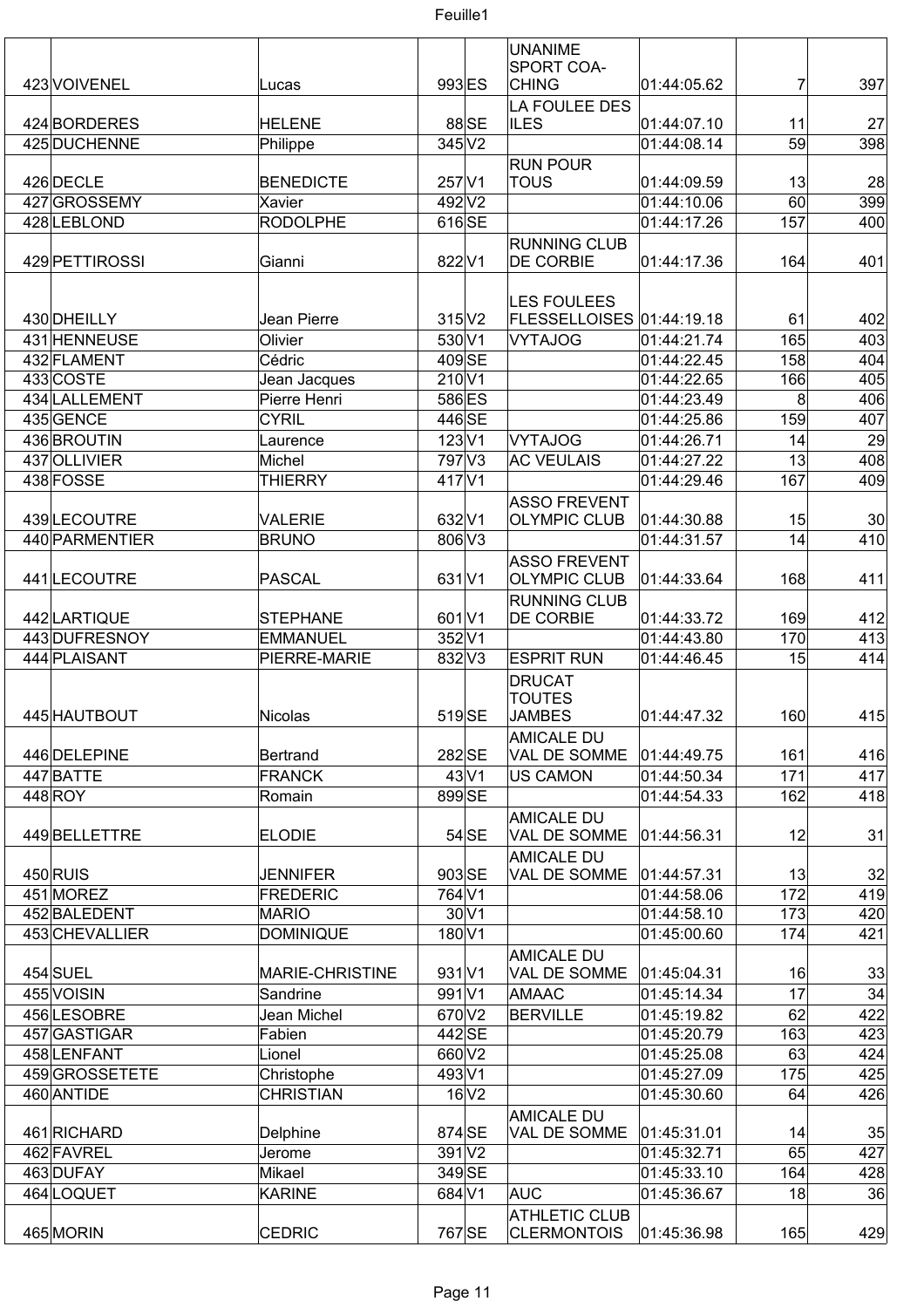| 466 MELLOUL      | Sophie            | 738 SE            |                   | AUC                                                       | 01:45:37.41 | 15  | 37  |
|------------------|-------------------|-------------------|-------------------|-----------------------------------------------------------|-------------|-----|-----|
| 467LHOEST        | <b>VANESSA</b>    | 679SE             |                   | AUC                                                       | 01:45:38.66 | 16  | 38  |
| 468GERVOISE      | MAX               | 457 SE            |                   | <b>ESPRIT RUN</b>                                         | 01:45:38.68 | 166 | 430 |
| 469 VOLANT       | Adrien            | 994 SE            |                   | COURIR À AB-<br><b>BEVILLE</b>                            | 01:45:44.74 | 167 | 431 |
|                  |                   |                   |                   | <b>COS AMIENS</b>                                         |             |     |     |
| 470 NIQUET       | Romuald           | 785 V1            |                   | METROPOLE                                                 | 01:45:45.67 | 176 | 432 |
| 471 DARGENT      | MATTHIEU          | 237 SE            |                   |                                                           | 01:45:56.50 | 168 | 433 |
| 472 DECLERCQ     | <b>VERONIQUE</b>  | 261 <sub>V1</sub> |                   | <b>AMICALE DU</b><br>VAL DE SOMME                         | 01:46:01.77 | 19  | 39  |
| 473 BEAUVISAGE   | Jean Francois     |                   | 48 V <sub>2</sub> | <b>NAOURS RUN</b><br><b>AND BIKE</b><br><b>AMICALE DU</b> | 01:46:02.79 | 66  | 434 |
| 474 BELLEMERE    | <b>THIERRY</b>    |                   | 53 <sub>N2</sub>  | VAL DE SOMME                                              | 01:46:03.28 | 67  | 435 |
| 475 RIZZUTO      | Loretta           | 882 SE            |                   |                                                           | 01:46:10.50 | 17  | 40  |
|                  |                   |                   |                   | COURIR AU CHU                                             |             |     |     |
| 476 PECQUET      | <b>LYDIE</b>      | $814$ V1          |                   | <b>AMIENS</b>                                             | 01:46:12.14 | 20  | 41  |
| 477 MATTARD      | Francois          | 733 SE            |                   |                                                           | 01:46:16.64 | 169 | 436 |
| 478 HIESSE       | Gregoire          | 541 V1            |                   |                                                           | 01:46:17.18 | 177 | 437 |
| 479 MACQUART     | Fabrice           | 696 V1            |                   | COURIR À AB-<br><b>BEVILLE</b>                            | 01:46:22.68 | 178 | 438 |
| 480 CORNU        | <b>SOPHIE</b>     | 204 V1            |                   | <b>ASG GAUCHY</b><br>ATHLETISME                           | 01:46:23.71 | 21  | 42  |
|                  |                   |                   |                   | <b>AMICALE DU</b>                                         |             |     |     |
| 481 FIOLET       | <b>BEATRICE</b>   | 406 V2            |                   | VAL DE SOMME                                              | 01:46:23.76 | 3   | 43  |
| 482 MATELOT      | Laurent           | 731 SE            |                   |                                                           | 01:46:25.65 | 170 | 439 |
| 483GRIMOIN       | <b>LAURENCE</b>   | 489 SE            |                   |                                                           | 01:46:27.42 | 18  | 44  |
| 484 LECONTE      | Laurent           | 629 SE            |                   |                                                           | 01:46:32.27 | 171 | 440 |
| 485 BOITEL       | <b>CHRYSTOPHE</b> |                   | $80\text{V}2$     | <b>COS AMIENS</b><br>METROPOLE                            | 01:46:34.23 | 68  | 441 |
| 486 CLAIDIERE    | Anne Sophie       | 189 V1            |                   |                                                           | 01:46:34.67 | 22  | 45  |
| 487 KEHREN       | <b>VINCENT</b>    | 572 V1            |                   | <b>RUNNING UNI-</b><br>THER PHARMA-<br><b>CEUTICALS</b>   | 01:46:35.37 | 179 | 442 |
| 488 FOUET        | Caroline          | 420 V1            |                   | VYTAJOG                                                   | 01:46:35.40 | 23  | 46  |
| 489 COUSTENOBLE  | Dominique         | 220 V1            |                   |                                                           | 01:46:40.61 | 180 | 443 |
| 490 SANSON       | Loick             | $911$ SE          |                   |                                                           | 01:46:56.45 | 172 | 444 |
| 491 FERNANDES    | Sandrine          | 399 V1            |                   | <b>US CAMON</b>                                           | 01:46:57.94 | 24  | 47  |
| 492 BRACQUART    | Xavier            | $115$ SE          |                   |                                                           | 01:46:59.56 | 173 | 445 |
| 493 HUANT LEPINE | ANNIE             | 547 V2            |                   | <b>AMICALE DU</b><br>VAL DE SOMME                         | 01:47:03.47 | 4   | 48  |
| 494 LASSALLE     | <b>DOMINIQUE</b>  | 605 V2            |                   | <b>AMICALE DU</b><br>VAL DE SOMME                         | 01:47:07.65 | 69  | 446 |
|                  |                   |                   |                   | PROCTER ET                                                |             |     |     |
| 495 PERRY        | Guillaume         | 821 V1            |                   | <b>GAMBLE</b><br><b>PROCTER ET</b>                        | 01:47:11.44 | 181 | 447 |
| 496 DEDRAY       | Stephane          | 263 V1            |                   | <b>GAMBLE</b>                                             | 01:47:11.54 | 182 | 448 |
| 497 FECAMP       | Agnès             | 393 V1            |                   | <b>SAINT-OUEN</b><br>DSL                                  | 01:47:20.77 | 25  | 49  |
| 498 DRANSART     | <b>CORINNE</b>    | $332$ V2          |                   | <b>AMICALE DU</b><br>VAL DE SOMME                         | 01:47:20.80 | 5   | 50  |
| 499 COURCOL      | Julie             | $216$ SE          |                   |                                                           | 01:47:25.94 | 19  | 51  |
| 500 BERNARD      | <b>ALBAN</b>      |                   | 60 SE             |                                                           | 01:47:26.21 | 174 | 449 |
| 501 REGNIER      | Alexandre         | 869 SE            |                   |                                                           | 01:47:27.28 | 175 | 450 |
| 502 DECOBERT     | Franck            | 262 V2            |                   | <b>AMICALE DU</b><br>VAL DE SOMME                         | 01:47:42.63 | 70  | 451 |
| 503 SANNIER      | Pascal            | 910 V1            |                   |                                                           | 01:47:43.37 | 183 | 452 |
| 504 GODICHAUD    | Jean Claude       | 468 V3            |                   | <b>CO CHAMBLY</b>                                         | 01:47:50.84 | 16  | 453 |
| 505 CHEVALIER    | Christophe        | $179$ V1          |                   |                                                           | 01:47:54.60 | 184 | 454 |
| 506 DEVISME      | <b>STEPHANIE</b>  | 309 V1            |                   |                                                           | 01:47:55.67 | 26  | 52  |
| 507 CARPENTIER   | Christophe        | 155 V1            |                   | <b>SAINT OUEN</b><br><b>DSL</b>                           | 01:47:55.76 | 185 | 455 |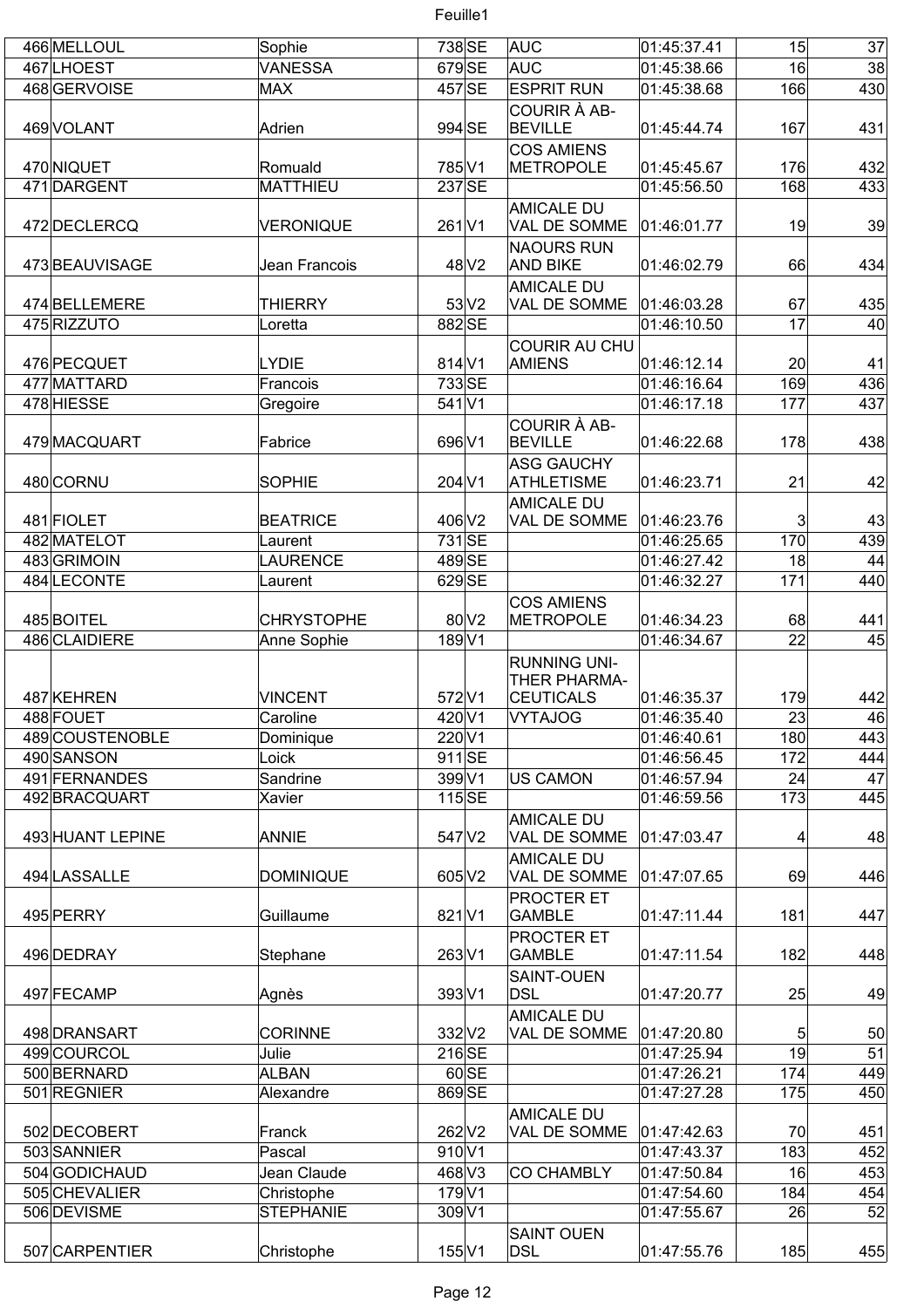

|                 |                  |                    |         | <b>LES BASKETS</b>        |             |                 |     |
|-----------------|------------------|--------------------|---------|---------------------------|-------------|-----------------|-----|
|                 |                  |                    |         | <b>VERTES</b>             |             |                 |     |
| 508 PREVOST     | Alain            | 849 V2             |         | SOUASTRE                  | 01:47:57.58 | 71              | 456 |
| 509 GHEZZOU     | <b>CHRISTIAN</b> | 459 V1             |         |                           | 01:47:57.79 | 186             | 457 |
|                 |                  |                    |         | <b>ATHLETIC CLUB</b>      |             |                 |     |
| 510 GAIDE       | <b>STEPHANE</b>  | 435 V1             |         | <b>CLERMONTOIS</b>        | 01:47:58.37 | 187             | 458 |
| 511GOUGAUD      | Eric             | 480 V2             |         | <b>EVREUX AC</b>          | 01:47:59.37 | 72              | 459 |
| 512 HENO        | Pascal           | $531$ V2           |         | PAS.RUNNING               | 01:47:59.84 | 73              | 460 |
| 513BEDOT        | Aurélien         |                    | $49$ SE |                           | 01:48:00.57 | 176             | 461 |
|                 |                  |                    |         |                           |             |                 |     |
|                 |                  |                    |         | <b>ASSOCIATION</b>        |             |                 |     |
|                 |                  |                    |         | <b>COURIR EN VI-</b>      |             |                 |     |
| 514 DESMAREST   | Isabelle         | 302 V <sub>2</sub> |         | <b>MEU VERT</b>           | 01:48:00.84 | $6 \mid$        | 53  |
|                 |                  |                    |         | <b>AMICALE DU</b>         |             |                 |     |
| 515 POINTURIER  | Marylène         | 837 V2             |         | VAL DE SOMME              | 01:48:01.50 | 7               | 54  |
|                 |                  |                    |         | <b>AMICALE DU</b>         |             |                 |     |
| 516 MONTARIOL   | PHILIPPE         | 759 V3             |         | VAL DE SOMME              | 01:48:02.09 | 17              | 462 |
| 517 LARCHER     | Franck           | 598 V1             |         | <b>FOREVER</b>            | 01:48:02.36 | 188             | 463 |
|                 |                  |                    |         |                           |             |                 |     |
|                 |                  |                    |         | <b>AMICALE DU</b>         |             |                 |     |
| 518BARBIER      | Jean Marc        |                    | 33 V3   | VAL DE SOMME              | 01:48:02.90 | 18              | 464 |
| 519 MOHAMED     | Nathalie         | 754 V1             |         |                           | 01:48:12.82 | $\overline{27}$ | 55  |
| 520 FRECHARD    | <b>SOPHIE</b>    | 432 V1             |         |                           | 01:48:25.88 | 28              | 56  |
|                 |                  |                    |         | <b>COS AMIENS</b>         |             |                 |     |
| 521LOYER        | <b>CEDRIC</b>    | 691 <sub>V1</sub>  |         | <b>METROPOLE</b>          | 01:48:31.88 | 189             | 465 |
| 522 MESSIO      | Mélanie          | 746 ES             |         | <b>AMIENS UC</b>          | 01:48:32.27 | $\overline{2}$  | 57  |
| 523 DELHOMMELLE | Ruben            | 283SE              |         |                           | 01:48:37.42 | 177             | 466 |
|                 |                  |                    |         |                           |             |                 |     |
| 524 CORREIA     | <b>PHILIPPE</b>  | $205$ SE           |         |                           | 01:48:37.70 | 178             | 467 |
| 525 HAUVETTE    | Xavier           | $521$ $V1$         |         |                           | 01:48:38.46 | 190             | 468 |
| 526LECOMTE      | <b>Thierry</b>   | 628 V2             |         | <b>VYTAJOG</b>            | 01:48:41.43 | 74              | 469 |
| 527 BOULLAY     | <b>NORBERT</b>   |                    | 99V2    |                           | 01:48:43.78 | 75              | 470 |
| 528 MARTIN      | Olivier          | 723 <sub>V2</sub>  |         | <b>VYTAJOG</b>            | 01:48:44.22 | 76              | 471 |
|                 |                  |                    |         |                           |             |                 |     |
|                 |                  |                    |         | <b>LES FOULEES</b>        |             |                 |     |
| 529 FLAUTRE     |                  | 411 SE             |         | FLESSELLOISES 01:48:46.14 |             | 179             |     |
|                 | Stephane         |                    |         |                           |             |                 | 472 |
| 530 GENTIL      | <b>CYRIL</b>     | 449 SE             |         |                           | 01:48:46.47 | 180             | 473 |
| 531 DUBOIS      | FREDERIC         | $339$ V2           |         | <b>VYTAJOG</b>            | 01:48:49.11 | 77              | 474 |
| 532BORE         | Richard          |                    | $91$ V1 |                           | 01:48:52.36 | 191             | 475 |
| 533 JONVILLE    | <b>Didier</b>    | 564 V1             |         |                           | 01:48:53.55 | 192             | 476 |
|                 |                  |                    |         | <b>AMICALE DU</b>         |             |                 |     |
| 534 RICQUE      | Anne             | 877 V1             |         | VAL DE SOMME              | 01:48:55.57 | 29              | 58  |
|                 |                  |                    |         | <b>TEAM HAILLES</b>       |             |                 |     |
|                 |                  |                    |         |                           |             |                 |     |
| 535 SAGUEZ      | Jean Pierre      |                    | 55 V3   | <b>SOLIDAIRE</b>          | 01:48:55.90 | 19              | 477 |
|                 |                  |                    |         | <b>COURIR AU CHU</b>      |             |                 |     |
| 536 PRANGERE    | <b>JAMES</b>     | 848 V2             |         | AMIENS                    | 01:49:06.75 | 78              | 478 |
| 537 DUMOND      | <b>FABIENNE</b>  | 354 V1             |         | <b>AMAAC</b>              | 01:49:12.45 | 30 <sup>2</sup> | 59  |
|                 |                  |                    |         | <b>RUNNING CLUB</b>       |             |                 |     |
| 538 DORÉ        | Ludovic          | 322 V1             |         | <b>DE CORBIE</b>          | 01:49:12.56 | 193             | 479 |
| 539 POTAGE      | <b>CYRIL</b>     | 843 V1             |         | AMAAC                     | 01:49:12.81 | 194             | 480 |
| 540 GERAUDIE    | Sophie           | 453 SE             |         |                           | 01:49:20.94 | 20              | 60  |
|                 |                  |                    |         |                           |             |                 |     |
| 541 LECOMTE     | <b>CHRISTIAN</b> | $627$ V3           |         |                           | 01:49:23.33 | 20              | 481 |
| 542 CANTIN      | <b>FRANCK</b>    | 140 <sub>V1</sub>  |         |                           | 01:49:28.19 | 195             | 482 |
| 543 DEVILLE     | Alexis           |                    | 307 SE  |                           | 01:49:29.03 | 181             | 483 |
|                 |                  |                    |         | <b>AMICALE DU</b>         |             |                 |     |
| 544 DIETRICH    | Pascal           | $317$ $V2$         |         | VAL DE SOMME              | 01:49:29.54 | 79              | 484 |
| 545 COUSTENOBLE | <b>ARNAUD</b>    | $219$ V1           |         |                           | 01:49:33.50 | 196             | 485 |
|                 |                  |                    |         | <b>AMICALE DU</b>         |             |                 |     |
| 546 NOURRY      | <b>Beatrice</b>  | 791 <sub>V1</sub>  |         | VAL DE SOMME              | 01:49:33.97 | 31              | 61  |
|                 |                  |                    |         |                           |             |                 |     |
|                 |                  |                    |         | <b>AMICALE DU</b>         |             |                 |     |
| 547 MUCHEMBLED  | Jeremy           | 774 SE             |         | VAL DE SOMME              | 01:49:37.04 | 182             | 486 |
|                 |                  |                    |         | <b>AMICALE DU</b>         |             |                 |     |
| 548 SKRZYPCZAK  | <b>ELISA</b>     | 923 SE             |         | VAL DE SOMME              | 01:49:40.90 | 21              | 62  |
|                 |                  |                    |         | <b>AMICALE DU</b>         |             |                 |     |
| 549 PRINGARBE   | Didier           | $851$ V2           |         | VAL DE SOMME              | 01:49:42.76 | 80              | 487 |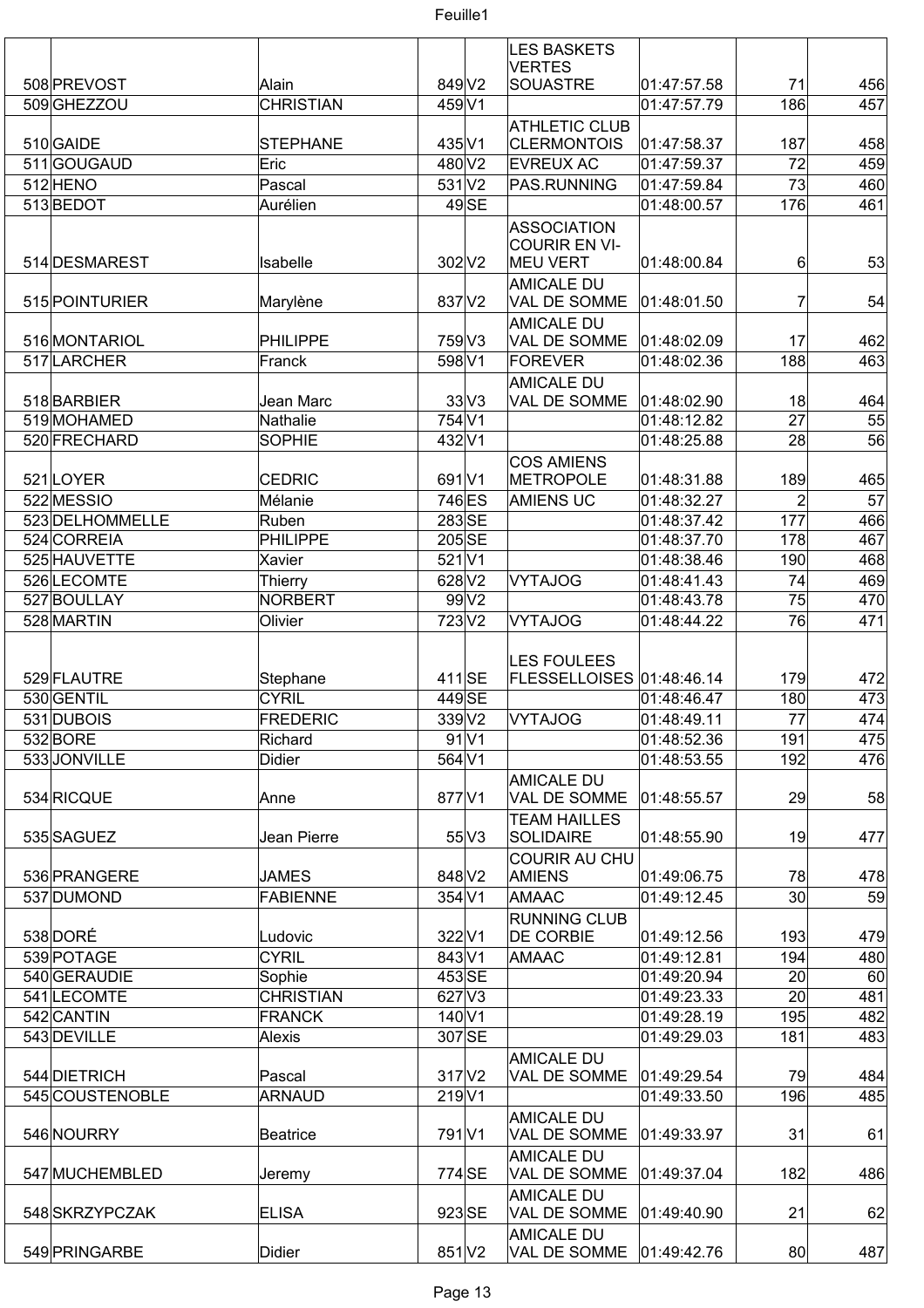| 550 NAJJARI         | Hugo               | 778 SE               |                |                      | 01:49:44.38 | 183            | 488 |
|---------------------|--------------------|----------------------|----------------|----------------------|-------------|----------------|-----|
|                     |                    |                      |                | <b>AUVERS ATH-</b>   |             |                |     |
| 551 ABRANTES        | Francisco          |                      | 4 <sup>1</sup> | <b>LETISME</b>       | 01:49:50.09 | 197            | 489 |
| 552 VERVELLE        | Eddy               | 980 SE               |                |                      | 01:49:56.44 | 184            | 490 |
|                     |                    |                      |                | <b>RUNNING CLUB</b>  |             |                |     |
| 553 SEVIN           | Jean Yves          | 922 V2               |                | <b>DE BERVILLE</b>   | 01:50:05.74 | 81             | 491 |
|                     |                    |                      |                | <b>COURIR A AB-</b>  |             |                |     |
| 554 FOURNIER        | Frédéric           | 427 V1               |                | <b>BEVILLE</b>       | 01:50:08.78 | 198            | 492 |
| 555 LARUELLE        | <b>LIONEL</b>      | 602 V1               |                | <b>US CAMON</b>      | 01:50:10.25 | 199            | 493 |
| 556 BOUSSU          | Pascale            | 112 V1               |                |                      | 01:50:10.87 | 32             | 63  |
| 557 CARON           | <b>DOMINIQUE</b>   | 149 V2               |                | <b>VYTAJOG</b>       | 01:50:14.12 | 82             | 494 |
|                     |                    |                      |                | <b>AMICALE DU</b>    |             |                |     |
| 558 FRANCELLE       | Hubert             | 429 V3               |                | VAL DE SOMME         | 01:50:17.07 | 21             | 495 |
|                     | Julie              | 365 SE               |                |                      |             | 22             |     |
| 559 DUVERNE         |                    |                      |                | <b>VYTAJOG</b>       | 01:50:18.56 |                | 64  |
|                     |                    |                      |                | <b>AUVERS ATH-</b>   |             |                |     |
| 560 BOULLAY         | <b>CAROLE</b>      |                      | 98 V1          | <b>LETISME</b>       | 01:50:23.39 | 33             | 65  |
| 561JOURDAIN         | Walter             | 568 V1               |                | <b>ESPRIT RUN</b>    | 01:50:25.85 | 200            | 496 |
|                     |                    |                      |                | <b>MONTDIDIER</b>    |             |                |     |
| 562 FRASER          | David              | 431 <sub>V2</sub>    |                | <b>ATHLETIX</b>      | 01:50:26.16 | 83             | 497 |
|                     |                    |                      |                | <b>GRAVITY RUN-</b>  |             |                |     |
|                     |                    |                      |                | <b>NING EXPE-</b>    |             |                |     |
| 563LEROY            | Laurent            | 664 V1               |                | <b>RIENCE</b>        | 01:50:28.56 | 201            | 498 |
|                     |                    |                      |                | <b>MONTDIDIER</b>    |             |                |     |
| 564 TANTON          | Bertrand           | 934 V1               |                | <b>ATHLETIX</b>      | 01:50:30.34 | 202            | 499 |
|                     |                    |                      |                | <b>AUVERS ATH-</b>   |             |                |     |
| 565 ABRANTES        | Christelle         |                      | 3 V1           | <b>LETISME</b>       | 01:50:30.65 | 34             | 66  |
| 566 VAN DE MOORTELE | <b>STEPHANE</b>    | 965 V1               |                | <b>VYTAJOG</b>       | 01:50:31.45 | 203            | 500 |
|                     |                    |                      |                | COURIR À VIL-        |             |                |     |
| 567 BRICHE          | Brunoi             | 119 <sub>V1</sub>    |                | <b>LERS</b>          | 01:50:37.19 | 204            | 501 |
|                     |                    |                      |                | <b>COURIR A AB-</b>  |             |                |     |
| 568 HEDIN           | Isabelle           | 524 V2               |                | <b>BEVILLE</b>       | 01:50:39.95 | 8              | 67  |
|                     |                    |                      |                | <b>AMICALE DU</b>    |             |                |     |
| 569JOLY             | <b>JEAN PIERRE</b> | 562 V3               |                | VAL DE SOMME         | 01:50:40.15 | 22             | 502 |
| 570 FILIPOWSKI      | Marie              | 402 V2               |                |                      | 01:50:40.17 | $\overline{9}$ | 68  |
| 571 HOUESSINON      | Jean Pierre        | 546 SE               |                |                      | 01:50:40.57 | 185            | 503 |
| 572 PATRY           | David              | 809 V1               |                |                      | 01:50:41.52 | 205            | 504 |
|                     |                    |                      |                | <b>COURIR A AB-</b>  |             |                |     |
| 573 MALLET          | Emmanuel           | 708 V1               |                | <b>BEVILLE</b>       | 01:50:43.82 | 206            | 505 |
| 574 PRONNIER        | Sophie             | 852 SE               |                |                      | 01:50:46.29 | 23             | 69  |
| 575 PANNETIER       | Joel               | 803 V1               |                |                      | 01:50:46.67 | 207            | 506 |
| 576LEFEVRE          | Guillaume          | 641SE                |                | <b>PASS RUNNING</b>  | 01:50:50.57 | 186            | 507 |
| 577LE BORGNE        | Betty              | 610 V1               |                |                      | 01:50:55.08 | 35             | 70  |
| 578BOITRELLE        | Philippe           |                      | $81$ SE        | <b>OVS</b>           | 01:50:57.91 | 187            | 508 |
| 579 ROYER           | <b>STEPHANE</b>    | 900 V1               |                |                      | 01:51:02.20 | 208            | 509 |
| 580 NOUARD          | David              | 790 V1               |                |                      | 01:51:07.25 | 209            | 510 |
| 581 LEIGNEL         | Christophe         | 652 V1               |                |                      | 01:51:12.51 | 210            | 511 |
| 582 FORTIER         |                    | 415SE                |                |                      | 01:51:15.65 | 188            | 512 |
|                     | Benjamin           |                      |                |                      |             | 84             |     |
| 583 EVRARD          | Jean Pascal        | $381$ $V2$           |                |                      | 01:51:19.50 |                | 513 |
|                     |                    |                      |                | <b>AMICALE DU</b>    |             |                |     |
| 584 POUSSET         | Patrice            | 846 V3               |                | VAL DE SOMME         | 01:51:21.94 | 23             | 514 |
| 585 DUHAUPAS        | Samuel             | 353 SE               |                |                      | 01:51:26.86 | 189            | 515 |
| 586 HALEINE         | <b>JOSE</b>        | 507 V1               |                |                      | 01:51:27.38 | 211            | 516 |
| 587 KOUDJIL         | Michel             | 577 V2               |                | <b>AUC TRAIL</b>     | 01:51:27.73 | 85             | 517 |
| 588 DECAYEUX        | Nicolas            | 256 V1               |                |                      | 01:51:28.03 | 212            | 518 |
| 589LEDIEU           | Laurent            | 633 V2               |                |                      | 01:51:28.19 | 86             | 519 |
|                     |                    |                      |                | <b>COURIR AU CHU</b> |             |                |     |
| 590 BOSSAERT        | Anne Sophie        |                      | $92$ SE        | AMIENS               | 01:51:29.00 | 24             | 71  |
| 591 MERCIER         | <b>JEAN-PAUL</b>   | 743 V2               |                |                      | 01:51:34.14 | 87             | 520 |
| 592BURY             | NATHALIE           | $129$ V <sub>2</sub> |                | <b>ACA BEAUVAIS</b>  | 01:51:34.66 | 10             | 72  |
| 593BONNAUD          | Olivier            |                      | $84$ SE        |                      | 01:51:38.43 | 190            | 521 |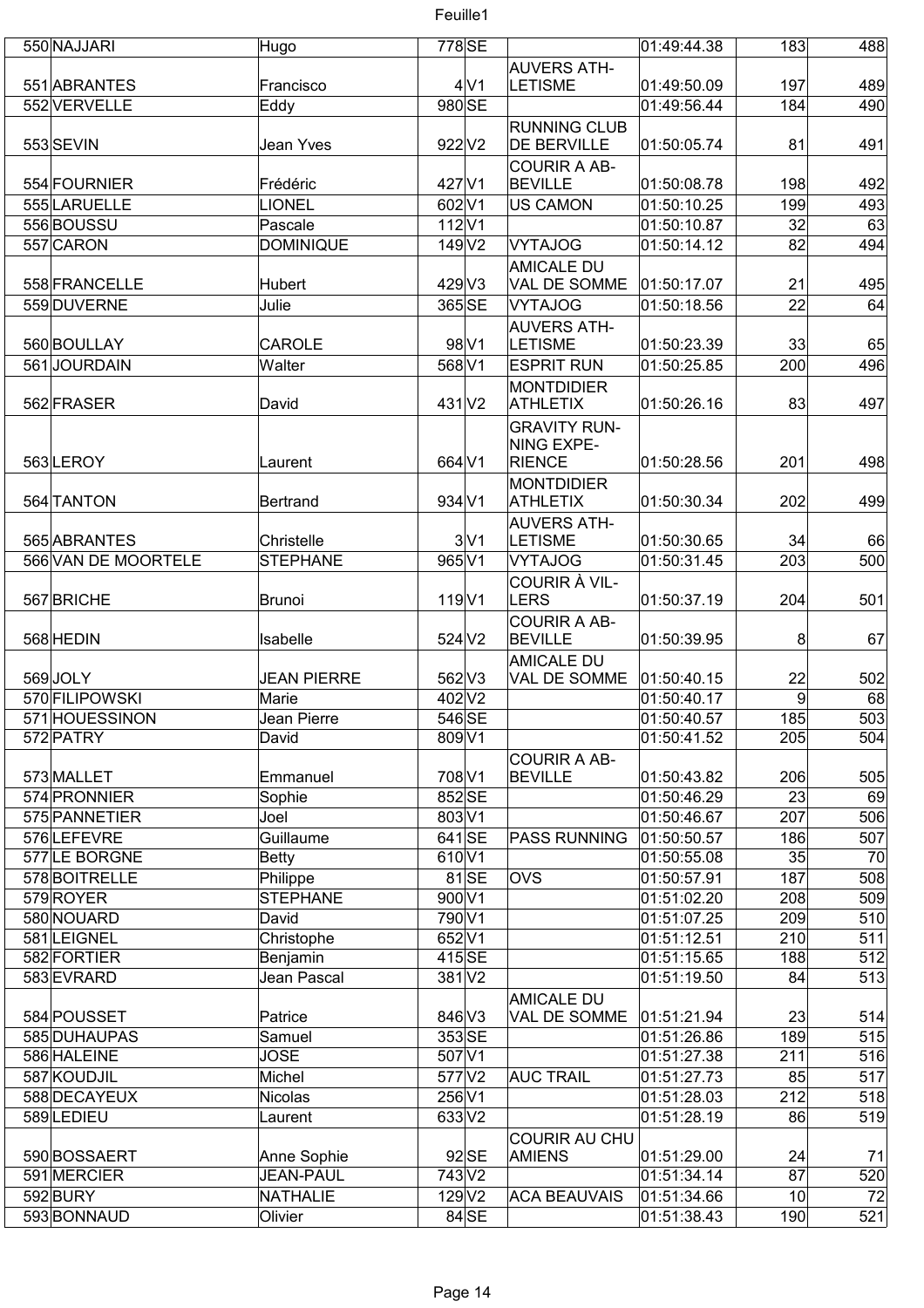

| 594 BARTHELEMY      | Benoit              |                             | $40$ V1             | AMICALE DU<br>VAL DE SOMME                            | 01:51:47.84 | 213             | 522             |
|---------------------|---------------------|-----------------------------|---------------------|-------------------------------------------------------|-------------|-----------------|-----------------|
|                     |                     |                             |                     | MONTDIDIER                                            |             |                 |                 |
| 595 VIERSTRAETE     | Laurent             | 984 V1                      |                     | <b>ATHLETIX</b>                                       | 01:51:50.66 | 214             | 523             |
| 596 BOUAT           | Renaud              |                             | $93$ SE             |                                                       | 01:51:57.69 | 191             | 524             |
| 597 HEMERY          | <b>GUY</b>          | 528 V2                      |                     |                                                       | 01:52:00.43 | 88              | 525             |
| 598 WATELAIN        | <b>MARION</b>       | 1001 SE                     |                     | <b>AMIENS UC</b>                                      | 01:52:02.80 | 25              | 73              |
| 599JAN              | <b>CLAIRE</b>       | 553 SE                      |                     | <b>AUC</b>                                            | 01:52:05.19 | 26              | $\overline{74}$ |
| 600 DESJARDINS      | Anne Sophie         | 300 SE                      |                     |                                                       | 01:52:06.64 | 27              | 75              |
| 601 GUERRATO        | Melanie             | $500\overline{\text{SE}}$   |                     |                                                       | 01:52:06.88 | 28              | 76              |
| 602 AISSAOUI        | <b>RACHID</b>       |                             | 7 <sup>1</sup>      |                                                       | 01:52:08.91 | 215             | 526             |
| 603 HIVET           | Florence            | 542 V1                      |                     | <b>AC MARGNY</b>                                      | 01:52:10.25 | 36              | 77              |
| 604 DENIS DESLANDES | Severine            | 292SE                       |                     | US CAMON                                              | 01:52:10.50 | 29              | 78              |
| 605 DEBEAUVAIS      | <b>CHRISTIAN</b>    | 249 V3                      |                     | <b>AMICALE DU</b><br>VAL DE SOMME<br>DRUCAT<br>TOUTES | 01:52:15.96 | 24              | 527             |
| 606 BASSIN          | <b>LUDOVIC</b>      |                             | $42$ V <sub>2</sub> | <b>JAMBES</b>                                         | 01:52:21.65 | 89              | 528             |
| 607 CLEMENT         | Corinne             | 193 V1                      |                     | VYTAJOG                                               | 01:52:24.73 | 37              | 79              |
|                     |                     |                             |                     | COURIR À VIL-                                         |             |                 |                 |
| 608 RICHE           | <b>Simon Pierre</b> | 876 V1                      |                     | LERS                                                  | 01:52:26.49 | 216             | 529             |
| 609 LALLAU          | Hervé               | 585 SE                      |                     | <b>SPONTEX</b>                                        | 01:52:31.41 | 192             | 530             |
| 610 GREVIN          | <b>EVIE</b>         | 488SE                       |                     |                                                       | 01:52:36.60 | 30 <sup>°</sup> | 80              |
| 611 GAILLIEN        | MATTHIEU            | 436 SE                      |                     |                                                       | 01:52:36.90 | 193             | 531             |
| 612 CHEVAL          | Laurent             | 178 V1                      |                     | AS COSACIENNE 01:52:36.99                             |             | 217             | 532             |
| 613 GUESNIER        | LOIC                | $501$ $V1$                  |                     | AS COSACIENNE 01:52:37.23                             |             | 218             | 533             |
| 614 CREPIN          | <b>UGO</b>          | 224 ES                      |                     |                                                       | 01:52:38.31 | $\overline{9}$  | 534             |
| 615 MERLIN          | Sabrina             | 745 SE                      |                     |                                                       | 01:52:38.65 | 31              | 81              |
| 616 VINCENT         | Cyrille             | 987 V2                      |                     | <b>ISLE ADAM AC</b>                                   | 01:52:42.56 | 90              | 535             |
| 617 PAUCHET         | Laurent             | 811 SE                      |                     |                                                       | 01:52:47.37 | 194             | 536             |
|                     |                     |                             |                     | <b>AMICALE DU</b>                                     |             |                 |                 |
| 618BISSIERE         | Sarah               |                             | 69 SE               | VAL DE SOMME<br><b>AMICALE DU</b>                     | 01:52:48.20 | 32              | 82              |
| 619 HALLIER         | Gilles              | 508 V2                      |                     | VAL DE SOMME                                          | 01:52:48.30 | 91              | 537             |
| 620 DEBEUGNY        | Christophe          | 250 SE                      |                     | <b>CS HABARCQ</b>                                     | 01:52:51.10 | 195             | 538             |
| 621 LANNOY          | Fanny               | 597 V1                      |                     |                                                       | 01:52:53.08 | 38              | 83              |
| 622 EL OUTMANI      | Rachid              | $371$ SE                    |                     |                                                       | 01:52:54.87 | 196             | 539             |
| 623 CROIZE          | <b>JACQUES</b>      | 227 V2                      |                     | US CAMON                                              | 01:52:57.41 | 92              | 540             |
| 624 HALEINE         | <b>CELINE</b>       | $506\overline{\mathrm{V1}}$ |                     |                                                       | 01:53:13.47 | 39              | 84              |
| 625 GHANDAOUI       | Yassine             | 458 SE                      |                     |                                                       | 01:53:18.29 | 197             | 541             |
| 626 ELIEZ           | Marc                | 373 V1                      |                     |                                                       | 01:53:31.86 | 219             | 542             |
| 627 DESJARDINS      | Stéphanie           | $301$ $V1$                  |                     | ST JUST ATHLE-<br><b>TISME</b>                        | 01:53:33.11 | 40 <sub>1</sub> | 85              |
|                     |                     |                             |                     | <b>MONTDIDIER</b>                                     |             |                 |                 |
| 628 DEBLOOS         | Audrey              | 253 SE                      |                     | <b>ATHLETIX</b>                                       | 01:53:37.44 | 33              | 86              |
| 629 ROSE            | Christophe          | 894 V1                      |                     | <b>RUNNING CLUB</b>                                   | 01:53:37.44 | 220             | 543             |
| 630 PARAGE          | Christophe          | 805 SE                      |                     | CORBIE                                                | 01:53:46.84 | 198             | 544             |
| 631 TEMMAR          | LARBI               | 1022V1                      |                     |                                                       | 01:53:50.23 | 221             | 545             |
|                     |                     |                             |                     | <b>GRAVITY RUN-</b><br>NING EXPE-                     |             |                 |                 |
| 632 EVRARD          | Pierre              | 383 V1                      |                     | RIENCE                                                | 01:53:50.59 | 222             | 546             |
| 633 SPICHER         | <b>SABINE</b>       | 926 V1                      |                     |                                                       | 01:53:53.27 | 41              | 87              |
| 634 MAJCHRZAK       | Bernadette          | 706 V2                      |                     | <b>AUVERS ATH-</b><br><b>LETISME</b>                  | 01:53:55.01 | 11              | 88              |
|                     |                     |                             |                     | <b>GRAVITY RUN-</b><br>NING EXPE-                     |             |                 |                 |
| 635 COURTOIS        | Stéphane            | $218$ V1                    |                     | RIENCE                                                | 01:53:55.36 | 223             | 547             |
| 636 COVELLI         | Sébastien           | 222 SE                      |                     | <b>CPBO</b>                                           | 01:53:56.65 | 199             | 548             |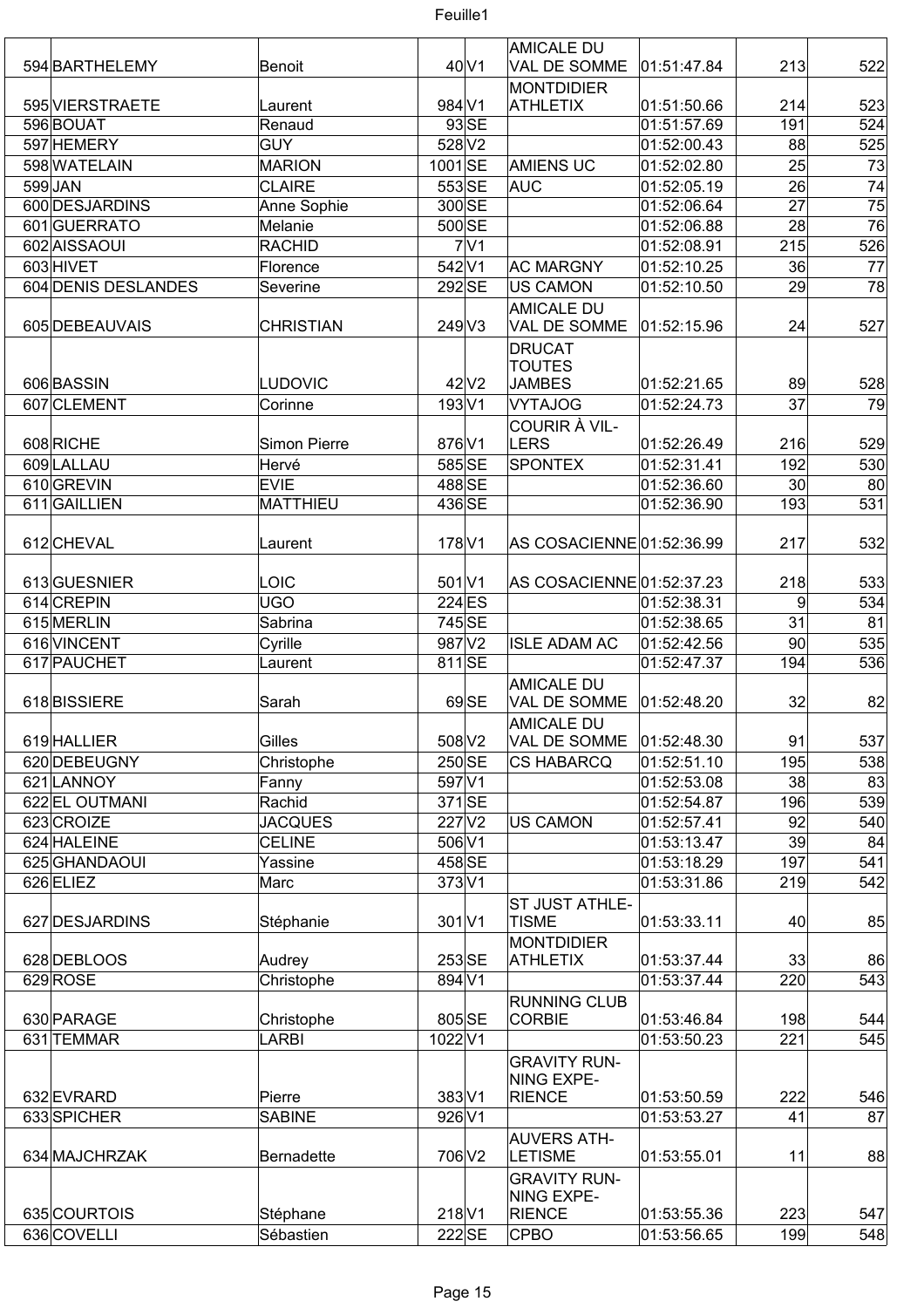| 637 GANTOIS           | Chloe                  | 441 ES                    | US CAMON                          | 01:54:02.27 | 3 <sup>2</sup> | 89  |
|-----------------------|------------------------|---------------------------|-----------------------------------|-------------|----------------|-----|
| 638 GANTOIS           | Camille                | 440 V1                    |                                   | 01:54:03.33 | 224            | 549 |
| 639 PIGNON            | Patrick                | 829 V2                    | <b>AMICALE DU</b><br>VAL DE SOMME | 01:54:06.99 | 93             | 550 |
|                       |                        |                           | <b>RUNNING CLUB</b>               |             |                |     |
| 640 FAVRELLE          | <b>LUCIE</b>           | 392 SE                    | <b>DE CORBIE</b>                  | 01:54:11.94 | 34             | 90  |
| 641 PECOURT           | Jean Michel            | 1019 V2                   | US CAMON                          | 01:54:13.79 | 94             | 551 |
| 642 MOLIN             | <b>JEAN PAUL</b>       | 756 V3                    | VYTAJOG                           | 01:54:17.35 | 25             | 552 |
| 643LINÉ               | Hervé                  | 682 V2                    |                                   | 01:54:18.12 | 95             | 553 |
|                       |                        |                           | <b>RUN POUR</b>                   |             |                |     |
| 644 MANIER            | Ingrid                 | 712SE                     | <b>TOUS</b>                       | 01:54:24.55 | 35             | 91  |
|                       |                        |                           | <b>AMICALE DU</b>                 |             |                |     |
| 645 BARIS             | <b>CHLOE</b>           | $37$ SE                   | <b>VAL DE SOMME</b>               | 01:54:26.33 | 36             | 92  |
| 646 FRAGA DE OLIVEIRA |                        | 428 SE                    | <b>AMICALE DU</b><br>VAL DE SOMME | 01:54:26.89 | 37             | 93  |
| 647 BARONE            | Stéphanie<br>Olivier   | $38\vert\sqrt{1}$         |                                   | 01:54:28.06 | 225            | 554 |
| 648 LOUBIERES         | Christophe             | 686 V1                    |                                   | 01:54:28.16 | 226            | 555 |
| 649LEU                | PIERRE HENRI           | 674 SE                    | <b>VYTAJOG</b>                    | 01:54:28.80 | 200            | 556 |
| 650 SCHULER           | Karine                 | $916$ V1                  |                                   | 01:54:37.12 | 42             | 94  |
| 651 PHILIPPE          | Laurent                | 824 V <sub>2</sub>        |                                   | 01:54:42.86 | 96             | 557 |
| 652 TAVERNIER         | <b>STEPHANE</b>        | 938 SE                    |                                   | 01:54:49.84 | 201            | 558 |
|                       |                        |                           | COURIR À AB-                      |             |                |     |
| 653 PORTES            | Louis José             | 841 V4                    | <b>BEVILLE</b>                    | 01:54:51.57 | 1              | 559 |
|                       |                        |                           | <b>RUNNING CLUB</b>               |             |                |     |
| 654 LALOI             | <b>BRUNO</b>           | 588 V1                    | <b>DE CORBIE</b>                  | 01:54:53.65 | 227            | 560 |
| 655 CHRETIEN          | Patrick                | $186$ V3                  | <b>VYTAJOG</b>                    | 01:55:07.69 | 26             | 561 |
| 656 ROHAUT            | <b>JEAN-CHRISTOPHE</b> | 891 V1                    |                                   | 01:55:09.47 | 228            | 562 |
| 657 LEBLAN            | <b>FRANCOIS</b>        | $615$ V1                  | <b>ESPRIT RUN</b>                 | 01:55:12.46 | 229            | 563 |
|                       |                        |                           | <b>AMICALE DU</b>                 |             |                |     |
| 658 PICHOT            | Jessica                | 827 SE                    | <b>VAL DE SOMME</b>               | 01:55:13.98 | 38             | 95  |
|                       |                        |                           | <b>RUN POUR</b>                   |             |                |     |
| 659 CAUX              | Francois               | 169 V1                    | TOUS                              | 01:55:16.40 | 230            | 564 |
|                       |                        |                           | COURIR À AB-                      |             |                |     |
| 660 VOLANT            | Roger                  | 995 V2                    | <b>BEVILLE</b>                    | 01:55:18.14 | 97             | 565 |
| 661 LEDREUX           | <b>JOSE</b>            | 634 V2                    | AMICALE DU<br><b>VAL DE SOMME</b> | 01:55:21.45 | 98             | 566 |
| 662 FOURDRAIN         | Alexandre              | 424 SE                    |                                   | 01:55:22.64 | 202            | 567 |
| 663 COSSIN            | Eric                   | 208 V1                    | <b>ECOSX</b>                      | 01:55:24.00 | 231            | 568 |
| 664 ISTRIA            | <b>JOHANN</b>          | 551SE                     | VYTAJOG                           | 01:55:24.90 | 203            | 569 |
| 665 MONCHET           | Nicolas                | 758SE                     |                                   | 01:55:26.21 | 204            | 570 |
| 666 GOVIN             | <b>LUDOVIC</b>         | 481 <sub>V1</sub>         |                                   | 01:55:42.28 | 232            | 571 |
| 667 CALLULIER         | <b>FABRICE</b>         | $133\text{V}2$            |                                   | 01:55:44.26 | 99             | 572 |
| 668 MAURICE           | <b>FLORENCE</b>        | 734 V <sub>2</sub>        |                                   | 01:55:44.70 | 12             | 96  |
| 669BOURY              | <b>Brigitte</b>        | $111\overline{\text{V3}}$ |                                   | 01:55:53.48 | $\overline{2}$ | 97  |
| 670 DUCROQUET         | <b>FRANCK</b>          | 347 SE                    |                                   | 01:55:55.44 | 205            | 573 |
|                       |                        |                           | <b>ASSO FREVENT</b>               |             |                |     |
| 671 TEMPEZ            | <b>CHRISTIAN</b>       | 942 V <sub>2</sub>        | <b>OLYMPIC CLUB</b>               | 01:55:55.56 | 100            | 574 |
| 672 CANGE             | Laurent                | $138$ $V2$                |                                   | 01:55:55.96 | 101            | 575 |
| 673 VAST              | Amandine               | 974 SE                    |                                   | 01:55:57.02 | 39             | 98  |
|                       |                        |                           | <b>COURIR AU CHU</b>              |             |                |     |
| 674 DELAFOSSE         | Naomie                 | 269 V1                    | <b>AMIENS</b>                     | 01:56:01.84 | 43             | 99  |
| 675 DEMOULIN          | Thomas                 | 289 SE                    |                                   | 01:56:03.50 | 206            | 576 |
| 676 GROSSI            | Sophie                 | 495 V1                    | <b>VYTAJOG</b>                    | 01:56:05.55 | 44             | 100 |
|                       |                        |                           | <b>RUNNING CLUB</b>               |             |                |     |
| 677 AUBERT            | Christian              | 22 V2                     | <b>DE BERVILLE</b>                | 01:56:09.45 | 102            | 577 |
| 678 CORRENT           | Maxime                 | 206 SE                    |                                   | 01:56:10.60 | 207            | 578 |
|                       |                        |                           | <b>AMICALE DU</b>                 |             |                |     |
| 679JOSSE              | <b>NATHALIE</b>        | 566 V1                    | VAL DE SOMME                      | 01:56:12.78 | 45             | 101 |
| 680ORGÉ               | Frédéric               | 798 V1                    |                                   | 01:56:14.69 | 233            | 579 |
| 681 VAUTHERIN         | Benoit                 | 976 V1                    |                                   | 01:56:19.01 | 234            | 580 |
| 682 LAVENUS           | Lionel                 | 607 V2                    |                                   | 01:56:28.76 | 103            | 581 |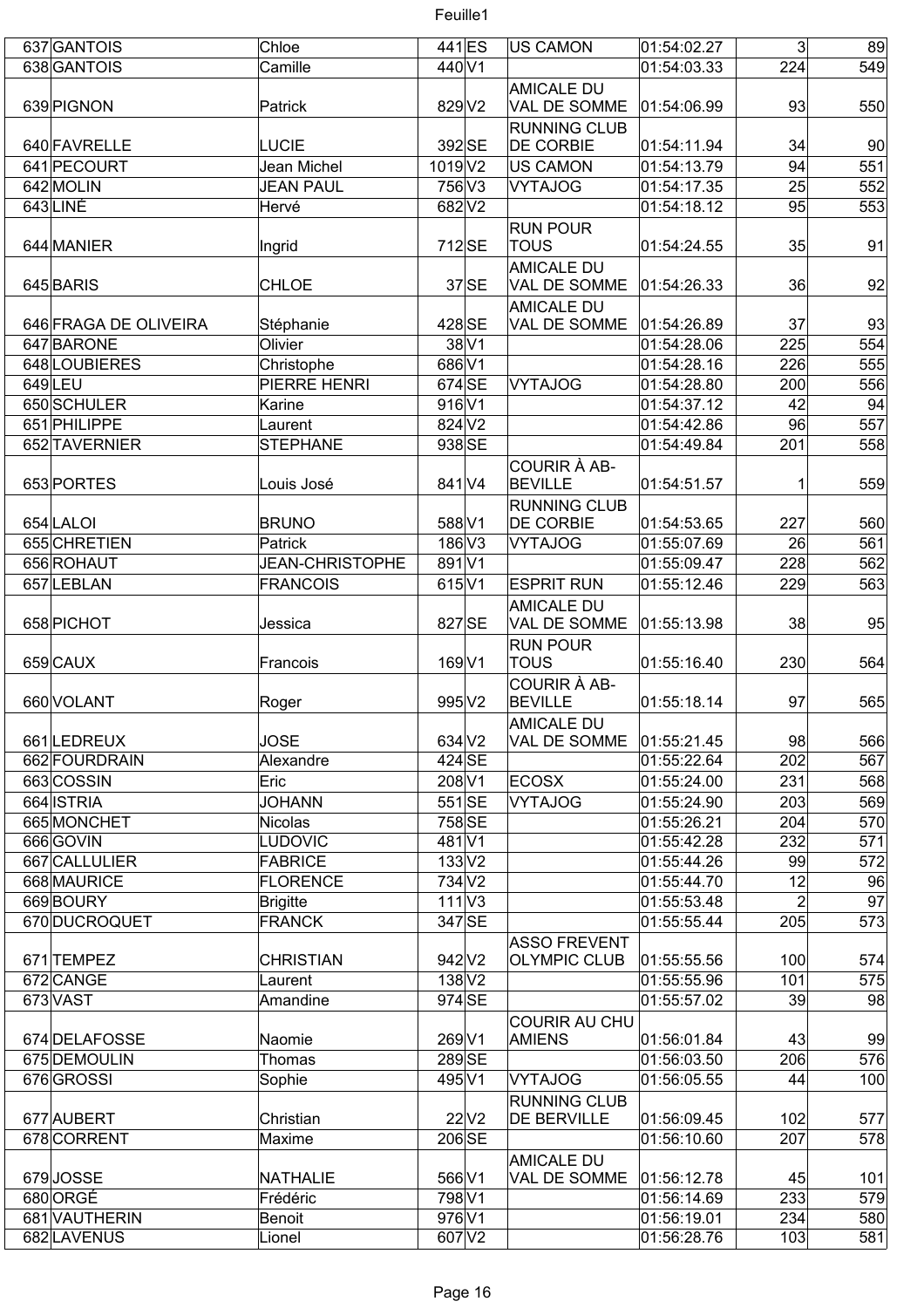| 683 DELBECQUE        | <b>ERIC</b>      | 280 V1               |                      | 01:56:31.66 | 235 | 582 |
|----------------------|------------------|----------------------|----------------------|-------------|-----|-----|
| 684 RABOUILLE        | Marianne         | 863 V1               |                      | 01:56:33.64 | 46  | 102 |
|                      |                  |                      | <b>AMICALE DU</b>    |             |     |     |
| 685 VANDURME         | Philippe         | 969 V2               | VAL DE SOMME         | 01:56:35.73 | 104 | 583 |
| 686 MOLIN            | Peggy            | 757 <sub>V1</sub>    | PAS.RUNNING          | 01:56:36.19 | 47  | 103 |
| 687JANY              |                  | 555 V1               |                      | 01:56:36.26 | 236 | 584 |
|                      | Benjamin         |                      |                      |             |     |     |
| 688 DOUCHET          | Pierre           | 328 SE               |                      | 01:56:37.93 | 208 | 585 |
| 689KARP              | Juliette         | $571$ $V2$           |                      | 01:56:38.33 | 13  | 104 |
| 690 DOUCHET          | Francois         | $326$ V <sub>2</sub> |                      | 01:56:41.83 | 105 | 586 |
| 691 DIAS ROBALO      | Claudine         | 316SE                |                      | 01:56:42.18 | 40  | 105 |
|                      |                  |                      | <b>COURIR AU CHU</b> |             |     |     |
| 692LAGET             | PHILIPPE         | 582 V2               | <b>AMIENS</b>        | 01:56:43.50 | 106 | 587 |
|                      |                  |                      |                      |             |     |     |
| 693 TARLIER          | <b>REMY</b>      | 935 V1               |                      | 01:57:01.60 | 237 | 588 |
| 694 HODICQ           | <b>VINCENT</b>   | 540 SE               |                      | 01:57:03.52 | 209 | 589 |
|                      |                  |                      | <b>MONTDIDIER</b>    |             |     |     |
| 695 DEBLOOS          | <b>JOHANNA</b>   | 254 SE               | <b>ATHLETIX</b>      | 01:57:05.30 | 41  | 106 |
| 696 VAN DE MOORTELE  | <b>MELANIE</b>   | 964 V1               | <b>VYTAJOG</b>       | 01:57:11.55 | 48  | 107 |
| 697 DARSIN           | Céline           | 239SE                |                      | 01:57:11.57 | 42  | 108 |
|                      |                  |                      |                      |             |     |     |
| 698 HAVET            | Sebastien        | 522SE                |                      | 01:57:14.43 | 210 | 590 |
| 699LEFEBVRE          | Ludovic          | 639 SE               |                      | 01:57:15.06 | 211 | 591 |
| 700 LEFEVRE          | Thomas           | 643 SE               |                      | 01:57:15.38 | 212 | 592 |
| 701 TABART           | Marie            | 932 SE               |                      | 01:57:17.78 | 43  | 109 |
| 702 GODET            | Noémie           | 465 SE               |                      | 01:57:19.73 | 44  | 110 |
|                      |                  |                      |                      |             |     |     |
|                      |                  |                      | CS IBM NORD          |             |     |     |
| 703 BARDET           | Laurent          | $35\text{V}3$        | NORMANDIE            | 01:57:20.15 | 27  | 593 |
| 704 GOUBET           | Christelle       | 479 V1               | <b>US CAMON</b>      | 01:57:26.40 | 49  | 111 |
| 705 CHOTEAUX         | Antoine          | 1023SE               |                      | 01:57:32.63 | 213 | 594 |
| 706 QUENU            | Karelle          | 857 V1               |                      | 01:57:34.71 | 50  | 112 |
|                      |                  |                      | <b>AMICALE DU</b>    |             |     |     |
|                      |                  | $10\text{V}2$        |                      |             |     |     |
| 707 ALLOU            | Marielle         |                      | VAL DE SOMME         | 01:57:35.08 | 14  | 113 |
| 708 RODIER           | Renaud           | 886 V1               |                      | 01:57:35.43 | 238 | 595 |
|                      |                  |                      | <b>COURIR AU CHU</b> |             |     |     |
| 709 DUBAELE          | Jea              | 336 V2               | AMIENS               | 01:57:36.03 | 107 | 596 |
|                      |                  |                      | <b>CAISSE D</b>      |             |     |     |
|                      |                  |                      | ÉPARGNE PI-          |             |     |     |
| 710 PAPIN            | Arnaud           | 804 V1               | CARDIE               | 01:57:36.12 | 239 | 597 |
|                      |                  |                      |                      |             |     |     |
| 711 ROC              | <b>STEPHANE</b>  | 885V1                |                      | 01:57:37.00 | 240 | 598 |
| 712LOUCHEZ           | Herve            | 687 V3               |                      | 01:57:42.02 | 28  | 599 |
|                      |                  |                      | <b>AMICALE DU</b>    |             |     |     |
| 713 LAZURE           | <b>DOMINIQUE</b> | 609 V2               | VAL DE SOMME         | 01:57:44.84 | 108 | 600 |
| 714 ANDRIANANTOANDRO | Joël             | $13\text{V}2$        |                      | 01:57:46.66 | 109 | 601 |
| 715 DUTEL            | Patricia         | 362 V1               | RCA                  | 01:57:46.73 | 51  | 114 |
|                      |                  |                      |                      |             |     |     |
| 716 HANNAN           | Rachida          | $510$ SE             |                      | 01:57:48.80 | 45  | 115 |
| 717 GODET            | Rachelle         | 466 SE               |                      | 01:57:50.02 | 46  | 116 |
|                      |                  |                      | <b>AMICALE DU</b>    |             |     |     |
| 718 MOY              | Philippe         | 773 V <sub>2</sub>   | VAL DE SOMME         | 01:57:50.94 | 110 | 602 |
| 719 HOCHU            | <b>LIONEL</b>    | $543$ V3             | <b>CAA ABBEVILLE</b> | 01:57:51.50 | 29  | 603 |
| 720 MAILLET          | Julien           | 704 SE               |                      | 01:58:00.34 | 214 | 604 |
|                      |                  |                      |                      |             |     |     |
| $721$ CAUX           | Antoine          | 168SE                |                      | 01:58:10.58 | 215 | 605 |
| 722 GRANDJEAN        | Jackie           | 482 V2               |                      | 01:58:14.49 | 111 | 606 |
|                      |                  |                      | <b>DSL SAINT</b>     |             |     |     |
| 723 PERNEL           | Frederic         | 817 V2               | <b>OUEN</b>          | 01:58:17.01 | 112 | 607 |
|                      |                  |                      | <b>DSL SAINT</b>     |             |     |     |
|                      |                  |                      | <b>OUEN</b>          |             |     | 117 |
| 724 HANQUIER         | Valerie          | $511$ $V1$           |                      | 01:58:17.40 | 52  |     |
| 725 DELCROS          | <b>CRISTELLE</b> | 281 <sub>V1</sub>    | <b>US CAMON</b>      | 01:58:23.10 | 53  | 118 |
| 726 PEUVOT           | Jacques          | 823 V3               |                      | 01:58:28.07 | 30  | 608 |
| 727 MAILLET          | Aurélie          | 703 SE               |                      | 01:58:28.94 | 47  | 119 |
| 728JOLY              | <b>HELENE</b>    | 561 <sub>V1</sub>    |                      | 01:58:36.48 | 54  | 120 |
| 729 LEMAIRE          | Gregoire         | 656 V1               |                      | 01:58:42.93 | 241 | 609 |
|                      |                  |                      |                      |             |     |     |
| 730 GREDE            | Sylvie           | 486 V1               |                      | 01:58:47.17 | 55  | 121 |
| 731 LHERRANT         | Gwen             | 677 V1               |                      | 01:58:50.21 | 242 | 610 |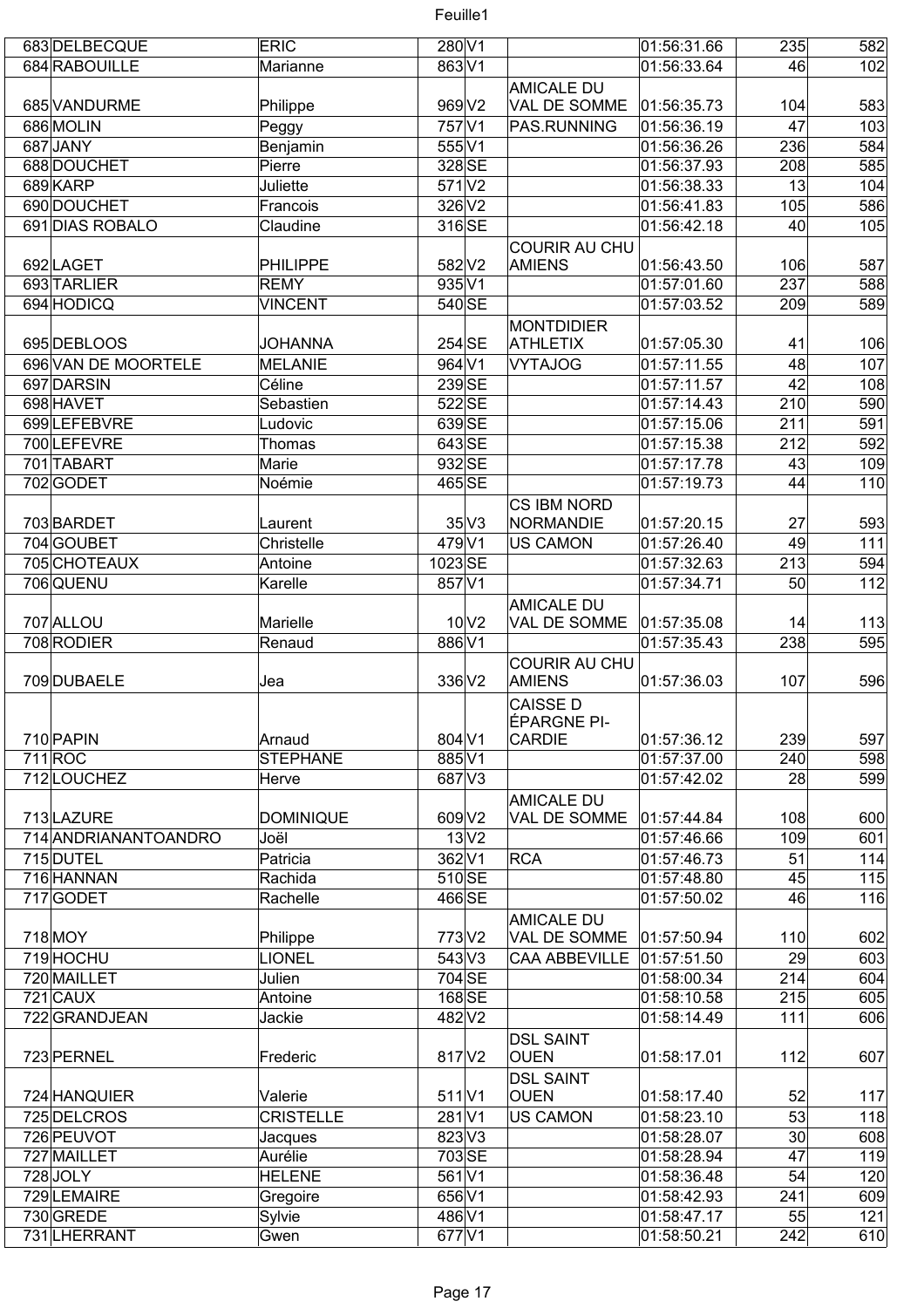| 732 LACHAT                | Eric               | 578 V1               |                                          | 01:58:56.15 | 243       | 611 |
|---------------------------|--------------------|----------------------|------------------------------------------|-------------|-----------|-----|
|                           |                    |                      |                                          |             |           |     |
|                           |                    | $95\vert\mathrm{V}1$ | <b>AMICALE DU</b><br>VAL DE SOMME        |             |           | 122 |
| 733BOUCHON                | <b>ANNE SOPHIE</b> | 725 SE               |                                          | 01:58:56.99 | 56<br>216 |     |
| 734 MARTIN<br>735 COTTIER | Theo               | 211SE                |                                          | 01:59:04.83 | 48        | 612 |
|                           | Lisa               |                      |                                          | 01:59:05.02 |           | 123 |
|                           |                    |                      | <b>COS AMIENS</b>                        |             |           |     |
| 736 DUBOIS                | <b>BEATRICE</b>    | 337 V1               | METROPOLE                                | 01:59:07.64 | 57        | 124 |
|                           |                    |                      | <b>COS AMIENS</b>                        |             |           |     |
| 737 LAMENDIN              | <b>JEAN-LUC</b>    | 589 V3               | METROPOLE                                | 01:59:07.76 | 31        | 613 |
| 738 PALPIED               | Cedric             | $\overline{801}$ V1  |                                          | 01:59:15.72 | 244       | 614 |
| 739 HENOCQ                | Christelle         | 532 V1               | <b>AMIENS UC</b>                         | 01:59:17.97 | 58        | 125 |
|                           |                    |                      | <b>ATHLETIC CLUB</b>                     |             |           |     |
| 740 MARTINEZ              | DAISY              | 728 SE               | <b>CLERMONTOIS</b>                       | 01:59:20.66 | 49        | 126 |
| 741 KESSLER               | <b>CHRISTIAN</b>   | 574 V3               |                                          | 01:59:25.97 | 32        | 615 |
| 742 GRAVEL                | Roxane             | 485SE                | <b>BERVILLE</b>                          | 01:59:29.26 | 50        | 127 |
| 743 FERMENT               | Fanny              | 397 V1               |                                          | 01:59:30.91 | 59        | 128 |
| 744 VARLET                | <b>SYLVIE</b>      | $971$ $V2$           |                                          | 01:59:32.20 | 15        | 129 |
|                           |                    |                      | <b>AMICALE DU</b>                        |             |           |     |
| 745 COCQUERELLE           | Valerie            | 196 V <sub>2</sub>   | VAL DE SOMME                             | 01:59:32.44 | 16        | 130 |
| 746BODELLE                | NATHALIE           | 79 V1                |                                          | 01:59:33.26 | 60        | 131 |
| 747 LEGRIS                | Patrick            | 650 V2               |                                          | 01:59:33.50 | 113       | 616 |
|                           |                    |                      | <b>AMICALE DU</b>                        |             |           |     |
| 748 DELANEF               | Olivier            | 272 V1               | VAL DE SOMME                             | 01:59:34.73 | 245       | 617 |
| 749 MARTIN                | <b>CLAUDINE</b>    | 722V2                | <b>ESPRIT RUN</b>                        | 01:59:37.35 | 17        | 132 |
|                           |                    |                      | <b>MONTDIDIER</b>                        |             |           |     |
| 750 BOURGEOIS             | Fanny              | $104$ SE             | <b>ATHLETIX</b>                          | 01:59:37.85 | 51        | 133 |
| 751 LEGRIS                | Sandra             | 651 V1               |                                          | 01:59:38.04 | 61        | 134 |
|                           |                    |                      | DRUCAT                                   |             |           |     |
|                           |                    |                      | <b>TOUTES</b>                            |             |           |     |
| 752 LECOIN                | Helene             | 626 V1               | <b>JAMBES</b>                            | 01:59:38.08 | 62        | 135 |
|                           |                    |                      | <b>MONTDIDIER</b>                        |             |           |     |
| 753 DESORMEAUX            | Angelique          | 303 SE               | <b>ATHLETIX</b>                          | 01:59:38.19 | 52        | 136 |
| 754 CAUDELLE              | Aurélia            | $164$ SE             |                                          | 01:59:45.48 | 53        | 137 |
| 755 RODY                  | Jimmy              | 889 SE               |                                          | 01:59:46.04 | 217       | 618 |
| 756GOASGUEN               | Simon              | 464 V1               |                                          | 01:59:46.13 | 246       | 619 |
| 757 CARREZ                | Hélène             | $159$ SE             |                                          | 01:59:50.90 | 54        | 138 |
|                           |                    |                      | <b>CHANTILLY</b>                         |             |           |     |
| 758 MORIT                 | Michel             | 768 V2               | <b>ATHLETISME</b>                        | 02:00:04.47 | 114       | 620 |
| 759 DINGEON               | Christèle          | $318$ <sub>V1</sub>  | <b>AMIENS UC</b>                         | 02:00:13.66 | 63        | 139 |
|                           |                    |                      | <b>RUNNING CLUB</b>                      |             |           |     |
| 760 TEIRLYNCK             | Barbara            | 940 V1               | <b>DE CORBIE</b>                         | 02:00:16.85 | 64        | 140 |
|                           |                    |                      | <b>AMICALE DU</b>                        |             |           |     |
| 761 MONTARIOL             | <b>SYLVIE</b>      | 760 V3               | VAL DE SOMME                             | 02:00:19.15 | 3         | 141 |
|                           |                    |                      |                                          |             |           |     |
|                           |                    |                      | <b>TOUS EN-</b>                          |             |           |     |
|                           |                    |                      | <b>SEMBLE POUR</b><br><b>L'AVENIR DE</b> |             |           |     |
| 762 MENET                 | Isabelle           | 741 <sub>V1</sub>    | <b>CHLOE</b>                             | 02:00:20.20 | 65        | 142 |
|                           |                    |                      | <b>RUN POUR</b>                          |             |           |     |
| 763 MARESSE               | Sébastien          | 717 <sub>V1</sub>    | <b>TOUS</b>                              | 02:00:26.44 | 247       | 621 |
| 764 KETTERLÉ              | Chihaz             | 575 SE               |                                          | 02:00:31.51 | 55        | 143 |
| 765 QUILLIER              | <b>NICOLAS</b>     | 860 SE               |                                          | 02:00:46.16 | 218       | 622 |
| 766 GRET                  | <b>AURELIEN</b>    | 487 SE               |                                          | 02:01:04.59 | 219       | 623 |
| 767 ROUSSEAU AYMARD       |                    | 895 SE               |                                          | 02:01:04.67 | 56        | 144 |
|                           | Laury              |                      |                                          |             |           |     |
| 768 VIERSTRAETE           | Sylvie             | 985 V1               | <b>MONTDIDIER</b><br><b>ATHLETIX</b>     | 02:01:32.78 | 66        | 145 |
|                           |                    |                      |                                          |             |           |     |
| 769 HOLLVILLE             | Sabine             | 1018 <sub>V1</sub>   | <b>US CAMON</b>                          | 02:01:33.43 | 67        | 146 |
|                           |                    |                      | <b>COURIR A AB-</b>                      |             |           |     |
| 770 BERTE                 | Audrey             | $62$ V1              | <b>BEVILLE</b>                           | 02:01:37.56 | 68        | 147 |
| 771 PRUVOST               | <b>JEAN YVES</b>   | 854 V2               |                                          | 02:01:42.15 | 115       | 624 |
| 772 DESAINT               | Sophie             | 297V1                |                                          | 02:01:45.65 | 69        | 148 |
|                           |                    |                      | <b>RUNNING CLUB</b>                      |             |           |     |
| 773 DUTILLEUL             | Isabelle           | 363 V1               | <b>DE BERVILLE</b>                       | 02:01:55.40 | 70        | 149 |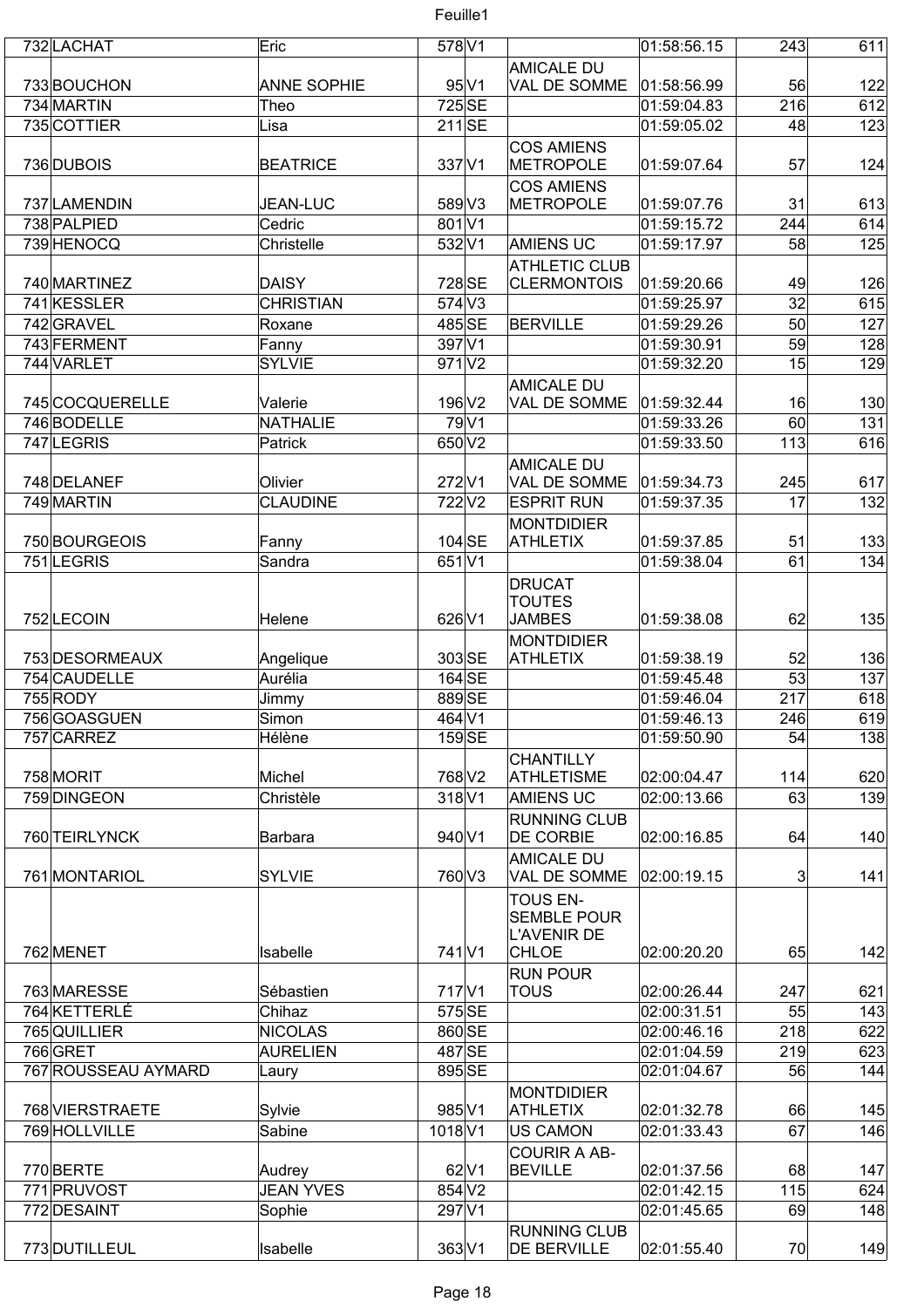| 774 LEPERS     | Hubert            | $663$ <sub>V1</sub>  |                                       | 02:01:58.42 | 248              | 625 |
|----------------|-------------------|----------------------|---------------------------------------|-------------|------------------|-----|
| 775LONDI       | Marguerite        | 683 V2               | <b>US CAMON</b>                       | 02:01:58.94 | 18               | 150 |
| 776 DEMARTA    | Fabienne          | 286 V1               | <b>PASS RUNNING</b>                   | 02:02:06.01 | 71               | 151 |
| 777 TURBIAK    | Laurence          | $957$ V2             | PASS'RUNNING                          | 02:02:06.01 | 19               | 152 |
|                |                   |                      | <b>RUNNING CLUB</b>                   |             |                  |     |
| 778 DOUCHET    | Dominique         | 325 V2               | <b>DE CORBIE</b>                      | 02:02:10.47 | 116              | 626 |
| 779 WALLET     | <b>GUILLAUME</b>  | 999 <sub>SE</sub>    |                                       | 02:02:23.55 | 220              | 627 |
| 780 FERRIERE   | Maeva             | 401SE                |                                       | 02:02:23.88 | 57               | 153 |
| 781 DELAVENNE  | <b>AUDE MARIE</b> | 277 V1               | <b>VYTAJOG</b>                        | 02:02:24.01 | 72               | 154 |
| 782 FACQUEZ    | Ingrid            | 384 V <sub>2</sub>   | <b>VYTAJOG</b>                        | 02:02:32.70 | 20               | 155 |
|                |                   |                      | <b>AMICALE DU</b>                     |             |                  |     |
| 783LEFEVRE     | Mathilde          | 642 SE               | VAL DE SOMME                          | 02:02:35.46 | 58               | 156 |
|                |                   |                      | <b>ASSOCIATION</b>                    |             |                  |     |
|                |                   |                      | SPORTIVE D'ES-                        |             |                  |     |
|                |                   |                      | TRÉES LES                             |             |                  |     |
| 784 PINCHON    | Gilbert           | 831 <sub>V4</sub>    | <b>CRÉCY</b>                          | 02:02:43.83 | $\overline{2}$   | 628 |
| 785 FOURCIN    | <b>EMMANUEL</b>   | 422 V1               |                                       | 02:02:45.29 | 249              | 629 |
| 786 GALLAIS    | Laurence          | 437 V1               | <b>US CAMON</b>                       | 02:02:45.74 | 73               | 157 |
| 787 HATIF      | <b>FREDERIC</b>   | $515$ V1             |                                       | 02:02:52.04 | 250              | 630 |
| 788BOURSIER    | Amelie            | $110$ SE             |                                       | 02:02:53.77 | 59               | 158 |
| 789 CORDIER    | José              | 202V1                | AUC                                   | 02:03:01.67 | 251              | 631 |
| 790 DADIES     | Christophe        | $231$ V1             |                                       | 02:03:11.47 | 252              | 632 |
| 791 SCHMIDT    | Aurore            | 915SE                |                                       | 02:03:11.77 | 60               | 159 |
| 792 HOUART     | Rodrigue          | 545 V1               |                                       | 02:03:37.80 | 253              | 633 |
| 793LECLERCQ    | Romaric           | 625 SE               |                                       | 02:03:49.80 | 221              | 634 |
|                |                   |                      | <b>RUNNING CLUB</b>                   |             |                  |     |
| 794 LECLERCQ   | Maïté             | $624$ V1             | CORBIE                                | 02:03:49.94 | 74               | 160 |
| 795 QUEFFELEC  | Aline             | 855 V1               | <b>US CAMON</b>                       | 02:03:50.73 | 75               | 161 |
| 796 RICHARD    | <b>ISABELLE</b>   | 875 V1               | <b>US CAMON</b>                       | 02:03:50.94 | 76               | 162 |
| 797 LAMOUREUX  | Delphine          | 591SE                |                                       | 02:03:56.61 | 61               | 163 |
| 798 CAILLIAUX  | Myriam            | $132$ V1             | <b>AMIENS UC</b>                      | 02:04:00.60 | 77               | 164 |
| 799 DUVAL      | Marine            | 364 SE               |                                       | 02:04:00.91 | 62               | 165 |
|                |                   |                      | <b>AMICALE DU</b>                     |             |                  |     |
| 800 MOREIRA    | <b>CHRISTELLE</b> | 761 <sub>V1</sub>    | VAL DE SOMME                          | 02:04:06.31 | 78               | 166 |
| 801JACQUET     | <b>MICHEL</b>     | 552V1                |                                       | 02:04:09.62 | $\overline{254}$ | 635 |
| 802 ERLEM      | Amandine          | 374 SE               |                                       | 02:04:22.90 | 63               | 167 |
|                |                   |                      | US CAMON                              |             |                  |     |
| 803 BRIAUX     |                   | $118$ V1             | <b>COURIR AU CHU</b><br><b>AMIENS</b> | 02:04:26.90 | 79               | 168 |
|                | Christine         |                      |                                       |             |                  |     |
|                |                   |                      | <b>RUNNING UNI-</b>                   |             |                  |     |
| 804 SANNIER    | Christelle        | 909 V1               | THER PHARMA-<br><b>CEUTICALS</b>      | 02:04:28.16 | 80 <sup>°</sup>  | 169 |
| 805 VANDEMOËRE | Joël              | 966 SE               |                                       | 02:04:28.81 | 222              | 636 |
|                |                   |                      |                                       |             |                  |     |
| 806 FREMY      | Florence          | 1017 V2              | <b>US CAMON</b>                       | 02:04:32.07 | 21               | 170 |
| 807 FINET      | <b>ERIC</b>       | 403 V2               |                                       | 02:04:32.49 | 117              | 637 |
| 808 CARRE      | Julien            | 156 SE               |                                       | 02:05:06.14 | 223              | 638 |
| 809 HERMIDA    | Jean Sylvain      | 536 V3               |                                       | 02:05:06.71 | 33               | 639 |
| 810 DEJANCOURT | Amandine          | 267 SE               | <b>VYTAJOG</b>                        | 02:05:08.10 | 64               | 171 |
| 811STAES       | Xavier            | 927 V2               | <b>VYTAJOG</b>                        | 02:05:08.32 | 118              | 640 |
| 812LEVE        | David             | $675$ V1             |                                       | 02:05:10.94 | 255              | 641 |
| 813LE GUENNEC  | Mario             | 612 V1               | <b>PASS RUNNING</b>                   | 02:05:14.43 | 256              | 642 |
|                |                   |                      | <b>AMICALE DU</b>                     |             |                  |     |
| 814 DECLE      | <b>CLAUDINE</b>   | 258 V2               | VAL DE SOMME                          | 02:05:20.86 | 22               | 172 |
| 815 DELAMBRE   | Mélanie           | $271$ SE             | AMAAC                                 | 02:05:28.85 | 65               | 173 |
| 816BOURGERY    | Tony              | $106$ V <sub>2</sub> | <b>CLOC ACHERES</b>                   | 02:05:32.19 | 119              | 643 |
| 817 HELIOT     | Clémence          | 526 SE               |                                       | 02:05:37.10 | 66               | 174 |
|                |                   |                      | <b>AMICALE DU</b>                     |             |                  |     |
| 818 GEORGET    | Delphine          | 450 V2               | VAL DE SOMME                          | 02:05:45.13 | 23               | 175 |
| 819 MANCAUX    | <b>JOSEPH</b>     | 709 SE               |                                       | 02:05:46.45 | 224              | 644 |
|                |                   |                      | <b>COURIR A AB-</b>                   |             |                  |     |
| 820 GERMAIN    | Emmanuella        | 456 V2               | <b>BEVILLE</b>                        | 02:05:47.81 | 24               | 176 |
| 821 LEFEVRE    | Emeline           | 640 SE               | <b>VYTAJOG</b>                        | 02:05:49.96 | 67               | 177 |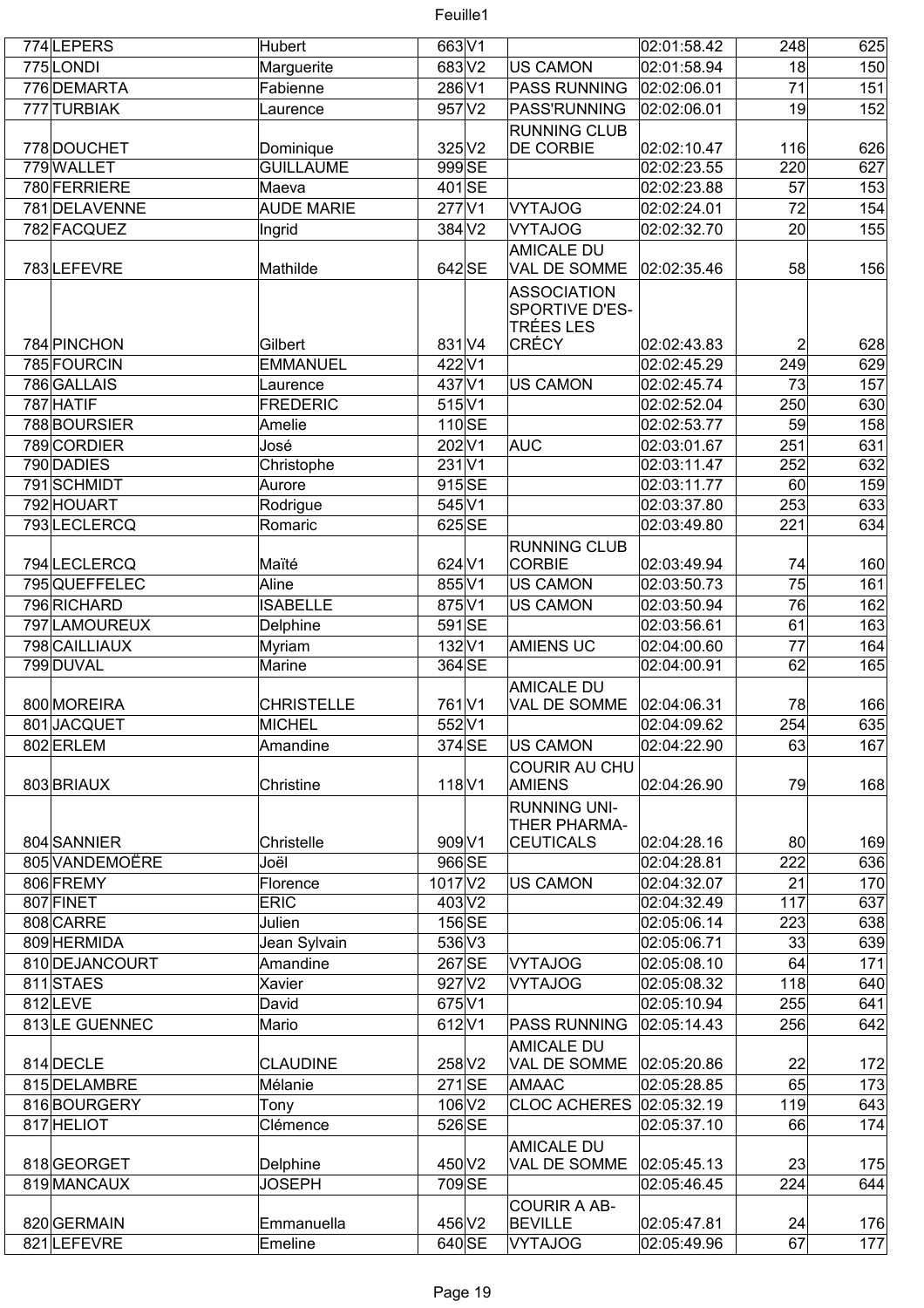| 822 CHESNEAU         | Frédérique        | $177$ $V2$                   |           |                                                                   | 02:05:51.76 | 25              | 178 |
|----------------------|-------------------|------------------------------|-----------|-------------------------------------------------------------------|-------------|-----------------|-----|
| 823 CARRE            | Mathieu           |                              | $157$ SE  |                                                                   | 02:05:52.25 | 225             | 645 |
| 824 DUSQUENOY        | Delphine          | 361 SE                       |           |                                                                   | 02:05:52.33 | 68              | 179 |
| 825 PRUNIÉ           | Céline            | $853 \sqrt{2}$               |           |                                                                   | 02:05:53.25 | 26              | 180 |
| 826DUCROCQ           | Stéphane          | 1014 <sub>V2</sub>           |           |                                                                   | 02:05:55.48 | 120             | 646 |
|                      |                   |                              |           | <b>COURIR AU CHU</b>                                              |             |                 |     |
| 827 GERBET           | Alice             | 454 V1                       |           | AMIENS                                                            | 02:06:00.29 | 81              | 181 |
| 828 MARREC           | Celine            | 719SE                        |           | <b>US CAMON</b>                                                   | 02:06:11.85 | 69              | 182 |
| 829 DE BAILLIENCOURT | Nathalie          | $243$ V1                     |           |                                                                   | 02:06:14.25 | 82              | 183 |
| 830 PIDOUX           | Daniel            | 828 V4                       |           | <b>ASSOCIATION</b><br>SPORTIVE D'ES-<br>TRÉES LES<br><b>CRÉCY</b> | 02:06:15.45 | $\mathbf{3}$    | 647 |
| 831 LANDO            | Olivier           | $593$ SE                     |           |                                                                   | 02:06:16.15 | 226             | 648 |
| 832 DALLONGEVILLE    | <b>VERONIQUE</b>  | 234 V <sub>2</sub>           |           |                                                                   | 02:06:17.93 | 27              | 184 |
| 833 GRAU             | Claire            | 484 V2                       |           |                                                                   | 02:06:26.60 | 28              | 185 |
| 834 RINGARD          | Isabelle          | 880 V1                       |           | <b>AMICALE DU</b><br>VAL DE SOMME                                 | 02:06:27.09 | 83              | 186 |
| 835LECLERCQ          | FANNY             | 622 SE                       |           | <b>AMICALE DU</b><br>VAL DE SOMME                                 | 02:06:27.11 | 70              | 187 |
| 836 DAVOUSE          | <b>THOMAS</b>     | 242 V1                       |           |                                                                   | 02:06:33.55 | 257             | 649 |
| 837 VIEILLE          | Frederique        | 983V1                        |           |                                                                   | 02:06:42.91 | 84              | 188 |
| 838BOULNOIS          | Philippe          | 100 V2                       |           |                                                                   | 02:06:45.71 | 121             | 650 |
| 839JEDRZEJCZAK       | Gaetan            | 557 SE                       |           |                                                                   | 02:06:46.83 | 227             | 651 |
| 840 CAPART           | Helene            |                              | $141$ SE  |                                                                   | 02:06:50.90 | 71              | 189 |
|                      |                   |                              |           | <b>PROCTER ET</b><br><b>GAMBLE</b>                                |             |                 |     |
| 841 CAUMARTIN        | <b>CHRISTOPHE</b> | 167 V1                       |           | AMIENS                                                            | 02:06:55.50 | 258             | 652 |
| 842 GODOT            | <b>VIRGINIE</b>   | 469 V1                       |           |                                                                   | 02:06:55.66 | 85              | 190 |
| 843 DESGARDINS       | Jeannick          | 299 V2                       |           |                                                                   | 02:07:01.52 | 29              | 191 |
| 844 CARREZ           | <b>MARIE</b>      | 160V2                        |           |                                                                   | 02:07:04.91 | $\overline{30}$ | 192 |
| 845 HIBON            | <b>MAGALIE</b>    |                              | 539 SE    |                                                                   | 02:07:05.10 | 72              | 193 |
| 846 DOMON            | <b>ELODIE</b>     | 320V1                        |           |                                                                   | 02:07:05.11 | 86              | 194 |
| 847 PECOUL           | FABIENNE          | 813 V1                       |           |                                                                   | 02:07:05.24 | 87              | 195 |
| 848 CONIAT           | LAURENT           | 198 V <sub>2</sub>           |           |                                                                   | 02:07:05.93 | 122             | 653 |
| 849 CARREZ           | <b>CHRISTOPHE</b> | 158 V2                       |           |                                                                   | 02:07:06.15 | 123             | 654 |
| 850 FARDEL           | Christelle        | 386 V1                       |           |                                                                   | 02:07:06.81 | 88              | 196 |
| 851 GACQUER DELANNOY | Claire            | 434 SE                       |           |                                                                   | 02:07:06.90 | 73              | 197 |
| 852BERGER            | <b>SYLVIE</b>     |                              | 58 V1     | VYTAJOG                                                           | 02:07:32.84 | 89              | 198 |
| 853 DOS SANTOS       | Inès              | 323 <sub>V1</sub>            |           | <b>CA BELLEU</b>                                                  | 02:07:41.62 | 90              | 199 |
| 854 LAFILE           | Benoît            | 580 SE                       |           |                                                                   | 02:07:48.48 | 228             | 655 |
| 855 GROSSEMY         | Odile             | 491 V2                       |           |                                                                   | 02:07:52.53 | 31              | 200 |
| 856 ROMAIN           | <b>INGRID</b>     | 893 V1                       |           | <b>COURIR A AB-</b><br><b>BEVILLE</b><br><b>AMICALE DU</b>        | 02:07:56.01 | 91              | 201 |
| 857 MORVILLERS       | Francis           | 769 V3                       |           | VAL DE SOMME                                                      | 02:08:10.64 | 34              | 656 |
| 858 RATTE            | Sylvie            | 866 V1                       |           | PAS.RUNNING                                                       | 02:08:23.07 | 92              | 202 |
| 859 LAURAIN          | Valerie           | 606 V1                       |           |                                                                   | 02:08:23.24 | 93              | 203 |
| 860 BAMBA            | Clotaire          |                              | $31$ $V1$ |                                                                   | 02:08:39.43 | 259             | 657 |
| 861 JOUY GRATPANCHE  | CHANTAL           | 560 V1                       |           |                                                                   | 02:08:39.46 | 94              | 204 |
| 862JARRY             | Genevieve         | 556 V2                       |           |                                                                   | 02:08:52.17 | 32              | 205 |
| 863 MIART            | <b>DOMINIQUE</b>  | 747 V3                       |           |                                                                   | 02:08:57.49 | 35              | 658 |
| 864 POIRET           | Véronique         | 839 V1                       |           |                                                                   | 02:09:07.94 | 95              | 206 |
| 865 RINGARD          | Bruno             | 879 V2                       |           | <b>AMICALE DU</b><br>VAL DE SOMME                                 | 02:09:13.23 | 124             | 659 |
| 866 GENJUSZ          | Stéphanie         | 448 V1                       |           |                                                                   | 02:09:17.94 | 96              | 207 |
| 867 KERVAREC         | CAROLE            | 573 V1                       |           |                                                                   | 02:09:32.83 | 97              | 208 |
| 868 MELLOR           | Dorothée          | 737 <sub>V1</sub>            |           | <b>US CAMON</b>                                                   | 02:09:46.47 | 98              | 209 |
| 869 CAVACA POINHOS   | <b>CHRISTINA</b>  | $170\overline{\mathrm{V}}$ 1 |           |                                                                   | 02:10:00.30 | 99              | 210 |
| 870 SALLEMBIEN       | Caroline          | 907 V1                       |           |                                                                   | 02:10:16.07 | 100             | 211 |
| 871 WAECHTER         | Cedric            | 998 V1                       |           |                                                                   | 02:10:23.42 | 260             | 660 |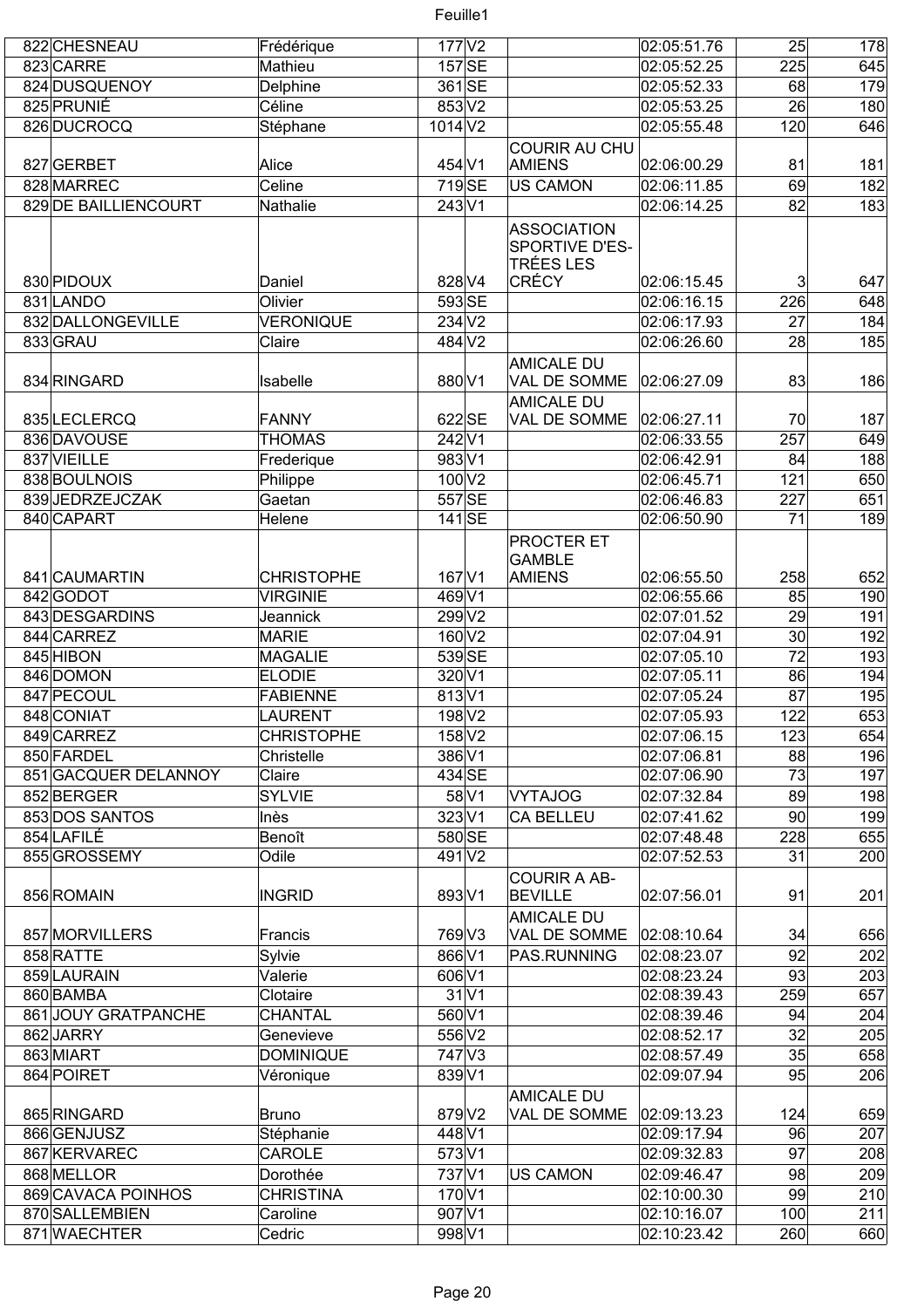

| 872 RUHLMANN       | Andree                | $901$ V3           |           | US CAMON                      | 02:10:28.61                | $\vert 4 \vert$ | 212 |
|--------------------|-----------------------|--------------------|-----------|-------------------------------|----------------------------|-----------------|-----|
| 873LEFEBVRE        | Jeremy                | 638 SE             |           |                               | 02:10:33.03                | 229             | 661 |
| 874 MATHON         | Sebastien             | 732 SE             |           |                               | 02:10:33.35                | 230             | 662 |
| 875 CLETY          | Nathalie              | 195 V1             |           |                               | 02:10:33.58                | 101             | 213 |
| 876 SAVARY         | Romain                | 913SE              |           |                               | 02:10:47.97                | 231             | 663 |
| 877 YORKE          | Frédéric              | 1005 V2            |           |                               | 02:11:17.65                | 125             | 664 |
| 878 LESIEUR-BRIDEL | Olivier               | 669 V1             |           |                               | 02:11:56.38                | 261             | 665 |
| 879 LESIEUR-BRIDEL | Delphine              | 668 V1             |           |                               | 02:11:57.85                | 102             | 214 |
|                    |                       |                    |           | <b>COACH FOR</b>              |                            |                 |     |
| 880 THUILLIER      | Emmanuel              | 945 V1             |           | <b>LIFE</b>                   | 02:12:01.00                | 262             | 666 |
| 881 VAAST          | <b>ANNE SOPHIE</b>    | 959V1              |           |                               | 02:12:02.15                | 103             | 215 |
| 882 VAAST          | Guillaume             | 960 V1             |           |                               | 02:12:04.91                | 263             | 667 |
|                    |                       |                    |           |                               |                            |                 |     |
|                    |                       |                    |           | <b>AMICALE DU</b>             |                            |                 |     |
| 883 ROUSSEL        | <b>HELENE</b>         | 897 V2             |           | VAL DE SOMME                  | 02:12:05.12                | 33              | 216 |
| 884 FERARD         | Aline                 | 394 SE             |           | <b>VIGNARUN</b>               | 02:12:05.59                | 74              | 217 |
|                    |                       |                    |           | <b>AMICALE DU</b>             |                            |                 |     |
| 885CLERE           | <b>MICHELE</b>        | 194 V <sub>2</sub> |           | VAL DE SOMME                  | 02:12:06.13                | 34              | 218 |
| 886 MOREL          | <b>CHRISTELLE</b>     | 763 V2             |           | <b>VYTAJOG</b>                | 02:12:21.70                | 35              | 219 |
| 887 PAYOT          | Ingrid                | 812V1              |           | <b>VYTAJOG</b>                | 02:12:21.89                | 104             | 220 |
| 888 DOVERGNE       | Nathalie              | 330 V1             |           | <b>SCAA</b>                   | 02:12:25.14                | 105             | 221 |
|                    |                       |                    |           | <b>COURIR A AB-</b>           |                            |                 |     |
| 889 CLAY           | Anne Sophie           | 192 V1             |           | <b>BEVILLE</b>                | 02:12:44.15                | 106             | 222 |
| 890 HAUDIQUET      | Charlotte             | 517 SE             |           |                               | 02:12:48.93                | 75              | 223 |
| 891 CLAISSE        | <b>CHRISTIANE</b>     | $191$ $V3$         |           | <b>VYTAJOG</b>                | 02:13:01.03                | 5 <sup>5</sup>  | 224 |
| 892 CLAISSE        | <b>AMELIE</b>         | 190SE              |           | <b>VYTAJOG</b>                | 02:13:01.07                | 76              | 225 |
|                    |                       |                    |           | <b>COURIR A VIL-</b>          |                            |                 |     |
| 893 D'HUBERT       | France                | 230 V1             |           | <b>LERS</b>                   | 02:13:11.69                | 107             | 226 |
| 894 DEGARDIN       | <b>CHRISTELLE</b>     | 266 V1             |           | <b>ESPRIT RUN</b>             | 02:13:11.77                | 108             | 227 |
| 895 MOURHALI       | Nadia                 | 771SE              |           |                               | 02:13:32.06                | 77              |     |
|                    |                       |                    |           |                               |                            |                 | 228 |
| 896 DUCROQUET      | <b>GODELEINE</b>      | 348 SE             |           | <b>US CAMON</b>               | 02:15:12.05                | 78              | 229 |
| 897 WARGNIER       | <b>SABINE</b>         | 1000 V1            |           |                               | 02:15:28.01                | 109             | 230 |
|                    |                       |                    |           | <b>RUNNING CLUB</b>           |                            |                 |     |
| 898LESOT           | <b>SEVERINE</b>       | $671$ V1           |           | <b>DE CORBIE</b>              | 02:15:28.34                | 110             | 231 |
| 899 LELION         | <b>BRUNO</b>          | 654 SE             |           |                               | 02:15:29.49                | 232             | 668 |
| 900 VIDAL          | Martine               | 982 V <sub>2</sub> |           | US CAMON                      | 02:15:49.29                | 36              | 232 |
| 901 HOLLEVILLE     | Francine              | 544 V2             |           | US CAMON                      | 02:15:49.40                | 37              | 233 |
| 902 MARSEILLE      | Valérie               | 720 V1             |           |                               | 02:16:15.16                | 111             | 234 |
| 903 BEHAGUE        | Carole                |                    | $50\,$ V1 |                               | 02:16:42.71                | 112             | 235 |
| 904 GAUTHRIN       | Valerie               | 444 SE             |           |                               | 02:17:00.73                | 79              | 236 |
|                    |                       |                    |           | <b>GRAVITY RUN-</b>           |                            |                 |     |
|                    |                       |                    |           | NING EXPE-                    |                            |                 |     |
| 905 SANGNIER       | Florence              | 908 V1             |           | <b>RIENCE</b>                 | 02:17:32.99                | 113             | 237 |
| 906 LEMAITRE       | <b>MELANIE</b>        | 658 SE             |           |                               | 02:17:44.46                | 80 <sup>2</sup> | 238 |
| 907 FINET          | <b>PATRICIA</b>       | 405 V2             |           |                               | 02:17:47.62                | 38              | 239 |
| 908 DELAHAYE       | <b>CECILE</b>         | 270 V1             |           |                               | 02:17:59.91                | 114             | 240 |
|                    |                       |                    |           | <b>AMICALE DU</b>             |                            |                 |     |
| 909 GRARE          | <b>LUDOVIC</b>        | 483 SE             |           | VAL DE SOMME                  | 02:19:05.75                | 233             | 669 |
| 910 DAIGNY         | <b>Nicolas</b>        | 232 SE             |           |                               | 02:19:28.82                | 234             | 670 |
| 911 BELPAUME       | Clarisse              |                    | 56 V1     |                               | 02:19:33.40                | 115             | 241 |
| 912 POIRET         | Aurélie               | 838 SE             |           |                               | 02:19:35.39                | 81              | 242 |
|                    |                       |                    |           | <b>7 FAMILLES &amp;</b>       |                            |                 |     |
| 913 DEVOS          | <b>Anne Catherine</b> | $311$ SE           |           | CO                            | 02:21:09.96                | 82              | 243 |
| 914 DENEUX         | Gregory               | 1013SE             |           |                               | 02:21:40.03                | 235             | 671 |
|                    |                       |                    |           |                               |                            |                 |     |
| 915 PICCA          | <b>NATHALIE</b>       | 825 SE             |           | <b>AMICALE DU</b>             | 02:24:32.33                | 83              |     |
|                    |                       |                    |           | VAL DE SOMME                  |                            |                 | 244 |
| 916 FOURE          | Sandra                | 425 SE             |           |                               | 02:25:06.19<br>02:25:13.29 | 84<br>85        | 245 |
|                    |                       |                    |           |                               |                            |                 | 246 |
| 917 LARZET         | Emilyne               | 603 SE             |           |                               |                            |                 |     |
| 918BUIGNET         | Christelle            | 125 V1             |           | <b>US CAMON</b>               | 02:25:14.90                | 116             | 247 |
| 919 VALLOT         | Séverine              | 963 V1             |           | <b>7 FAMILLES &amp;</b><br>CO | 02:25:41.39                | 117             | 248 |